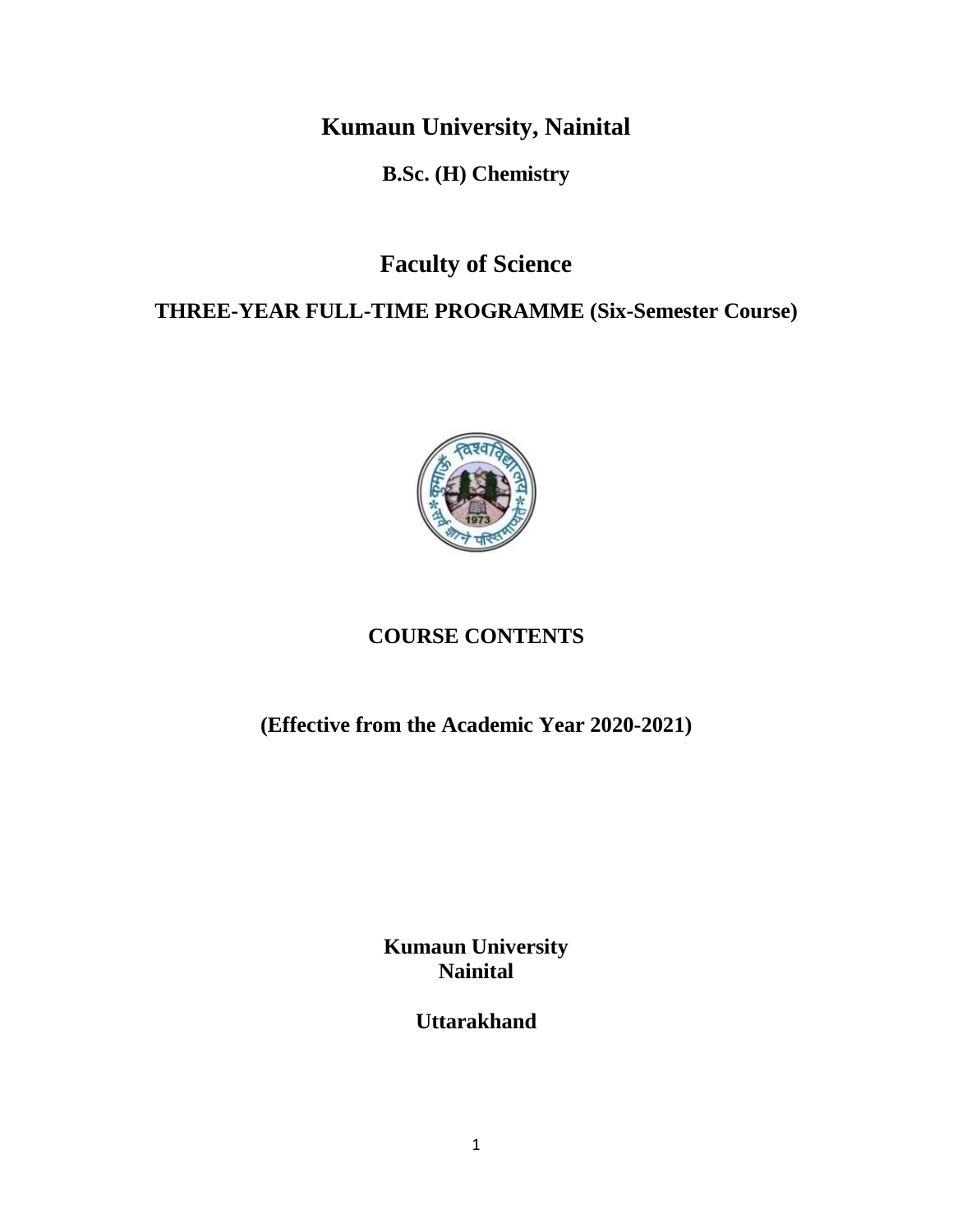# **Course Structure**

| <b>Year-1 Semester-I</b>  |                               |                                                                                             |                      |  |  |
|---------------------------|-------------------------------|---------------------------------------------------------------------------------------------|----------------------|--|--|
| Paper                     | Code                          | Name of the paper                                                                           | Marks (End semester+ |  |  |
|                           |                               |                                                                                             | Internal)            |  |  |
| Paper-1                   | <b>CHE 101</b>                | Inorganic Chemistry- I                                                                      | $75(55+20)$          |  |  |
| Paper-2                   | <b>CHE 102</b>                | Organic Chemistry -I                                                                        | $75(55+20)$          |  |  |
| Paper-3                   | <b>ELC</b> 101                | Foundation of English-I                                                                     | $50(35+15)$          |  |  |
|                           |                               |                                                                                             |                      |  |  |
| Paper-4                   | <b>MAM 101</b>                | Mathematics-I                                                                               | $100(75+25)$         |  |  |
| Paper-5                   | <b>PHY 101</b>                | Physics-I                                                                                   | $75(55+20)$          |  |  |
| $Lab-I$                   | CHE-Lab                       | <b>Chemistry Practical</b>                                                                  | $25 + 25$            |  |  |
| $Lab-II$                  | PHY-Lab                       | Physics practical                                                                           | 25                   |  |  |
| <b>Year-1 Semester-II</b> |                               |                                                                                             |                      |  |  |
| Paper-6                   | <b>CHE 203</b>                | Physical Chemistry $-I$                                                                     | $75(55+20)$          |  |  |
| Paper-7                   | <b>CHE 204</b>                | Analytical Methods in Chemical Analysis                                                     | $75(55+20)$          |  |  |
| Paper-8                   | <b>ELC 202</b>                | Foundation of English-II                                                                    | $50(35+15)$          |  |  |
|                           |                               |                                                                                             |                      |  |  |
| Paper-9                   | <b>MAM 202</b>                | Mathematics-II                                                                              | $100(75+25)$         |  |  |
| Paper-10                  | <b>PHY 202</b>                | Physics-II                                                                                  | $75(55+20)$          |  |  |
| Lab-III                   | CHE-Lab                       | <b>Chemistry Practical</b>                                                                  | $25 + 25$            |  |  |
| Lab-IV                    | PHY-Lab                       | <b>Physics Practical</b>                                                                    | 25                   |  |  |
|                           |                               | In addition, there shall be one qualifying paper in self-learning mode called Environmental |                      |  |  |
|                           | Studies offered in Semester-2 |                                                                                             |                      |  |  |
|                           | <b>Year-2 Semester-III</b>    |                                                                                             |                      |  |  |
| Paper-11                  | <b>CHE 305</b>                | Inorganic Chemistry - II                                                                    | $75(55+20)$          |  |  |
| Paper-12                  | <b>CHE 306</b>                | Organic Chemistry - II                                                                      | $75(55+20)$          |  |  |
| Paper-13                  | <b>CHE 307</b>                | Physical Chemistry - II                                                                     | $75(55+20)$          |  |  |
| Paper-14                  | <b>MAM 303</b>                | Mathematics-III                                                                             | $100(75+25)$         |  |  |
| Paper-15                  | PHY-303                       | Physics-III                                                                                 | $75(55+20)$          |  |  |
| Paper-16                  | <b>SKD-301</b>                | Skill Development-I                                                                         | $50(35+15)$          |  |  |
| Lab-V                     | CHE-Lab                       | <b>Chemistry Practical</b>                                                                  | $25 + 25 + 25$       |  |  |
| Lab-VI                    | PHY-Lab                       | <b>Physics Practical</b>                                                                    | 25                   |  |  |
| Year-2 Semester-IV        |                               |                                                                                             |                      |  |  |
| Paper-17                  | <b>CHE 408</b>                | Inorganic Chemistry - III                                                                   | $75(55+20)$          |  |  |
| Paper-18                  | <b>CHE 409</b>                | Organic Chemistry - III                                                                     | $75(55+20)$          |  |  |
| Paper-19                  | <b>CHE 410</b>                | Physical Chemistry – III                                                                    | $75(55+20)$          |  |  |
| Paper-20                  | <b>MAM 404</b>                | Mathematics-IV                                                                              | $100(75+25)$         |  |  |
| Paper-21                  | <b>PHY 404</b>                | Physics-IV                                                                                  | $75(55+20)$          |  |  |
| Paper-22                  | <b>SKD-402</b>                | Skill Development-II                                                                        | $50(35+15)$          |  |  |
| Lab-VII                   | CHE-Lab                       | <b>Chemistry Practical</b>                                                                  | $25 + 25 + 25$       |  |  |
| Lab-VIII                  | PHY-Lab                       | <b>Physics Practical</b>                                                                    | 25                   |  |  |
| Year -3 Semester-V        |                               |                                                                                             |                      |  |  |
| Paper-23                  | <b>CHE 511</b>                | Inorganic Chemistry - IV                                                                    | $75(55+20)$          |  |  |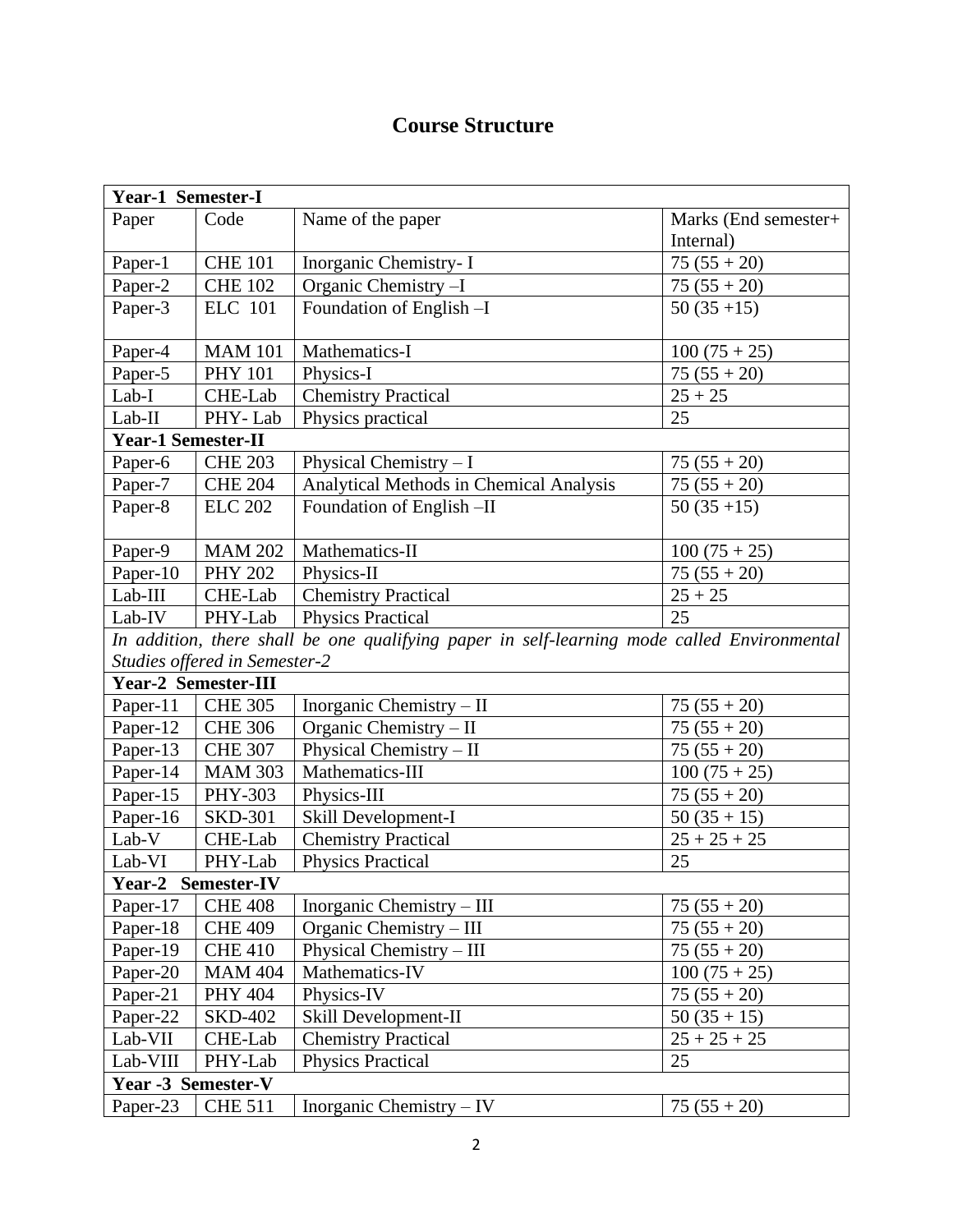| Paper-24           | <b>CHE 512</b> | Organic Chemistry $-$ IV                        | $75(55+20)$    |  |  |
|--------------------|----------------|-------------------------------------------------|----------------|--|--|
| Paper-25           | <b>CHE 513</b> | Physical Chemistry $-$ IV                       | $75(55+20)$    |  |  |
| Paper-26           | <b>CHE 514</b> | <b>Biochemistry and Environmental Chemistry</b> | $75(55+20)$    |  |  |
| $Lab-IX$           | <b>CHE Lab</b> | <b>Chemistry Practical</b>                      | $25 + 25 + 25$ |  |  |
| $Lab-X$            | <b>BCHE-</b>   | Biochem practical                               | 25             |  |  |
|                    | Lab            |                                                 |                |  |  |
| Year-3 Semester-VI |                |                                                 |                |  |  |
| Paper-27           | <b>CHE 615</b> | Inorganic Chemistry $-V$                        | $75(55+20)$    |  |  |
| Paper-28           | <b>CHE 616</b> | Organic Chemistry – $V$                         | $75(55+20)$    |  |  |
| Paper-29           | <b>CHE 617</b> | Physical Chemistry – $V$                        | $75(55+20)$    |  |  |
| Paper-30           | <b>CHE 618</b> | Applications of Computers in Chemistry          | $75(55+20)$    |  |  |
| $Lab-XI$           | CHE-Lab        | <b>Chemistry Practical</b>                      | $25 + 25 + 25$ |  |  |
| Lab-XII            | COMP-          | Computer practical                              | 25             |  |  |
|                    | Lab            |                                                 |                |  |  |

#### **NOTE:**

➢ *For Semester I to Semester IV, there shall be core courses (subject centered), Generic courses (minor subject) for the students of B. Sc. (H) physics and Mathematics, Ability Enhancement Courses and Skill Development courses. For Semester V and VI, students will have to study only core courses.*

#### **Pattern of examination theory papers/Laboratory Courses**

*Each theory paper shall consist two sections A and B.*

*Section A: Section A will have eight short answer questions; the student will be asked to attempt any six question. Each question will carry five marks (6 X 5 = 30)*

*Section B: Section B will have two long answer questions with internal choice. Both the questions will be compulsory. Each question will carry 12.5 marks (2 X 12.5 =25).*

*Practical examination: Each practical subject will have laboratory course. The practical examination of each lab course will be of two hours. Each practical examination is of 25 marks.*

#### **Internal assessment**

*For each theory paper, 25% marks are assigned for internal assignment of the students. The internal assessment shall be in the form of quizzes and written test of short duration and has to be conducted by the Professor In-Charge periodically during the semester. The record of the internal assessment has to be maintained by the Professor In-Charge. The professor will have to show the answer sheets to his/her students when requested for and must satisfy the students if the student/s raise any doubt regarding evaluation of the answer sheets. The internal assessment marks will be uploaded by the Professor onto the University examination portal before the commencement of theory examination.*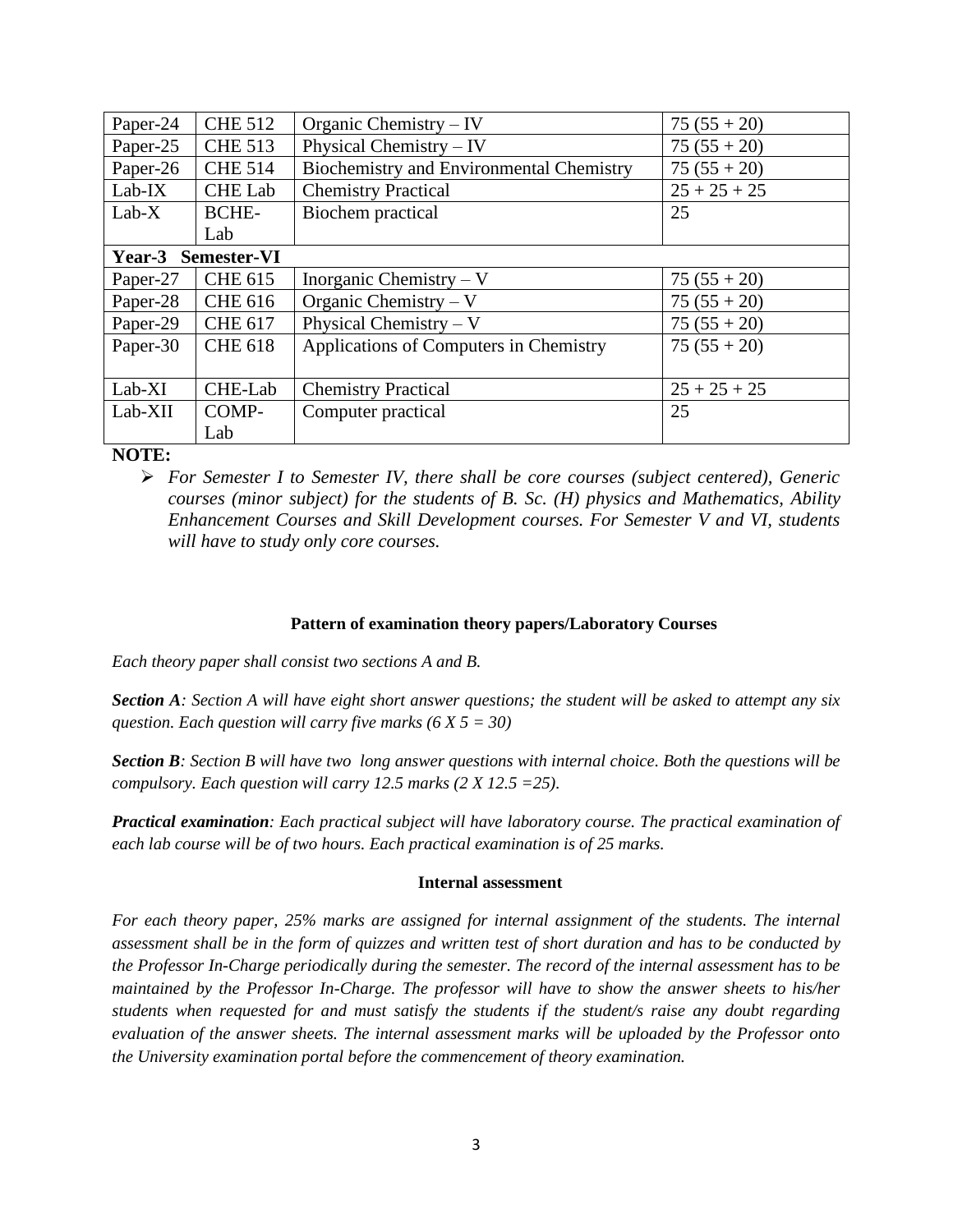#### **Paper 1-CHE 101: Inorganic Chemistry - I**

Marks: 75 (55+20)

**Unit I**: Atomic Structure:

Bohr's theory, its limitations and atomic spectrum of hydrogen atom. Wave mechanics: de Broglie equation, Heisenberg's uncertainty principle and its significance, Schrödinger's wave equation, significance of ψ and ψ2. Quantum numbers and their significance.Normal and orthogonal wave functions. Sign of wave functions. Radial and angular wave functions. Radial and angular distribution curves. Shapes of s, p, d and f orbitals. Contour boundary and probability diagrams.

Pauli's exclusion principle, Hund's rule of maximum multiplicity, Aufbau's principle and its limitations, Variation of orbital energy with atomic number.

**Unit II**: Periodicity of Elements:

s, p, d, f block elements, the long form of periodic table. Detailed discussion of the following properties of the elements, with reference to s & p- block.

(a) Effective nuclear charge, shielding or screening effect, Slater rules, variation of effective nuclear charge in periodic table. (b) Atomic radii (van der Waals) (c) Ionic and crystal radii. (d) Covalent radii (octahedral and tetrahedral ) (e) Ionization enthalpy, Successive ionization enthalpies and factors affecting ionization energy. Applications of ionization enthalpy. (f) Electron gain enthalpy, trends of electron gain enthalpy. (g) Electronegativity, Pauling's/ Mulliken's/ Allred Rachow's/ and Mulliken-Jaffe's electronegativity scales. Variation of electronegativity with bond order, partial charge, hybridization, group electronegativity.Sanderson's electron density ratio.

Recommended Texts:

- 1. Lee, J. D. Concise Inorganic Chemistry, Wiley India, 2012.
- 2. Puri, B. R., Sharma, L. R. and Kalia, K. C. Principles of Inorganic Chemistry, Milestone, Delhi, 2014.
- 3. Madan, R. L. Chemistry for Degree Students (B. Sc. 1st Year), S. Chand, 2013.
- 4. Malik, W. U., Tuli, G. D. and Madan, R. D. Selected Topics in Inorganic Chemistry, S. Chand, 2013.

#### **Paper 2-CHE 102: Organic Chemistry - I**

Marks: 75 (55+20)

**Unit-I**: Basics of Organic Chemistry

Organic Compounds: Classification, and Nomenclature, Hybridization, Shapes of molecules, Influence of hybridization on bond properties.

Electronic Displacements: Inductive, electromeric, resonance and mesomeric effects, hyperconjugation and itsapplications; Dipole moment; Organic acids and bases; their relative strength.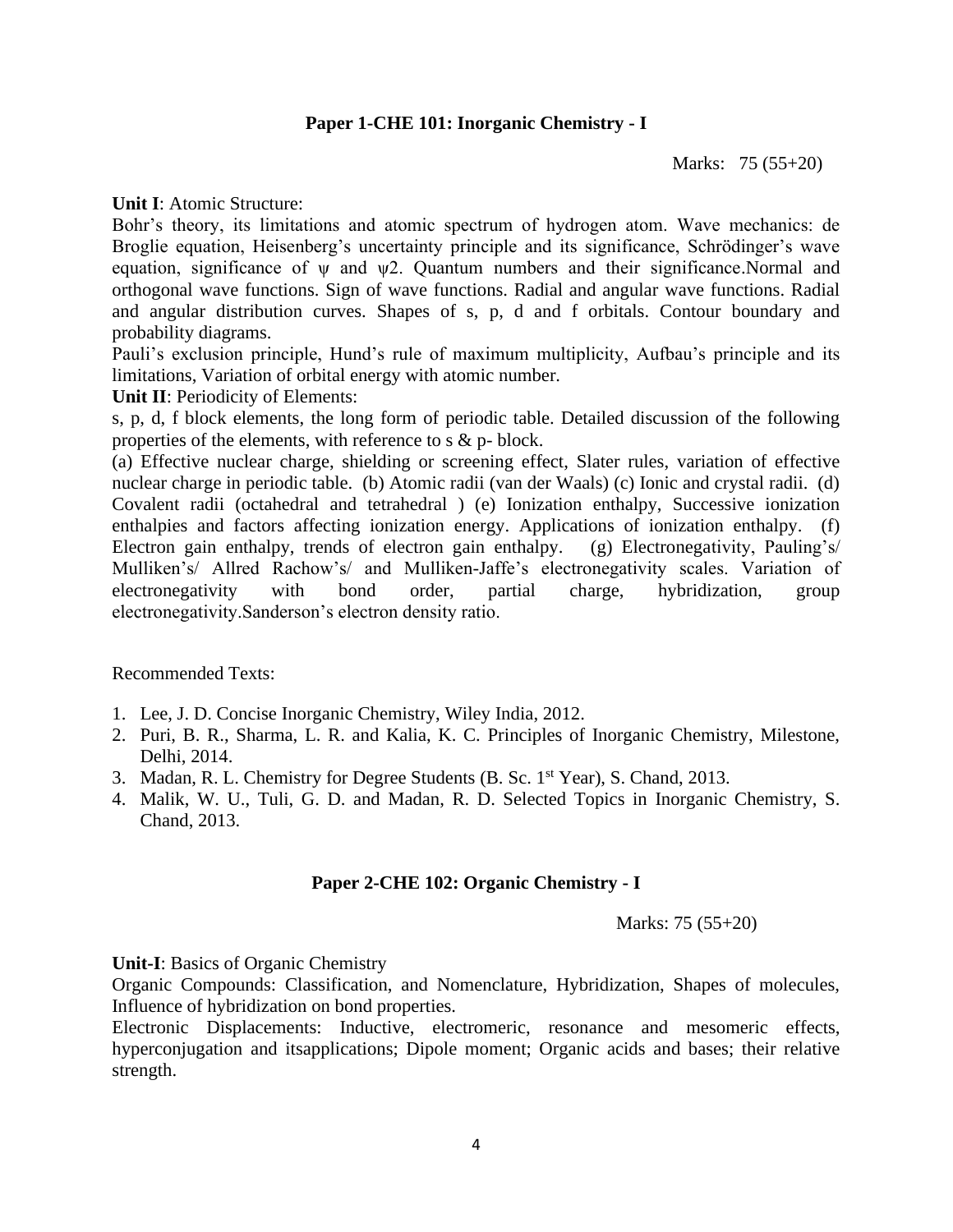Homolytic and Heterolytic fission with suitable examples. Curly arrow rules, formal charges; Electrophiles and Nucleophiles; Nucleophilicity and basicity; Types, shape and their relative stability of Carbocations, Carbanions, Free radicals and Carbenes

Introduction to types of organic reactions and their mechanism: Addition, Elimination and Substitution reactions.

**Unit II**: Stereochemistry

Fischer Projection, Newmann and Sawhorse Projection formulae and their interconversions; Geometrical isomerism: cis–trans and, syn-anti isomerism E/Z notations with C.I.P rules.

Optical Isomerism: Optical Activity, Specific Rotation, Chirality/Asymmetry, Enantiomers, Molecules with two or more chiral-centers, Diestereoisomers, meso structures, Racemic mixture and resolution. Relative and absolute configuration: D/L and R/S designations.

**Unit III**: Chemistry of Aliphatic Hydrocarbons

A. Carbon-Carbon sigma bonds

Chemistry of alkanes: Formation of alkanes, Wurtz Reaction, Wurtz- Fittig Reactions, Free radical substitutions: Halogenation - relative reactivity and selectivity.

B. Carbon-Carbon pi bonds

Formation of alkenes and alkynes by elimination reactions, Mechanism of E1, E2reactions.Saytzeff and Hofmann eliminations.

Reactions of alkenes: Electrophilic additions their mechanisms (Markownikoff/ Anti Markownikoff addition), mechanism of oxymercuration-demercuration, hydroboration

oxidation, ozonolysis, reduction (catalytic and chemical), syn and anti hydroxylation (oxidation).

1, 2- and 1, 4- addition reactions in conjugated dienes and, Diels-Alder reaction; Allylic and benzylic bromination and mechanism, e.g. propene, 1-butene, toluene, ethyl benzene.

Reactions of alkynes: Acidity, Electrophilic and Nucleophilic additions. Hydration to form carbonyl compounds, Alkylation of terminal alkynes.

C. Cycloalkanes and Conformational Analysis

Types of cycloalkanes and their relative stability, Baeyer strain theory, Conformation analysis of alkanes: Relative stability: Energy diagrams of cyclohexane: Chair, Boat and Twist boat forms; Relative stability with energy diagrams.

**Unit IV**: Aromatic Hydrocarbons

Aromaticity: Hückel's rule, aromatic character of arenes, cyclic carbocations/carbanions and heterocyclic compounds with suitable examples. Electrophilic aromatic substitution: halogenation, nitration, sulphonation and Friedel-Craft's alkylation/acylation with their mechanism. Directing effects of the groups.

#### Recommended Texts:

- 1. Morrison, R. T. & Boyd, R. N. Organic Chemistry, Pearson Education, 6th Edition, 2016
- 2. Finar, I. L. Organic Chemistry (Volume 1), Pearson Education India, 6<sup>th</sup> Edition, 2009
- 3. Finar, I. L. Organic Chemistry (Volume 2: Stereochemistry and the Chemistry of Natural Products), Pearson Education India, 6<sup>th</sup> Edition, 2009
- 4. R. L. Madan, Chemistry For Degree Students (B. Sc. 1<sup>st</sup> year), S. Chand Ltd., 2013
- 5. Marc Loudon G., Organic Chemistry, Oxford Univ. Press, 2011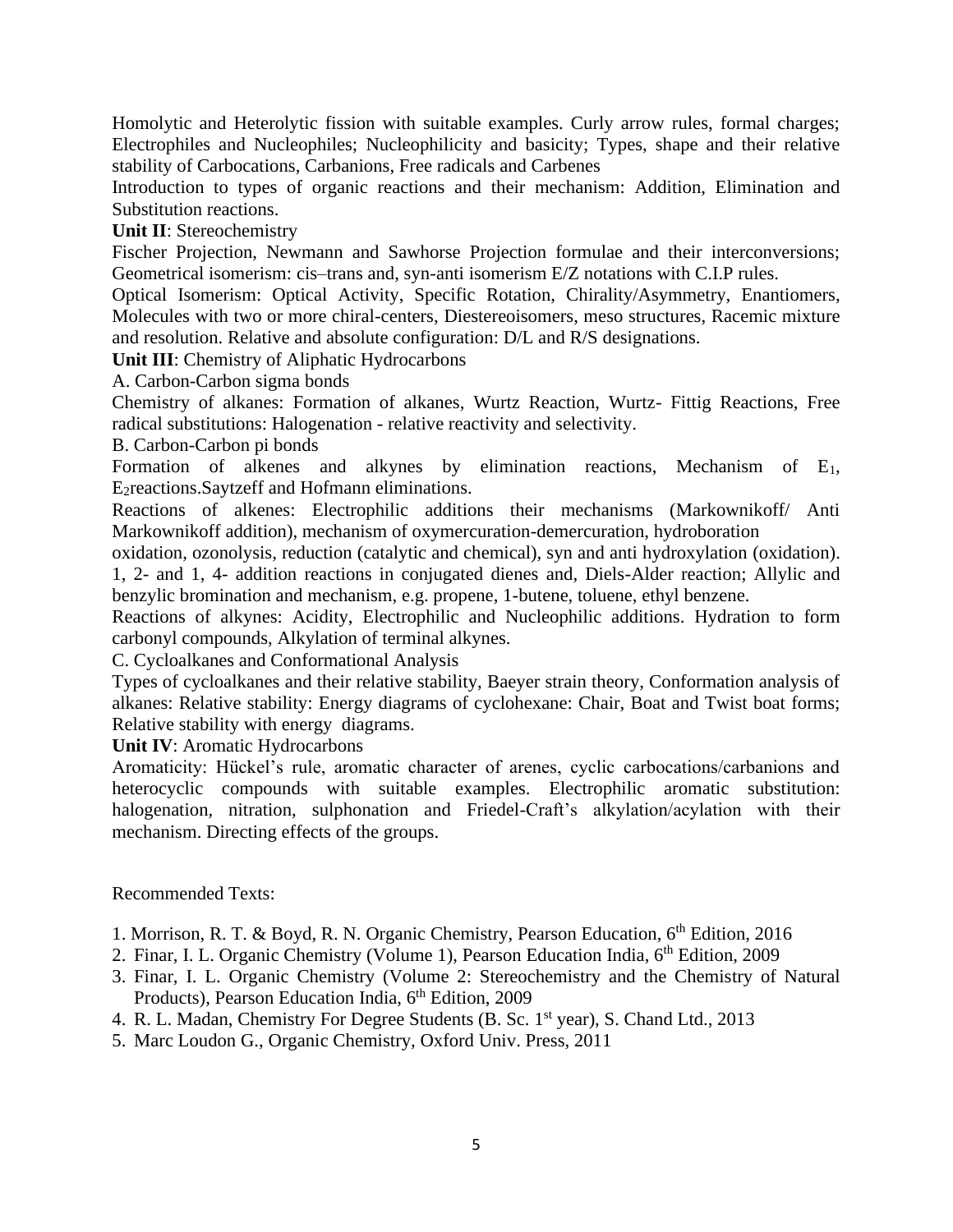#### **Lab-I: CHE-Lab: Inorganic Chemistry**

PRACTICAL Marks: 25 (20+05)

(A) Titrimetric Analysis (i) Calibration and use of apparatus (i) Preparation of solutions of different Molarity/Normality of titrants

(B) Acid- Base Titrations

(i) Estimation of carbonate and hydroxide ions in a mixture.

(ii) Estimation of carbonate and bicarbonate ions in a mixture.

(iii) Estimation of free alkali present in different soaps/detergents

(C) Oxidation- Reduction Titrimetry

- (i) Estimation of Fe(II) and oxalic acid using standardized  $KMnO<sub>4</sub>$  solution.
- (ii) Estimation of oxalic acid and sodium oxalate in a given mixture.
- (iii) Estimation of Fe (II) with  $K_2Cr_2O_7$  using internal (diphenylamine, anthranilic acid) and external indicator.

Reference text:

1. Vogel, A.I. A Textbook of Quantitative Inorganic Analysis, ELBS,Longman, 1966 or any other text that covers the course.

#### **Lab-I: CHE-Lab: Organic Chemistry**

PRACTICAL Marks: 25(20+05)

- 1. Calibration of the thermometer.
- 2. Purification of organic compounds by crystallization using following solvents: a. Water b. Alcohol c. Alcohol-Water mixture.
- 3. Determination of the melting points of unknown organic compounds (Kjeldahl method and electrically heated melting point apparatus)
- 4. Effect of impurities on the melting point mixed melting point of two unknown organic compounds
- 5. Determination of boiling point of liquid compounds. (boiling point lower than and more than 100° C by distillation and capillary method)
- 6. Chromatography a. Separation of a mixture of two amino acids by ascending and horizontal paper chromatography b. Separation of a mixture of two sugars by ascending paper chromatography c. Separation of a mixture of o- and p-nitrophenol or o- and p-aminophenol by thin layer chromatography (TLC).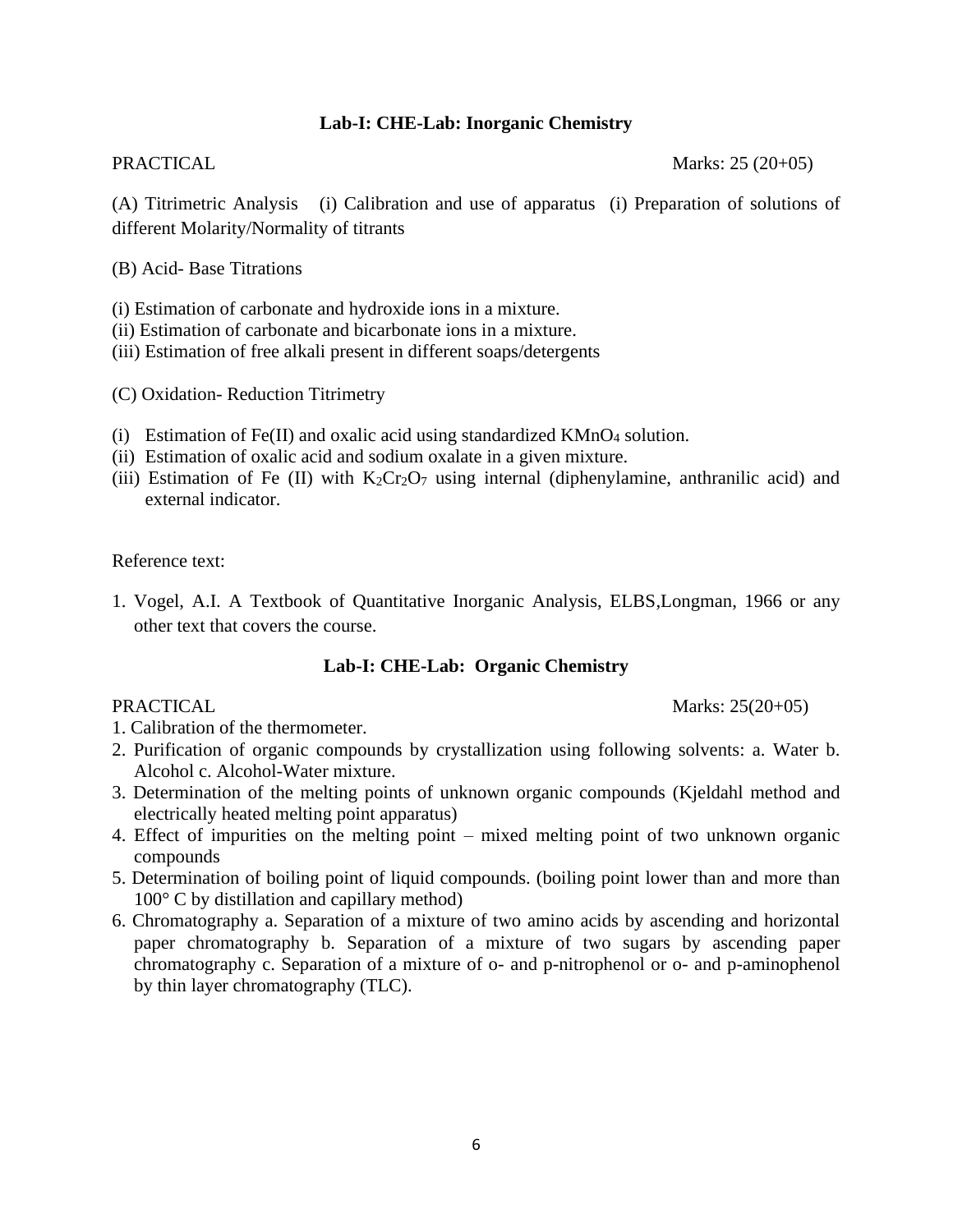#### **SEMESTER II**

#### **Paper-6:CHE 203: Physical Chemistry- I**

Marks:75 (55+20)

**Unit-I**: Gaseous state:

Kinetic molecular model of a gas: postulates and derivation of the kinetic gas equation; collision frequency; collision diameter; mean free path and viscosity of gases, including their temperature and pressure dependence, relation between mean free path and coefficient of viscosity, calculation of σ from η; variation of viscosity with temperature and pressure.

Maxwell distribution and its use in evaluating molecular velocities (average, root mean square and most probable) and average kinetic energy, law of equipartition of energy, degrees of freedom and molecular basis of heat capacities.

Behaviour of real gases: Deviations from ideal gas behaviour, compressibility factor, Z, and its variation with pressure for different gases. Causes of deviation from ideal behaviour.van der Waals equation of state, its derivation and application in explaining real gas behaviour, mention of other equations of state (Berthelot, Dietrici); virial equation of state; van der Waals equation expressed in virial form and calculation of Boyle temperature. Isotherms of real gases and their comparison with van der Waals isotherms, continuity of states, critical state, relation between critical constants and van der Waals constants, law of corresponding states.

#### **Unit -II**: Liquid state:

Qualitative treatment of the structure of the liquid state; Radial distribution function; physical properties of liquids; vapour pressure, surface tension and coefficient of viscosity, and their determination. Effect of addition of various solutes on surface tension and viscosity.Explanation of cleansing action of detergents.Temperature variation of viscosity of liquids and comparison with that of gases.

Qualitative discussion of structure of water.

#### **Unit -III:** Solid state:

Nature of the solid state, law of constancy of interfacial angles, law of rational indices, Miller indices, elementary ideas of symmetry, symmetry elements and symmetry operations, qualitative idea of point and space groups, seven crystal systems and fourteen Bravais lattices; X-ray diffraction, Bragg's law, a simple account of rotating crystal method and powder pattern method. Analysis of powder diffraction patterns of NaCl, CsCl and KCl. Defects in crystals. Glasses and liquid crystals.

**Unit -IV**: Ionic Equilibria:

Strong, moderate and weak electrolytes, degree of ionization, factors affecting degree of ionization, ionization constant and ionic product of water. Ionization of weak acids and bases, pH scale, common ion effect; dissociation constants of mono-, di- and triprotic acids (exact treatment).

Salt hydrolysis-calculation of hydrolysis constant, degree of hydrolysis and pH for different salts. Buffer solutions; derivation of Henderson equation and its applications; buffer capacity, buffer range, buffer action and applications of buffers in analytical chemistry and biochemical processes in the human body.

Solubility and solubility product of sparingly soluble salts – applications of solubility product principle. Qualitative treatment of acid – base titration curves (calculation of pH at various stages). Theory of acid – base indicators; selection of indicators and their limitations.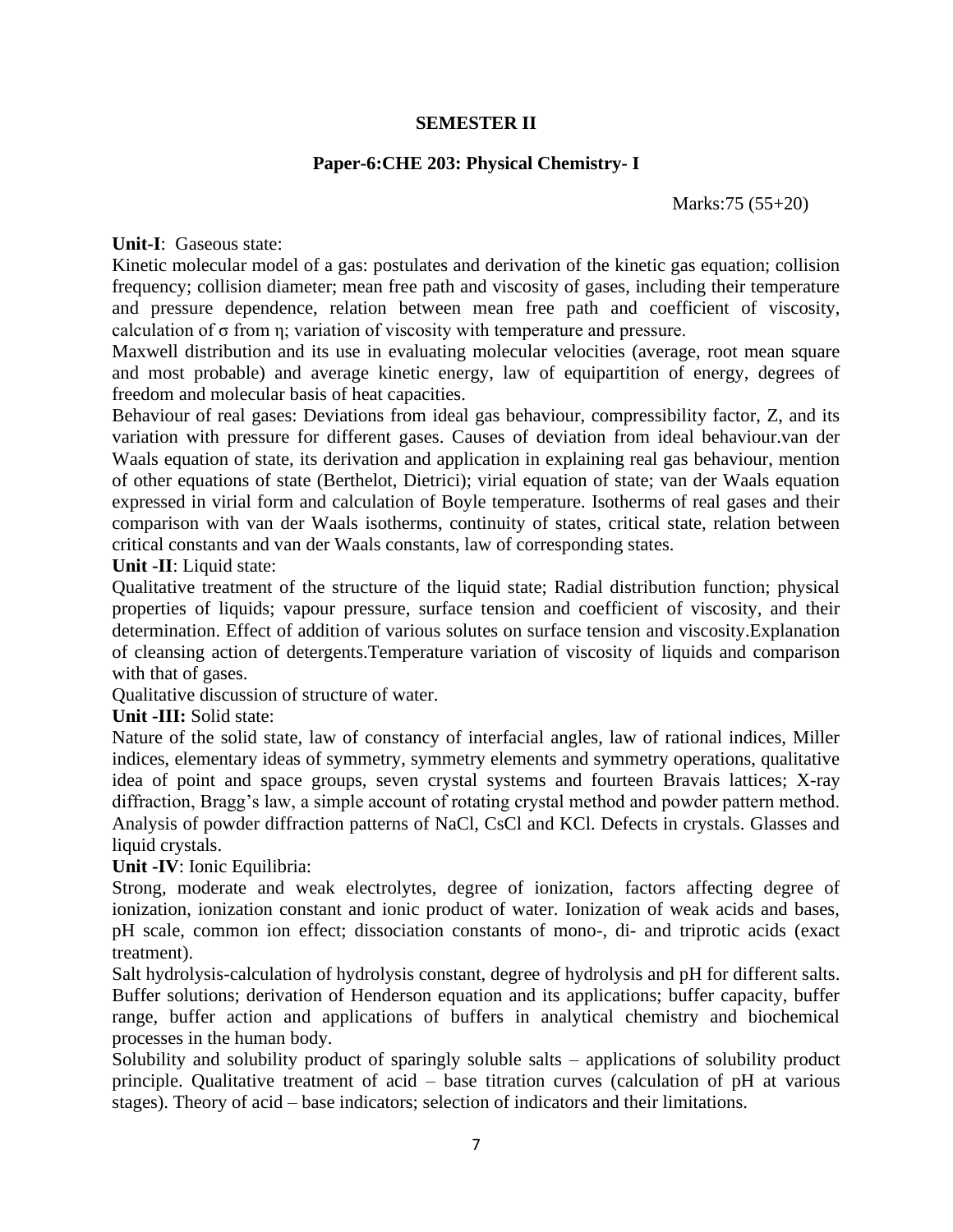Multistage equilibria in polyelectrolyte systems; hydrolysis and hydrolysis constants.

Recommended Texts:

- 1. Atkins, P. W. & Paula, J. de Atkin's Physical Chemistry 9th Ed., Oxford University Press (2013).
- 2. Bahl, Tuli and Bahl, Essentials of Physical Chemistry, S. Chand Ltd.,
- 3. Castellan, G. W. Physical Chemistry 4th Ed. Narosa (2004).
- 4. Mortimer, R. G. Physical Chemistry 3rd Ed. Elsevier; (2009).
- 5. Madan, R. L. Chemistry for Degree Students (1<sup>st</sup> year), S. ChandLtd., 2013

### **Paper-7: CHE 204: Analytical Methods in Chemical Analysis**

Marks: 75 (55+20)

**Unit -I** : Qualitative and Quantitative aspects of analysis:

Sampling, evaluation of analytical data, errors, accuracy and precision, methods of their expression, normal law of distribution if indeterminate errors, statistical test of data; F, Q, and T test, rejection of data, and confidence intervals.

**Unit -II**: Optical methods of analysis:

Origin of spectra, interaction of radiation with matter, fundamental laws of spectroscopy and selection rules, validity of Beer-Lambert's law.

UV-Visible Spectrometry: Basic principles of instrumentation (choice of source, monochromator and detector) for single and double beam instrument;

Basic principle of quantitative analysis: estimation of metal ions from aqueous solution, geometrical isomers, keto-enoltautomers. Determination of composition of metal complexes using Job's method of continuous variation and mole ratio method.

Infrared Spectrometry: Basic principles of instrumentation (choice of source, monochromator& detector) for single and double beam instrument; sampling techniques.

Structural illustration through interpretation of data, Effect and importance of isotope substitution.

Flame Atomic Absorption and Emission Spectrometry: Basic principles of instrumentation (choice of source, monochromator, detector, Choice of flame and Burner designs.Techniques of atomization and sample introduction; Method of background correction, sources of chemical interferences and their method of removal. Techniques for the quantitative estimation of trace level of metal ions from water samples.

**Unit -III**: Thermal method of analysis:

Theory of thermogravimetry (TG), basic principle of instrumentation. Techniques for quantitative estimation of Ca and Mg from their mixture.

**Unit -IV**: Electro analytical methods:

Classification of electroanalytical methods, basic principle of pH metric, potentiometric and conductometric titrations. Techniques used for the determination of equivalence point. Techniques used for the determination of pKa values.

**Unit -V**: Separation Techniques: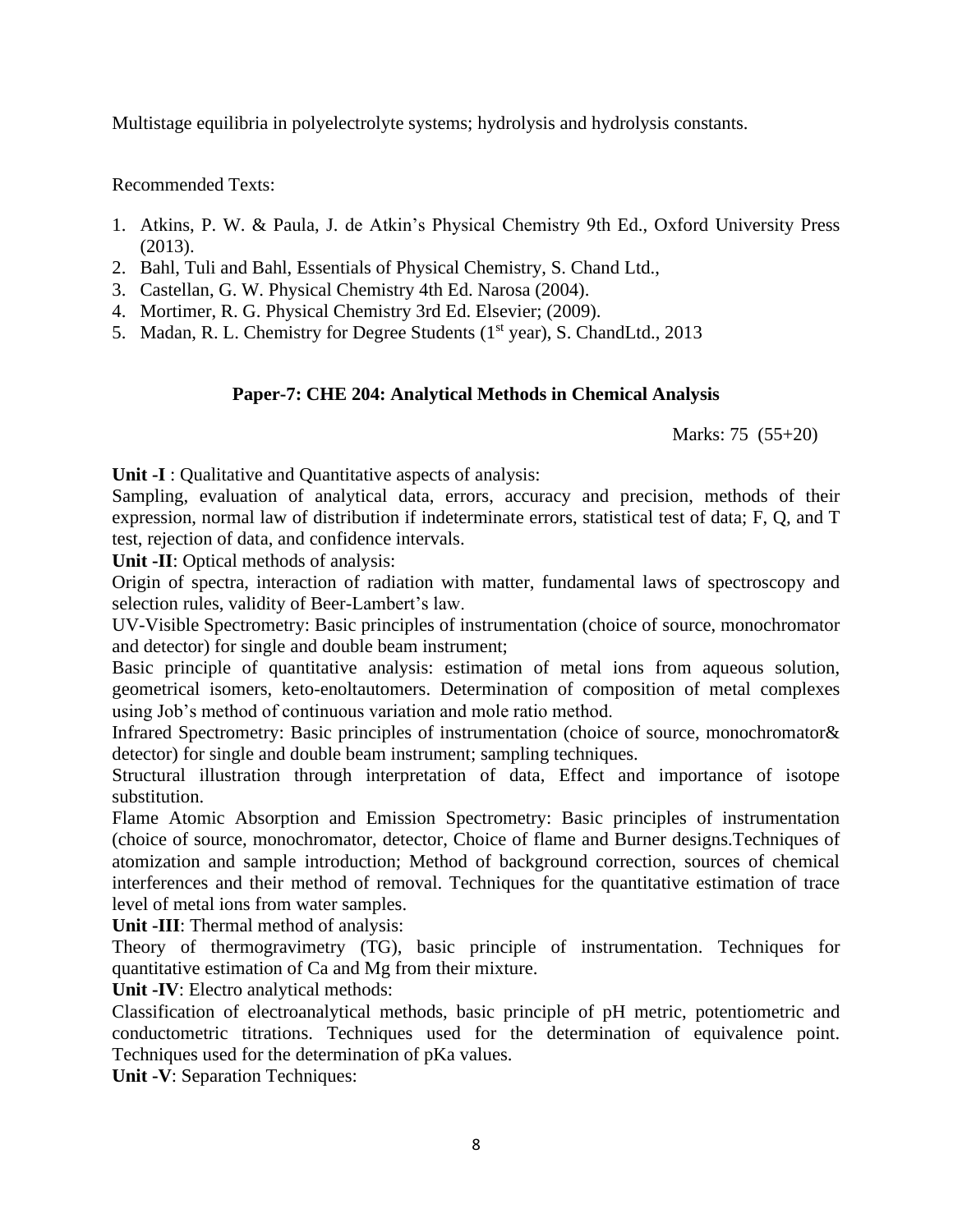Solvent extraction: Classification and principle and efficiency of the technique. Mechanism of extraction: extraction by solvation and chelation. Technique of extraction: batch, continuous and counter current extractions. Qualitative and quantitative aspects of solvent extraction: extraction of metal ions from aqueous solution, extraction of organic species from the aqueous and non aqueous media. Chromatography: Classification and principle and efficiency of the technique.

Mechanism of separation: adsorption, partition & ion exchange. Development of chromatograms: frontal, elution and displacement methods.

Qualitative and quantitative aspects of chromatographic methods of analysis: IC, GLC, GPC, TLC and HPLC.

Stereo isomeric separation and analysis: Measurement of optical rotation, calculation of Enantiomeric excess (ee)/ diastereomeric excess (de) ratios and determination of Enantiomeric composition using NMR, Chiral solvents and chiral shift reagents Chiral chromatographic techniques using chiral columns (GC and HPLC).

Role of computers in instrumental methods of analysis.

#### Recommended texts:

- 1. Vogel, Arthur I: A Test book of Quantitative Inorganic Analysis (Rev. by GH Jeffery and others) 5th Ed. The English Language Book Society of Longman
- 2. Willard, Hobert H. et. al: Instrumental Methods of Analysis, 7th Ed. Wardsworth Publishing Company, Belmont, California, USA, 1988.
- 3. Christian, Gary D; Analytical Chemistry, 6th Ed. New York- John Willy, 2004.
- 4. Harris, Daniel C, Quantitative Chemical Analysis, 3<sup>rd</sup> Edition, W.H. Freeman and Company, New York, 2001.
- 5. Khopkar, S.M. Basic Concepts of Analytical Chemistry New Age, International Publisher, 2009.
- 6. SKoog, West and Holler, Fundamentals of Analytical Chemistry, 6<sup>th</sup> Edition, Sauders College Publishing, New York. 1991.
- 7. Mikes, O. & Chalmes, R.A. Laboratory Hand Book of Chromatographic & Allied Methods, Elles Harwood Ltd. London.
- 8. Ditts, R.V. Analytical Chemistry Methods of separation.

#### **Lab-III: CHE-Lab: Physical Chemistry - I**

PRACTICAL Marks: 25(20+05)

- (I) Surface tension measurements (use of organic solvents excluded). a) Determine the surface tension by (i) drop number (ii) drop weight method. b) Study the variation of surface tension of detergent solutions with concentration
- (II) Viscosity measurement using Ostwald's viscometer (use of organic solvents excluded). (a) Study the effect of the addition of solutes such as (i) polymer (ii) ethanol (iii) sodium chloride on the viscosity of water at room temperature. (b) Study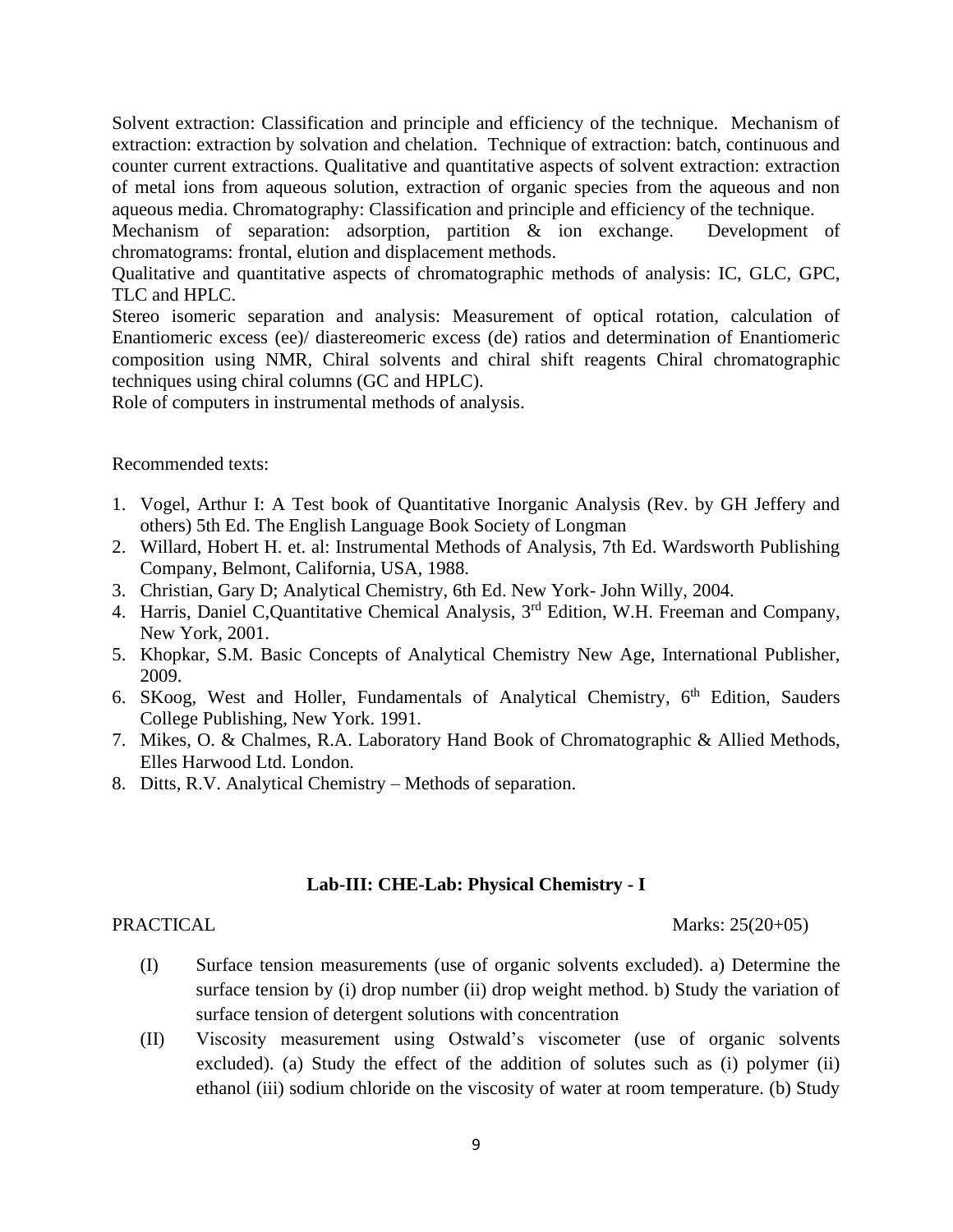the effect of variation of viscosity of an aqueous solution with the concentration of solute.

(III) pH measurements

b) Measurement of pH of different solutions using pH-meter. c) Preparation of buffer solutions

(i) Sodium acetate-acetic acid (ii) Ammonium chloride-ammonium hydroxide

Measurement of the pH of buffer solutions and comparison of the values with theoretical values.

d) pH metric titrations of (i) strong acid and strong base (ii) weak acid and strong base Any other experiment carried out in the class.

# **Lab-III:CHE-Lab: Analytical Methods in Chemical Analysis**

PRACTICAL Marks: 25(20+05)

Separation Techniques

- 1. Chromatography:
	- (a) Separation of mixtures

(i) Paper chromatographic separation of  $Fe^{3+}$ ,  $Al^{3+}$ , and  $Cr^{3+}$ 

(ii) Separate and identify the monosaccharides present in the given mixture (glucose  $\&$ fructose) by paper chromatography.

Report the Rf values.

(b) Separate a mixture of Sudan yellow and Sudan Red by TLC technique and identify them on the basis of their Rf values. (c) Chromatographic separation of the active ingredients of plants, flowers and juices by TLC.

- 2. Solvent Extractions: (i) To separate a mixture of  $Ni^{2+} \& Fe^{3+}$  by complexing with DMG and extracting the  $Ni<sup>2+</sup> DMG$  complex in chloroform, and determine its concentration with spectrophotometry. (ii) Solvent extraction of zirconium with amberliti LA-1, separation from a mixture of irons and gallium.
- 3. Determine the pH of given aerated drinks fruit juices, shampoos and soaps.
- 4. Determination of Na, Ca, Li ions in cola drinks and fruit juices using fame photometric techniques.
- 5. Analysis of soil:
	- (i) Determination of pH of soil.
	- (ii) Total soluble salt
	- (iii) Estimation of calcium, magnesium, phosphate, nitrate
- 6. Ion exchange:

(i) Determination of exchange capacity of cation exchange resins and anion exchange resins.

(ii) Separation of metal ions from their binary mixture.

(iii)Separation of amino acids from organic acids by ion exchange chromatography.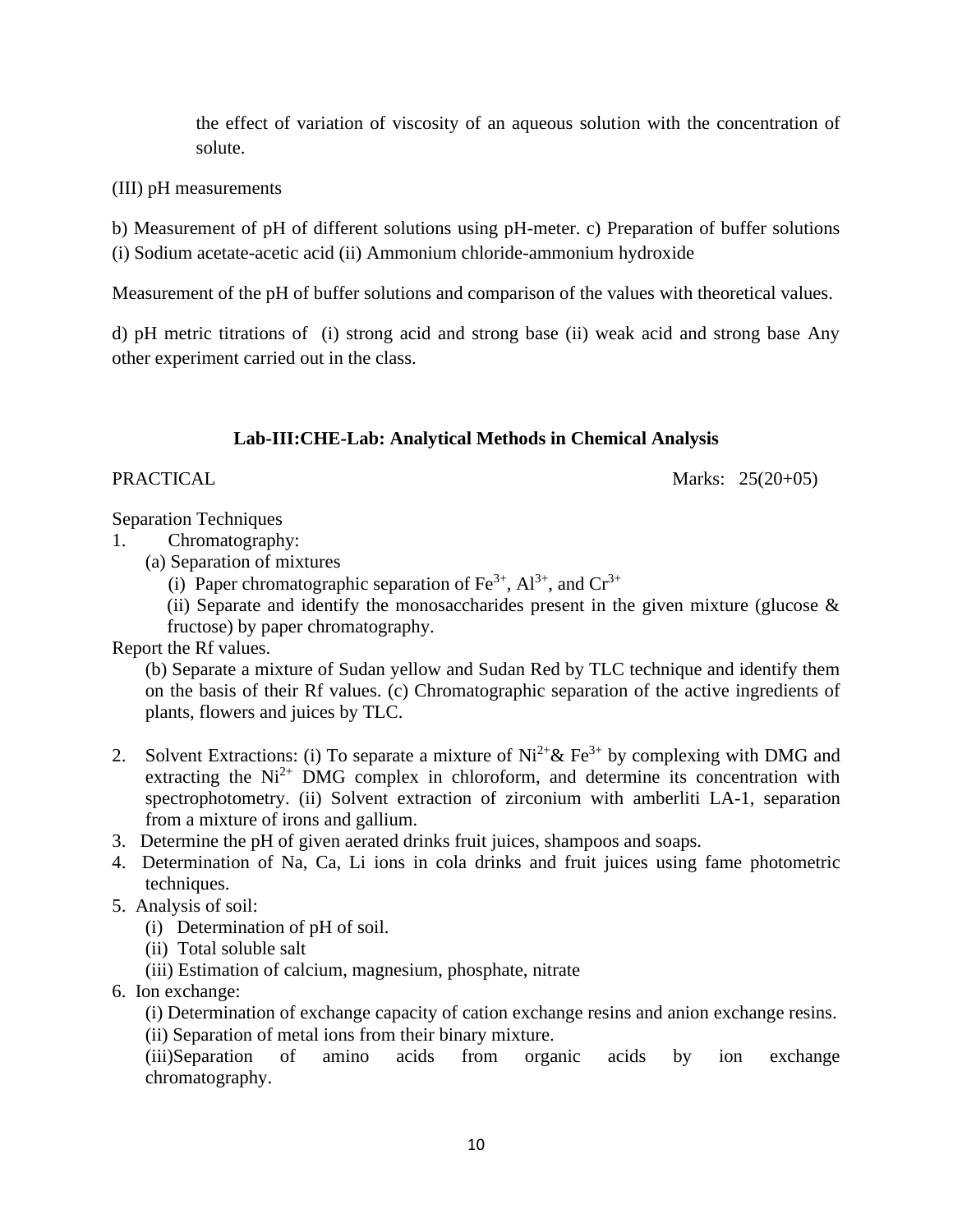- 7. Determination of pKa values of indicator using spectrophotometry.
- 8. Structural characterization of compounds by Infra-Red spectroscopy.
- 9. Determination of dissolved oxygen in water.
- 10. Determination of chemical oxygen demand (COD).
- 11. Determination of Biological oxygen demand (BOD).

#### **SEMESTER – III**

#### **Paper-11:CHE 305: Inorganic Chemistry -II**

Marks: 75 (55+20)

#### **Unit -I: Chemical Bonding-I:**

(i) lonic bond: General characteristics, types of ions, size effects, radius ratio rule and its limitations. Packing of ions in crystals. Born-Landé equation with derivation and importance of Kapustinskii expression for lattice energy. Madelung constant, Born-Haber cycle and its application, Solvation energy.

#### **Unit-II, Chemical Bonding - II:**

(ii) Covalent bond: Lewis structure, Valence shell electron pair repulsion theory (VSEPR), shapes of simple molecules and ions containing lone pairs and bond pairs of electrons, Valence Bond theory (Heitler-London approach). multiple bonding ( $\sigma$  and  $\pi$  bond approach), and bond lengths. Energetics of hybridization, equivalent and non-equivalent hybrid orbitals. Bent's rule, Resonance and resonance energy, Molecular orbital theory. Molecular orbital diagrams of diatomic and simple polyatomic molecules  $N_2$ ,  $O_2$ ,  $C_2$ ,  $B_2$ ,  $F_2$ ,  $CO$ ,  $NO$ , and their ions; HCl,  $BeF_2$ ,  $CO_2$ , (idea of s-p mixing and orbital interaction to be given). Formal charge.

Covalent character in ionic compounds, polarizing power and polarizability. Fajan's rules and consequences of polarization.

Ionic character in covalent compounds: Bond moment and dipole moment. Percentage ionic character from dipole moment and electronegativity difference.

#### **Unit-III,Chemical Bonding-III:**

(iii) Metallic Bond: Qualitative idea of valence bond and band theories. Semiconductors and insulators, defects in solids.(iv) Weak Chemical forces: van der Waals forces, ion-dipole forces, dipole-dipole interactions, induced dipole interactions, Instantaneous dipole-induced dipole interactions. Repulsive forces, Hydrogen bonding (theories of hydrogen bonding, valence bond treatment) Effects of chemical force, melting and boiling points, solubility energetics of dissolution process. (v) Acids and Bases: Brönsted- Lowry concept of acid-base reaction, solvated proton, relative strength of acids, types of acid-base reactions, leveling solvents, Lewis acid-base concept, Classification of Lewis acids, Hard and Soft Acids and Bases (HSAB) Application of HSAB principle.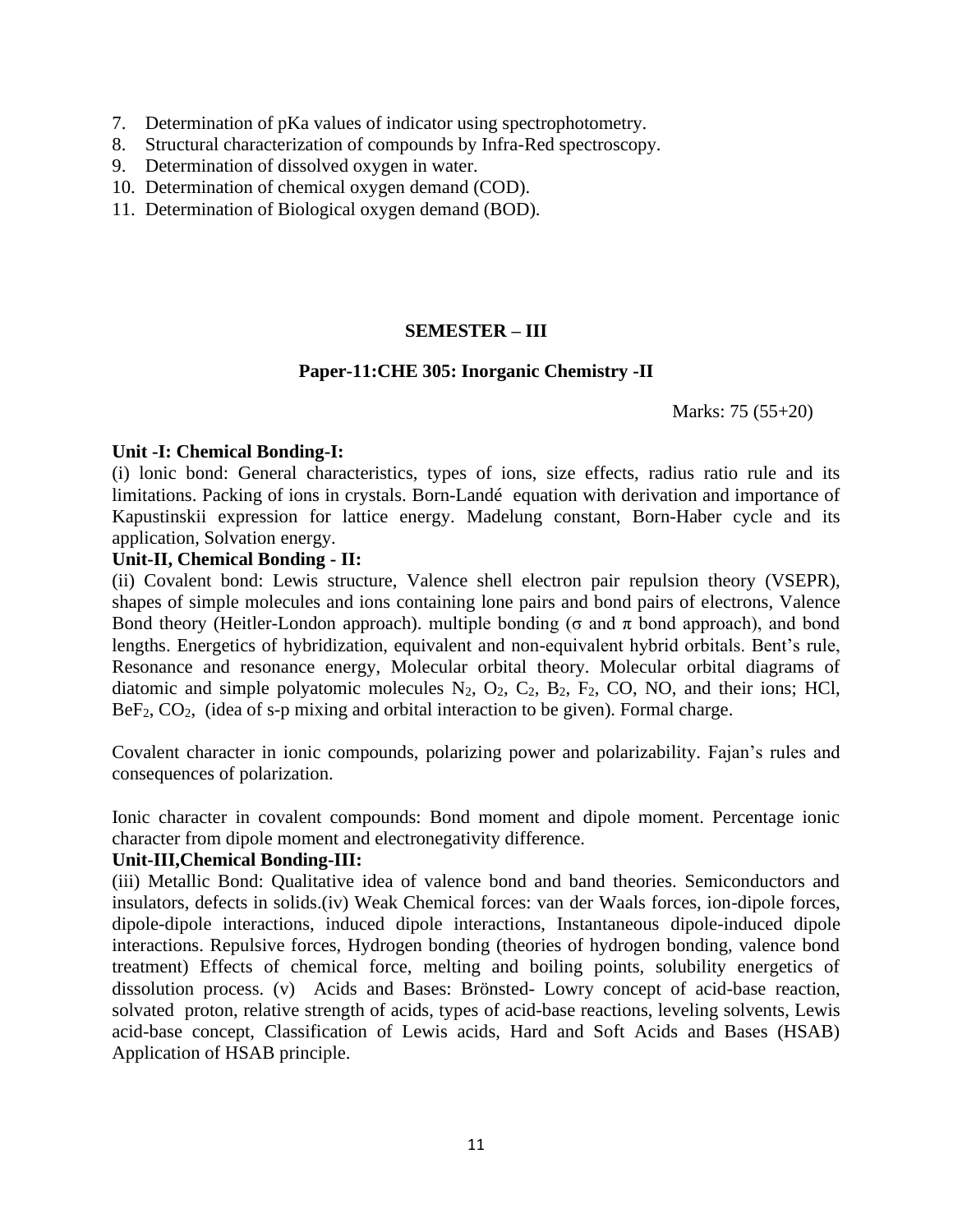Recommended Texts:

- 1. Douglas, B. E. and Mc Daniel, D. H., Concepts & Models of Inorganic Chemistry, Oxford 1970.
- 2. Puri, B. R., Sharma, L. R. and Kalia, K. C. Principles of Inorganic Chemistry, Milestone, Delhi, 2014.
- 3. Madan, R. L., Chemistry for Degree Students (B. Sc. 2nd Year), S. Chand Ltd., 2010.
- 4. Malik, W. U., Tuli, G. D. and Madan, R. D. Selected Topics in Inorganic Chemistry, S. Chand, 2013.
- 5. Atkins, P., Overton, T., Rourke, J., Weller, M. and Armstrong, F., Shriver and Atkins' Inorganic Chemistry, Oxford Univ. Press, 2012.
- 6. Porterfield, H. W., Inorganic Chemistry, Second Edition, Academic Press, 2005.

# **Paper-12: CHE 306: Organic Chemistry -II**

Marks:75 (55+20)

**Unit I**: Chemistry of Halogenated hydrocarbons:

Alkyl halides: Methods of preparation, nucleophilic substitution reactions –  $S_N1$ ,  $S_N2$  and  $S_Ni$ mechanisms with stereochemical aspects and effect of solvent etc.; nucleophilic substitution vs elimination

Aryl halides: Preparation, including preparation from diazonium salts. nucleophilic aromatic substitution; SN Ar, Benzyne mechanism

Relative reactivity of alkyl, allyl/benzyl, vinyl and aryl halides towards nucleophilic substitution reactions.

Organometallic compounds of Mg and Li – Use in synthesis of organic compounds.

**Unit II**: Alchols, Phenols, Ethers and epoxide:

Alcohols: preparation, properties and relative reactivity of  $1^{\circ}$ ,  $2^{\circ}$ ,  $3^{\circ}$  alcohols, Bouvaelt-Blanc Reduction; Preparation and properties of glycols: Oxidation by periodic acid and lead tetraacetate, Pinacol- Pinacolone rearrangement;

Phenols: Preparation and properties; Acidity and factors effecting it, Ring substitution reactions, Reimer – Tiemann and Kolbe's – Schmidt Reactions, Fries and Claisen rearrangements with mechanism;

Ethers and Epoxides: Preparation and reactions with acids. Reactions of epoxides with alcohols, ammonia derivatives and LiAlH<sup>4</sup>

# **Unit III**: Carbonyl Compounds:

Structure, reactivity and preparation;

Nucleophilic additions, Nucleophilic addition-elimination reactions with ammonia derivatives with mechanism; Mechanisms of Aldol, Benzoin condensation, Knoevenagel condensation, Claisan-Schmidt, Perkin, Cannizzaro and Wittig reaction, Beckmann and Benzil-Benzilic acid rearrangements, haloform reaction and Baeyer Villiger oxidation, α-substitution reactions, oxidations and reductions (Clemmensen, Wolff-Kishner, LiAlH4, NaBH4, MPV, PDC and PGC); Addition reactions of unsaturated carbonyl compounds: Michael addition.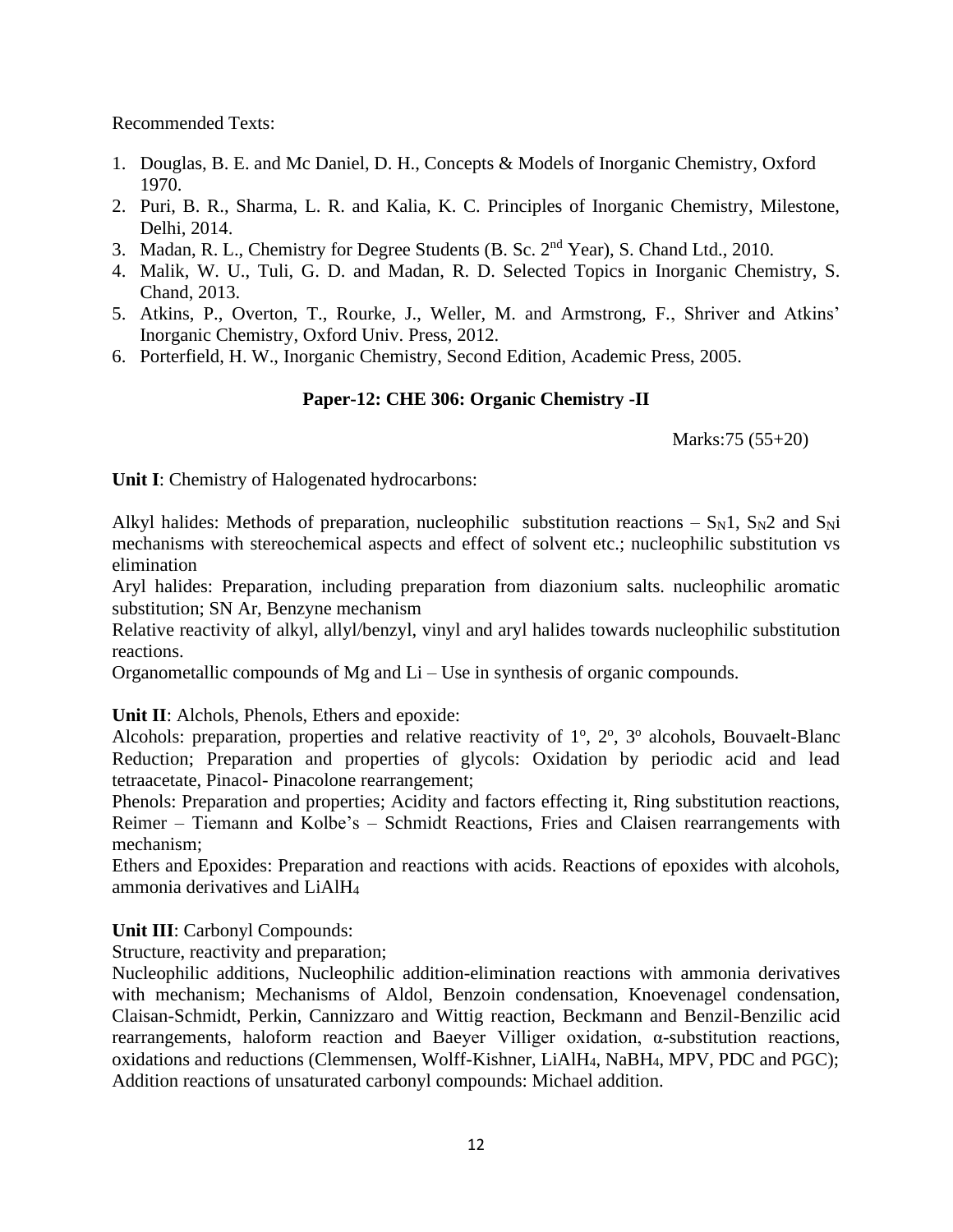Active methylene compounds: Keto-enol tautomerism. Preparation and synthetic applications of diethyl malonate and ethyl acetoacetate:

**Unit IV**: Carboxylic acids and their derivatives:

Preparation, physical properties and reactions of monocarboxylic acids:

Typical reactions of dicarboxylic acids, hydroxy acids and unsaturated acids: succinic/phthalic, lactic, malic, tartaric, citric, maleic and fumaric acids;

Preparation and reactions of acid chlorides, anhydrides, esters and amides; Comparative study of nucleophilic substitution at acyl group - Mechanism of acidic and alkaline hydrolysis of esters, Claisen condensation, Dieckmann and Reformatsky reactions, Hofmann-bromamide degradation and Curtius rearrangement

**Unit V**: Sulphur containing compounds:

Preparation and reactions of thiols, thioethers and sulphonic acids.

Recommended Texts:

- 1. Morrison, R. T. & Boyd, R. N. Organic Chemistry, Pearson Education, 6<sup>th</sup> Edition, 2016
- 2. Finar, I. L. Organic Chemistry (Volume 1), Pearson Education India, 6<sup>th</sup> Edition, 2009.
- 3. Marc Loudon, G., Organic Chemistry, Oxford Univ. Press
- 4. Madan, R. L., Chemistry for Degree Students (2<sup>nd</sup> Year), S. Chand Ltd, New Delhi, 2013

# **Paper-13: CHE 307: Physical Chemistry -II**

Marks: 75 (55+20)

Unit **I** : Chemical thermodynamics:

Intensive and extensive variables; state and path functions; isolated, closed and open systems; zeroeth law of thermodynamics.

First law: Concept of heat, q, work, w, internal energy U and statement of first law; enthalpy, H, relation between heat capacities, calculations of q, w, U and H for reversible, irreversible and free expansion of gases (ideal and van der Waals) under isothermal and adiabatic conditions.

Thermochemistry: Heats of reactions: standard states; enthalpy of formation of molecules and ions and enthalpy of combustion and its applications; calculation of bond energy, bond

dissociation energy and resonance energy from thermochemical data, effect of temperature (Kirchoff's equations) and pressure on enthalpy of reactions. Adiabatic flame temperature, explosion temperature.

Second Law: Concept of entropy; thermodynamic scale of temperature, statement of the second law of thermodynamics; molecular and statistical interpretation of entropy. Calculation of entropy change for reversible and irreversible processes.

Third Law: Statement of third law, concept of residual entropy, calculation of absolute entropy of molecules.

Free Energy Functions: Gibbs and Helmholtz energy; variation of S, G, A with T, V, P; Free energy change and spontaneity. Relation between Joule-Thomson coefficient and other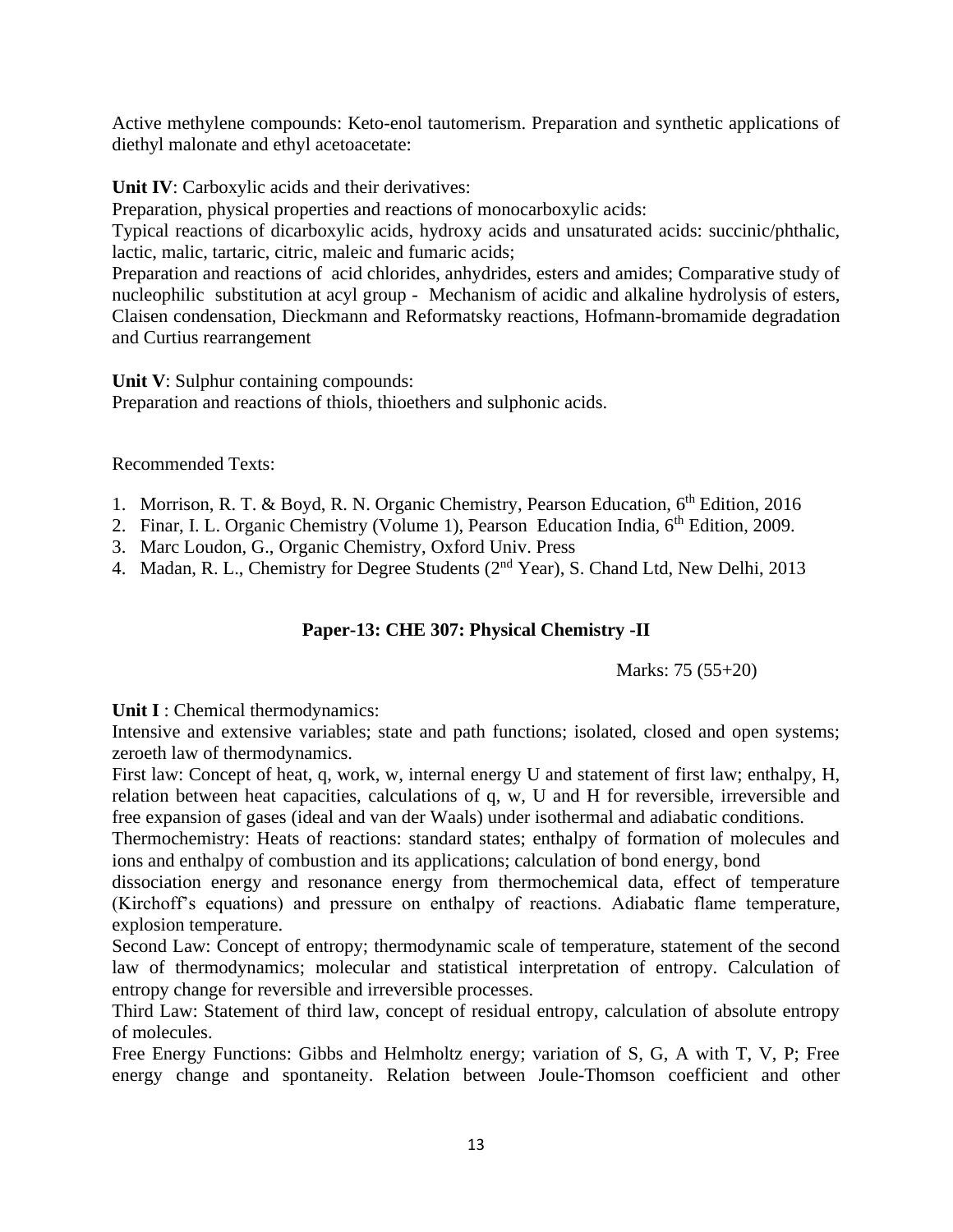thermodynamic parameters; inversion temperature; Gibbs-Helmholtz equation; Maxwell relations; thermodynamic equation of state.

#### **Unit II** : Systems of variable composition:

Partial molar quantities, dependence of thermodynamic parameters on composition; GibbsDuhem equation, chemical potential of ideal mixtures, change in thermodynamic functions in mixing of ideal gases.

### **Unit III:** Chemical equilibrium:

Criteria of thermodynamic equilibrium, degree of advancement of reaction, chemical equilibria in ideal gases, concept of fugacity. Thermodynamic derivation of relation between Gibbs free energy of reaction and reaction quotient. Coupling of exoergic and endoergic reactions. Equilibrium constants and their quantitative dependence on temperature, pressure and concentration. Free energy of mixing and spontaneity; thermodynamic derivation of relations between the various equilibrium constants Kp, Kc and Kx. Le Chatelier principle (quantitative treatment); equilibrium between ideal gases and a pure condensed phase.

### **Unit IV:** Solutions and colligative properties:

Dilute solutions; lowering of vapour pressure, Raoult's and Henry's Laws and their applications. Excess thermodynamic functions.

Thermodynamic derivation using chemical potential to derive relations between the four colligative properties [(i) relative lowering of vapour pressure, (ii) elevation of boiling point, (iii) Depression of freezing point, (iv) osmotic pressure] and amount of solute. Applications in calculating molar masses of normal, dissociated and associated solutes in solution.

# Recommended Texts:

- 1. Atkins, P. W. & Paula, J. de, Atkin's Physical Chemistry 9th Ed., Oxford University Press (2013).
- 2. Castellan, G. W. Physical Chemistry 4th Ed. Narosa (2004).
- 3. Engel, T. & Reid, P. Thermodynamics, Statistical Thermodynamics, & Kinetics Pearson Education, Inc: New Delhi (2007).
- 4. McQuarrie, D. A. & Simon, J. D. Molecular Thermodynamics Viva Books Pvt. Ltd.: New Delhi (2004).
- 5. Puri, Sharma & Pathania, Principles of Physical Chemistry. Milestone, Delhi, 2014.
- 6. Bahl, Tuli and Bahl, Essentials of Physical Chemistry, S. Chand Ltd. New Delhi.

# **Paper-16: SKD-301: Skill Development-I**

MM: 50 (35+15)

Steps in Chemical Analysis; Sampling, sample preparation, analysis, interpretation and preparation of report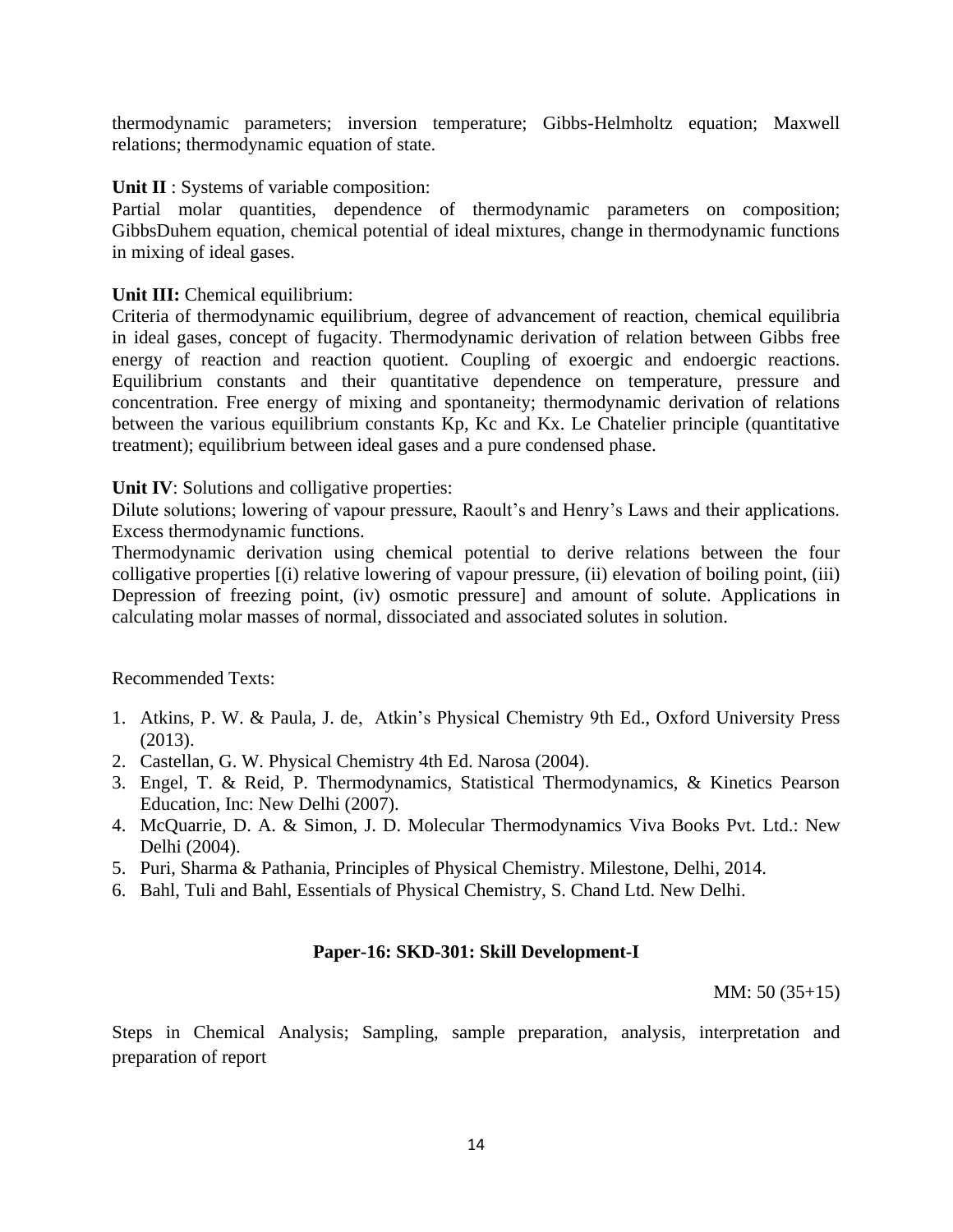Significant Figures; significant figures in Arithmatics-addition, subtraction, multiplication and division

Laboratory burner; Bunsen burner, air flow regulation, obtaining warm gentle flame with the burner, hottest flame of the burner. Cutting and bending glass tubings/glass rod, fire polishing of glass tubing or rod.

SI Units, conversion between units, problem solving

Use of measuring equipments; pipette, burette, chemical balance, least count

Chemical Concentration; normality, morality, preparation of solution of defines normality/molarity of a given compound and from a given solution of different strength, percent composition, part per million (ppm), part per billion (ppb), calculations

Types of errors; systematic errors, Random errors, precision & accuracy, absolute and relative uncertainty

Propagation of Uncertainty; addition, subtraction, multiplication, division.

Mean and Standard deviation, Standard deviation and probability

Titration; types of titration, end point, equivalence point, indicators; types and theory

#### Recommended Texts:

- 1. Nivaldo J. Tro, Ho Yu Au-Yeung, Introductory Chemistry, Fifth Edition, Pearson India Education, 2017.
- 2. Timberlake, K. C., Timberlake, W., Basic Chemistry, Fourth Edition, Pearson India Education, 2017.
- 3. Pavia, D.L., Lampman, G. M., Kriz, G. S, Engel, R.G., Microscale and Macroscale Techniques in the Organic Laboratory, Harcourt College Publishers
- 4. Harris, D. C., Exploring Chemical Analysis, W. H. Freeman and Company, New York.
- 5. Harris, D. C. Quantitative Chemical Analysis, W. H. Freeman and Company, New York.

# **Lab-V: CHE-Lab: Inorganic Chemistry -II**

PRACTICAL Marks:25 (20+05)

(a) Iodo / Iodimetric Titrations

(i) Estimation of Cu (II) and  $K_2Cr_2O_7$  using sodium thiosulphate solution (Iodimetrically).

(ii)Estimation of (a) arsenite and (b) antimony in tartar-emetic iodimetrically (c) Estimation of available chlorine in bleaching powder iodometrically.

(b) Inorganic preparations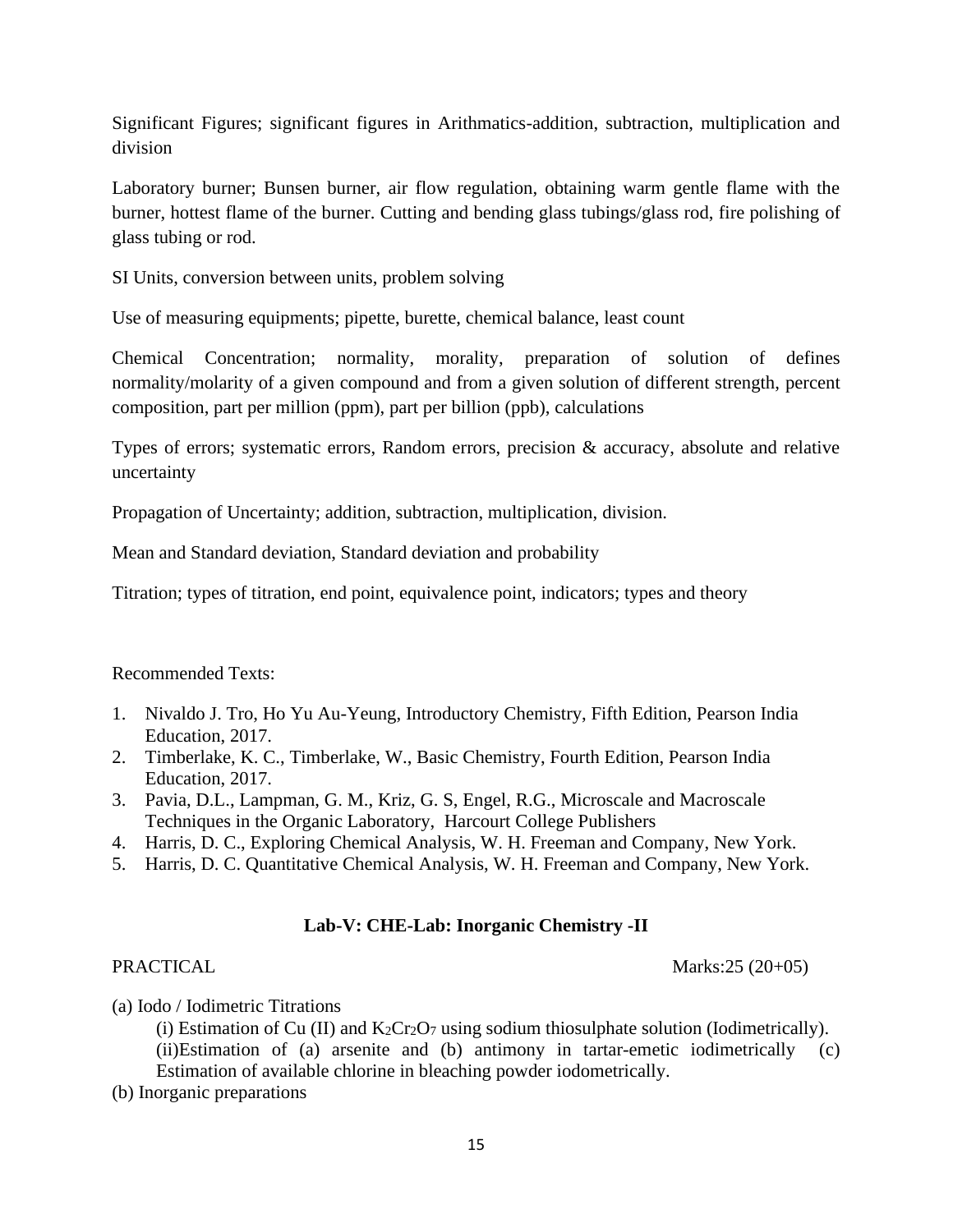(i) Cuprous Chloride  $(Cu_2Cl_2)$ 

(ii) Preparation of Manganese (III) phosphate,  $MnPO<sub>4</sub>H<sub>2</sub>O$ 

(iii) Preparation of Aluminium Potassium sulphate  $KAI(SO<sub>4</sub>)<sub>2</sub>$ . 12H<sub>2</sub>O (Potash alum) or Chrome alum.

#### Recommended Texts:

1. Vogel, A. I. A Textbook of Quantitative Inorganic Analysis, Longman, 1966, or any other text which covers the course.

# **Lab-V:CHE-Lab: Organic Chemistry -II**

PRACTICAL Marks: 25 (20+05)

#### Organic preparations

- 1. Acetylation of one of the following compounds: amines (aniline, o-, m-, p-toluidines and o-, m-,p- anisidine ) and phenols (β-naphthol, vanillin, salicylic acid)
- 2. Benzolyation of one of the following compounds: amines (aniline, o-,m-,p- toluidines and o-, m-,p- anisidine) and phenols (β-naphthol, resorcinol, p-cresol) by Schotten Baumann reaction
- 3. Hydrolysis of amides and esters to obtain benzoic acid
- 4. Derivatives of the carbonyl compounds: 2,4-DNP of one the following compoundsacetone, ethyl methyl ketone, di-ethyl ketone, cyclohexanone semicarbazone of one the following compounds- acetone, ethyl methyl ketone, diethyl ketone, cyclohexanone oxime of one the following compounds- di-ethyl ketone, cyclohexanone
- 5. Nitration of one the following compounds: nitrobenzene, chlorobenzene, bromobenzene
- 6. Oxidation of the following compounds: benzaldehyde, benzyl alcohol acetophenone to benzoic acid (by iodoform reaction)

The above derivatives should be prepared using 0.5-1g of the organic compound. The solid samples must be collected and may used for recrystallization, melting point etc.

# **Lab-V:CHE-Lab: Physical Chemistry -II**

PRACTICAL Marks: 25 (20+05)

# (I) Thermochemistry

- (a) Determination of heat capacity of a calorimeter for different volumes using change of enthalpy data of a known system (method of back calculation of heat capacity of calorimeter from known enthalpy of solution or enthalpy of neutralization).
- (b) Determination of heat capacity of the calorimeter and enthalpy of neutralization of hydrochloric acid with sodium hydroxide.
- (c) Calculation of the enthalpy of ionization of ethanoic acid.
- (d) Determination of heat capacity of the calorimeter and integral enthalpy (endothermic and exothermic) solution of salts.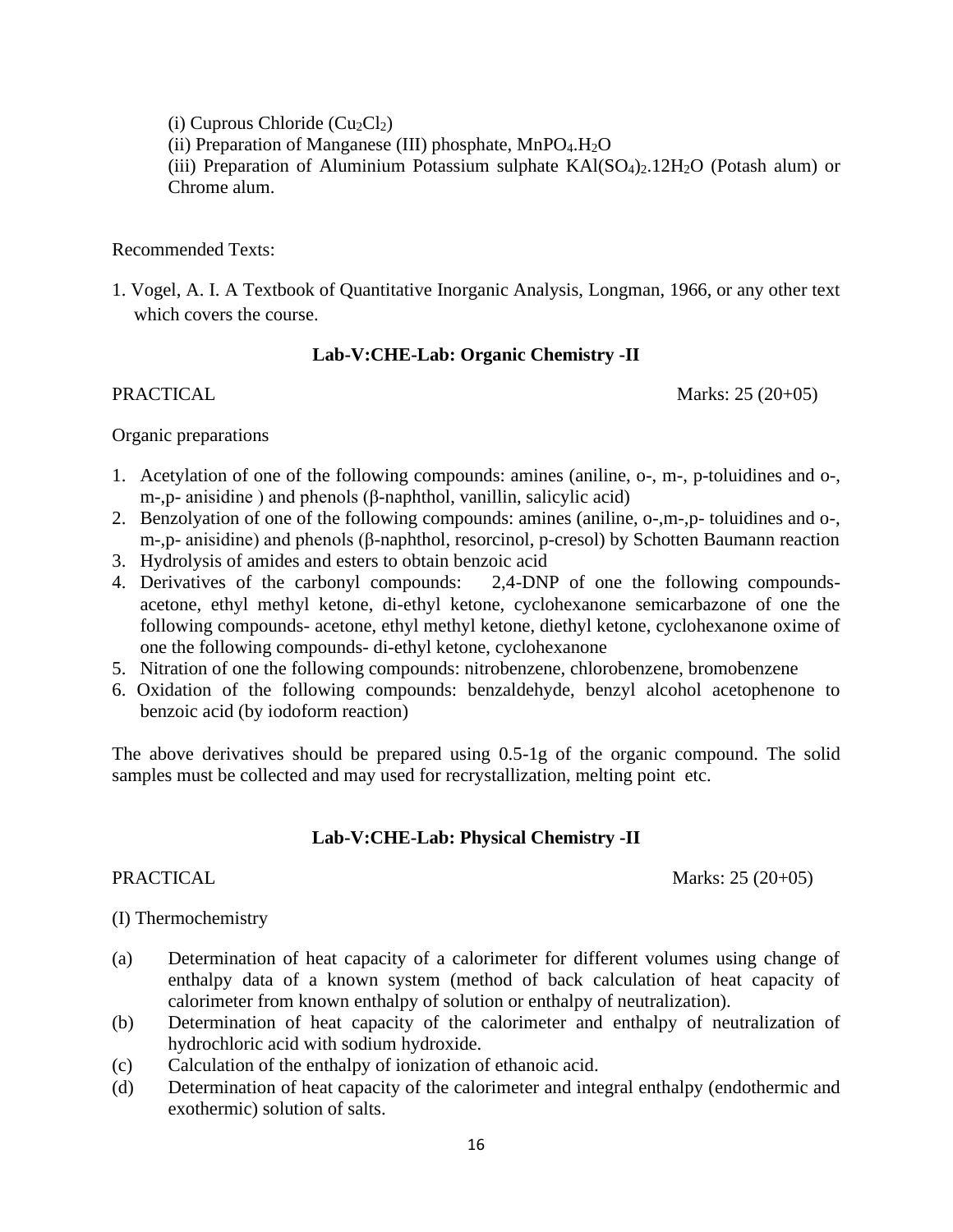- (e) Determination of basicity/proticity of a polyprotic acid by the thermochemical method in terms of the changes of temperatures observed in the graph of temperature versus time for different additions of a base. Also calculate the enthalpy of neutralization of the first step.
- (f) Determination of enthalpy of hydration of copper sulphate.
- (g) Study of the solubility of benzoic acid in water and determination of ∆H.

(II) Indexing of given powder diffraction pattern of a cubic crystalline system.

Any other experiment carried out in the class.

#### **SEMESTER IV**

#### **Paper 17: CHE 408: Inorganic Chemistry -III**

Marks: 75 (55+20)

**Unit I** : Chemistry of s- and p-Block Elements:

Inert pair effect, relative stability of different oxidation states, diagonal relationship and anomalous behaviour of first member of each group. Allotropy and catenation. Complex formation tendency of s and p block elements.

Hydrides and their classification ionic, covalent and interstitial. Basic beryllium acetate and nitrate.

Study of the following compounds with emphasis on structure, bonding, preparation, properties and uses.

Boric acid and borates, boron nitrides, borohydrides (diborane) carboranes and graphitic compounds, silanes, Oxides and oxoacids of nitrogen, Phosphorus and chlorine. Peroxo acids of sulphur, interhalogen compounds, polyhalide ions, pseudohalogens and basic properties of halogens.

Theoretical principles involved in volumetric analysis, done in the lab.

#### **Unit II** : Noble Gases :

Occurrence & uses, rationalization of inertness of noble gases, Clathrates; preparation and properties of XeF<sub>2</sub> and XeF<sub>4</sub>, XeF<sub>6</sub>; Nature of bonding in noble gas compounds (Valence bond treatment and MO treatment for  $XeF_2$ ). Molecular shapes of noble gas compounds (VSEPR theory).

#### **Unit III** : Inorganic Polymers:

Types of inorganic polymers, comparison with organic polymers, synthesis, structural aspects and applications of silicones and siloxanes. Borazines, silicates and phosphazenes, and polysulphates.

#### Recommended Texts:

- 1. Lee, J. D. Concise Inorganic Chemistry, Wiley India, 2012.
- 2. Puri, B. R., Sharma, L. R. and Kalia, K. C. Principles of Inorganic Chemistry, Milestone, Delhi, 2014.
- 3. Madan, R. L., Chemistry for Degree Students (B. Sc. 2nd Year), S. Chand Ltd., 2013.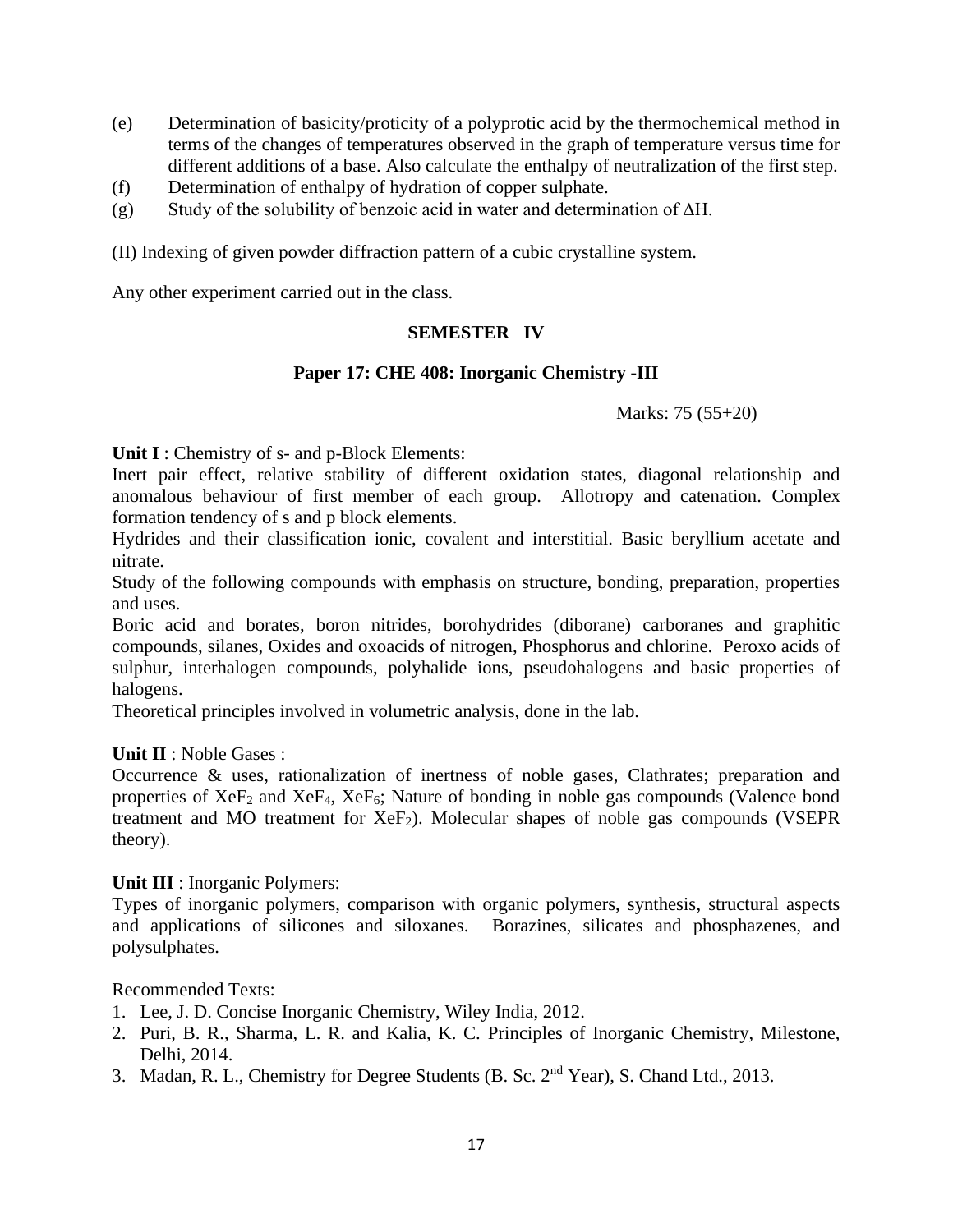- 4. Malik, W. U., Tuli, G. D. and Madan, R. D. Selected Topics in Inorganic Chemistry, S. Chand, 2013.
- 5. Atkins, P., Overton, T., Rourke, J., Weller, M. and Armstrong, F., Shriver and Atkins' Inorganic Chemistry, Oxford Univ. Press, 2012.
- 6. Cotton, F.A. and Wilkinson, G, Advanced Inorganic Chemistry, Wiley.

#### **Paper 18: CHE 409: Organic Chemistry -III**

Marks: 75 (55+20)

#### **Unit I:** Nitrogen Containing Functional Groups

Preparation and important reactions of nitro and compounds, nitriles and isonitriles

Amines: Effect of substituent and solvent on basicity; Preparation and properties: Gabriel phthalimide synthesis, Carbylamine reaction, Mannich reaction, Hoffmann's exhaustive methylation, Hofmann-elimination reaction; Distinction between  $1^\circ$ ,  $2^\circ$  and  $3^\circ$  amines with Hinsberg reagent and nitrous acid;

Diazonium Salts: Preparation and their synthetic applications.

#### **Unit II**: Polynuclear Hydrocarbons

Reactions of naphthalene phenanthrene and anthracene Structure, Preparation and structure elucidation and important derivatives of naphthalene and anthracene; Polynuclear hydrocarbons.

#### **Unit III:** Heterocyclic Compounds

Classification and nomenclature, Structure, aromaticity in 5-numbered and 6-membered rings containing one heteroatom; Synthesis, reactions and mechanism of substitution reactions of: Furan, Pyrrole (Paal-Knorr synthesis, Knorr pyrrole synthesis, Hantzsch synthesis), Thiophene, Pyridine (Hantzsch synthesis), Pyrimidine, Structure elucidation of indole, Fischer indole synthesis and Madelung synthesis), Structure elucidation of quinoline and isoquinoline, Skraup synthesis, Friedlander's synthesis, Knorr quinoline synthesis, Doebner-Miller synthesis, Bischler-Napieralski reaction, Pictet-Spengler reaction, Pomeranz-Fritsch reaction Derivatives of furan: Furfural and furoic acid.

#### **Unit IV**: Alkaloids

Natural occurrence, General structural features, Isolation and their physiological action Hoffmann's exhaustive methylation, Emde's modification, Structure elucidation and synthesis of Hygrine and Nicotine. Medicinal importance of Nicotine, Hygrine, Quinine, Morphine, Cocaine, and Reserpine.

Recommended Texts:

- 1. Morrison, R. T. & Boyd, R. N. Organic Chemistry, Pearson Education, 6th Edition, 2016
- 2. Finar, I. L. Organic Chemistry (Volume 1), Pearson Education India, 6<sup>th</sup> Edition, 2009.
- 3. Finar, I. L. Organic Chemistry (Volume 2): Pearson Education India, 6<sup>th</sup> Edition, 2009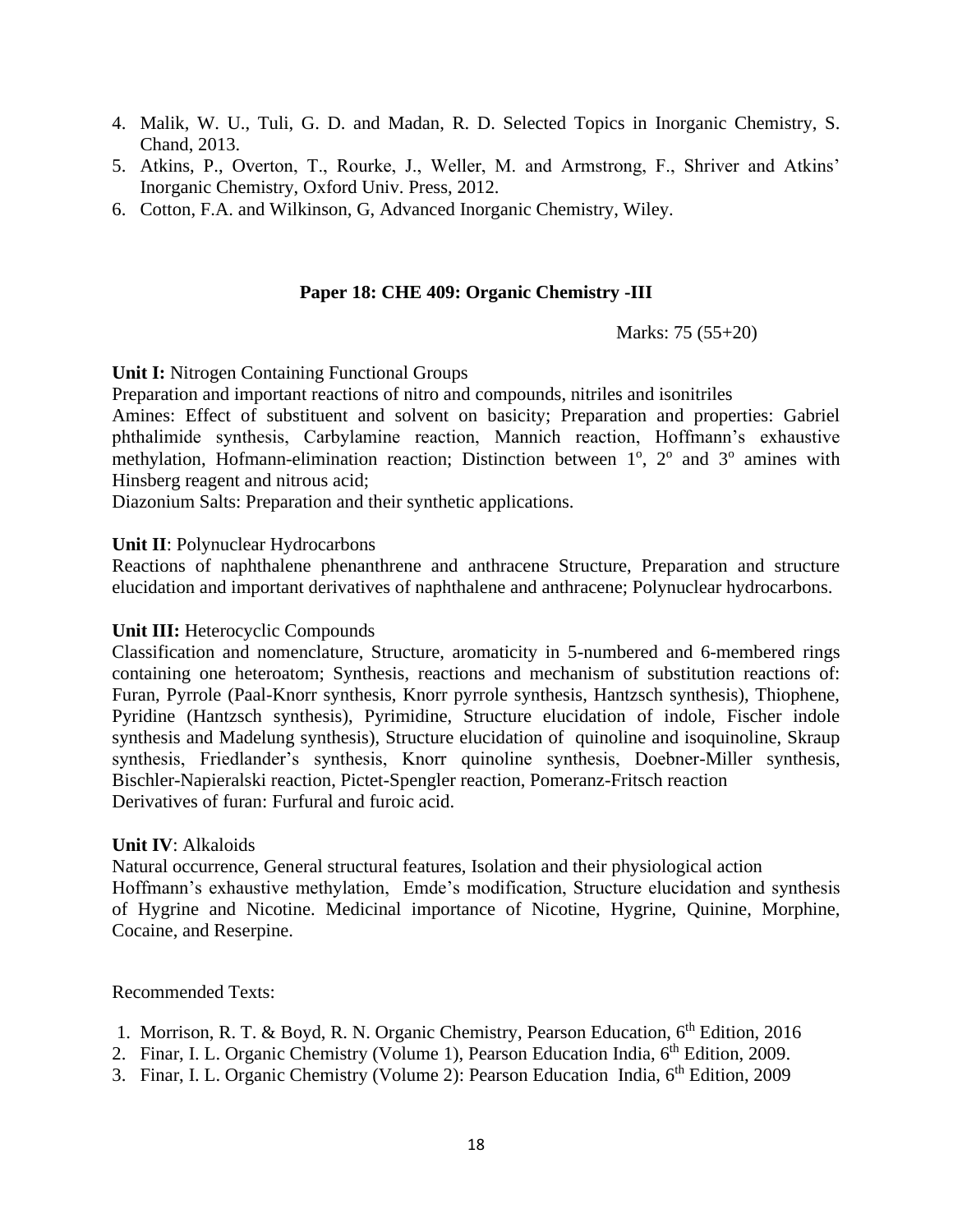#### **Paper 19:CHE 410: Physical Chemistry -III**

Marks: 75 (55+20)

**Unit I**: Phase equilibria

Concept of phases, components and degrees of freedom, derivation of Gibbs Phase Rule for nonreactive and reactive systems; Clausius-Clapeyron equation and its applications to solidliquid, liquid-vapour and solid-vapour equilibria, phase diagram for one component systems, with applications.

Phase diagrams for systems of solid-liquid equilibria involving eutectic, congruent and incongruent melting points, solid solutions.

Three component systems, water-chloroform-acetic acid system, triangular plots.

Binary solutions: Gibbs-Duhem-Margules equation, its derivation and applications to fractional distillation of binary miscible liquids (ideal and nonideal), azeotropes, lever rule, partial miscibility of liquids, CST, miscible pairs, steam distillation.

Nernst distribution law: its derivation and applications.

#### **Unit II**: Electrochemistry

Quantitative aspects of Faraday's laws of electrolysis, rules of oxidation/reduction of ions based on half-cell potentials, applications of electrolysis in metallurgy and industry.

Chemical cells, reversible and irreversible cells with examples.Electromotive force of a cell and its measurement, Nernst equation; Standard electrode (reduction) potential and its application to different kinds of half-cells. Application of EMF measurements in determining (i) free energy, enthalpy and entropy of a cell reaction, (ii) equilibrium constants, and (iii) pH values, using hydrogen, quinone-hydroquinone, glass and SbO/Sb<sub>2</sub>O<sub>3</sub> electrodes. Concentration cells with and without transference, liquid junction potential; determination of activity coefficients and transference numbers.Qualitative discussion of potentiometric titrations (acid-base, redox, precipitation).

Recommended Texts:

- 1. Atkins, P. W. & Paula, J. de Atkin's Physical Chemistry 8th Ed., Oxford University Press (2006).
- 2. Ball, D. W. Physical Chemistry Thomson Press, India (2007).
- 3. Castellan, G. W. Physical Chemistry 4th Ed. Narosa (2004).
- 4. Mortimer, R. G. Physical Chemistry 3rd Ed. Elsevier: NOIDA, UP (2009).

#### **Paper-22: SKD-402: Skill Development-II**

MM: 50 (35+15)

Physical Constants; melting points, melting point theory, mixture melting point, packing of melting point tube, Determination of melting point ; decomposition, discoloration, softening, shrinking and sublimation. Boiling point, determination of boiling point, use of boiling chips, calibration of thermometer.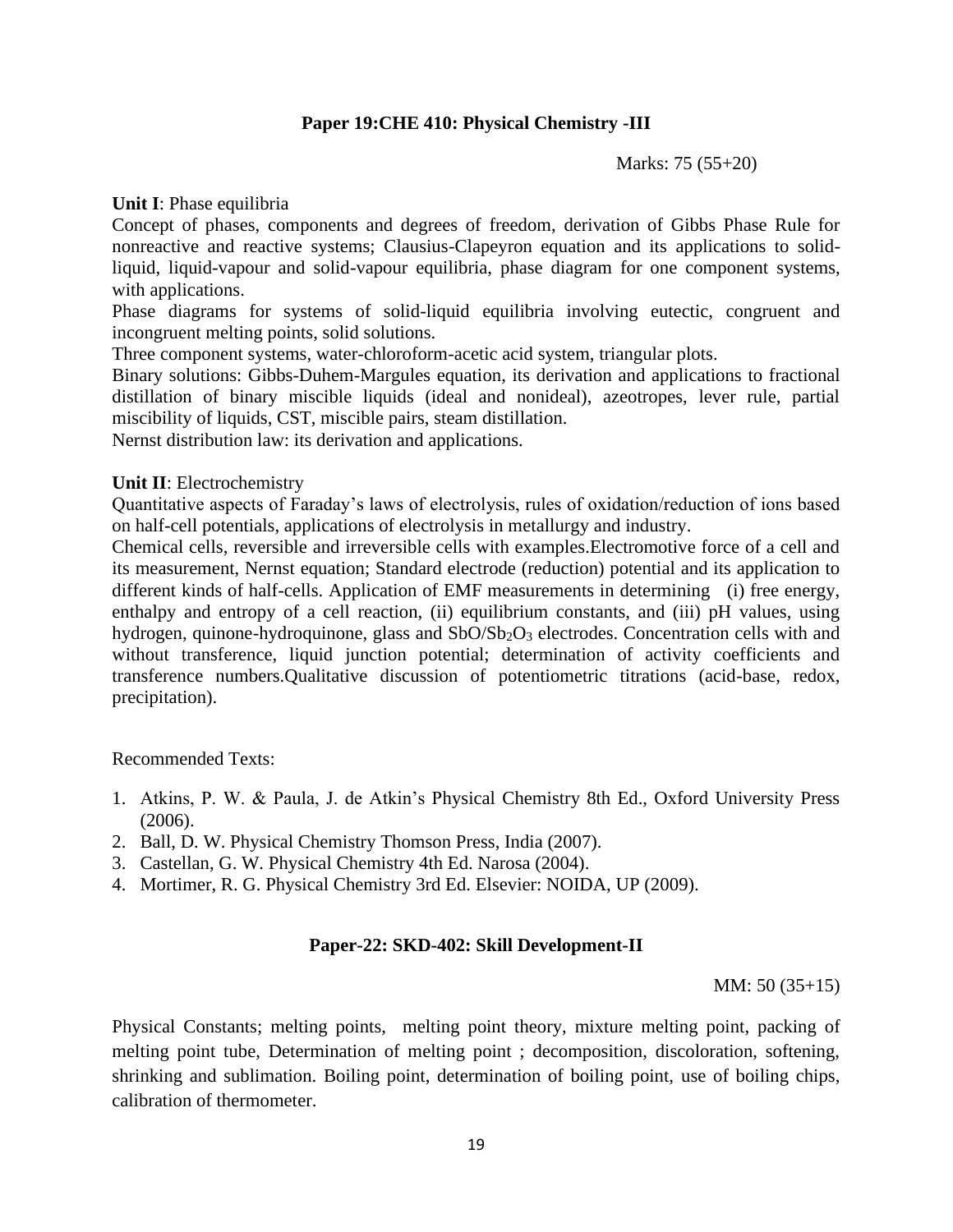Solubility; definition, predicting solubility behaviour, water as a solvent, organic solvents

Crystallization; selection of suitable solvent/s, purification of compounds,

Filtration; gravity filtration, filter papers, vacuum filtration, aspirator, working of aspirator.

Distillation; simple distillation, distillation theory, fractional distillation, difference between simple and fractional distillation, vapour – liquid composition diagram, Raoult's Law, types of fractionating columns, column efficiency, azeotropes.

Extraction; theory, distribution coefficient, separation and drying agents

Polarimetry; Nature of polarized light, polarimeter, sample cells, operation of the polarimeter, optical purity.

Refractometry; The refractive index, Refractometer

Electromagnetic Radiation; properties, absorption of light, transmittance, absorbance and Beer's Law. Spectrophotometer; single beam and double beam instruments

Recommended Texts:

- 6. Nivaldo J. Tro, Ho Yu Au-Yeung, Introductory Chemistry, Fifth Edition, Pearson India Education, 2017.
- 7. Timberlake, K. C., Timberlake, W., Basic Chemistry, Fourth Edition, Pearson India Education, 2017.
- 8. Pavia, D.L., Lampman, G. M., Kriz, G. S, Engel, R.G., Microscale and Macroscale Techniques in the Organic Laboratory, Harcourt College Publishers
- 9. Harris, D. C., Exploring Chemical Analysis, W. H. Freeman and Company, New York.
- 10. Harris, D. C. Quantitative Chemical Analysis, W. H. Freeman and Company, New York.

#### **Lab-VII: CHE-Lab: Inorganic Chemistry -III**

PRACTICAL Marks: 25(20+05)

- (a) Complexometric Titrations:
	- (i) Complexometric estimation of (i)  $Mg^{2+}$  (ii)  $Zn^{2+}$  using EDTA
	- (ii) Estimation of total hardnesss of water samples
	- (iii) Estimation of  $Ca^{2+}$  in solution by (substitution method) using Erio-chrome black-T as indicator.
	- (iv) Estimation of Ca/Mg in drugs and Biological samples.
- (b) Argentometry Estimation of  $Cl^-$  (i) By Mohr's method, (ii) By Vohlard's method, (iii) By Fajan's method.
- (c) Paper Chromatographic separation of Ni (II) and Co(II); Cu(II) and Cd (II) ions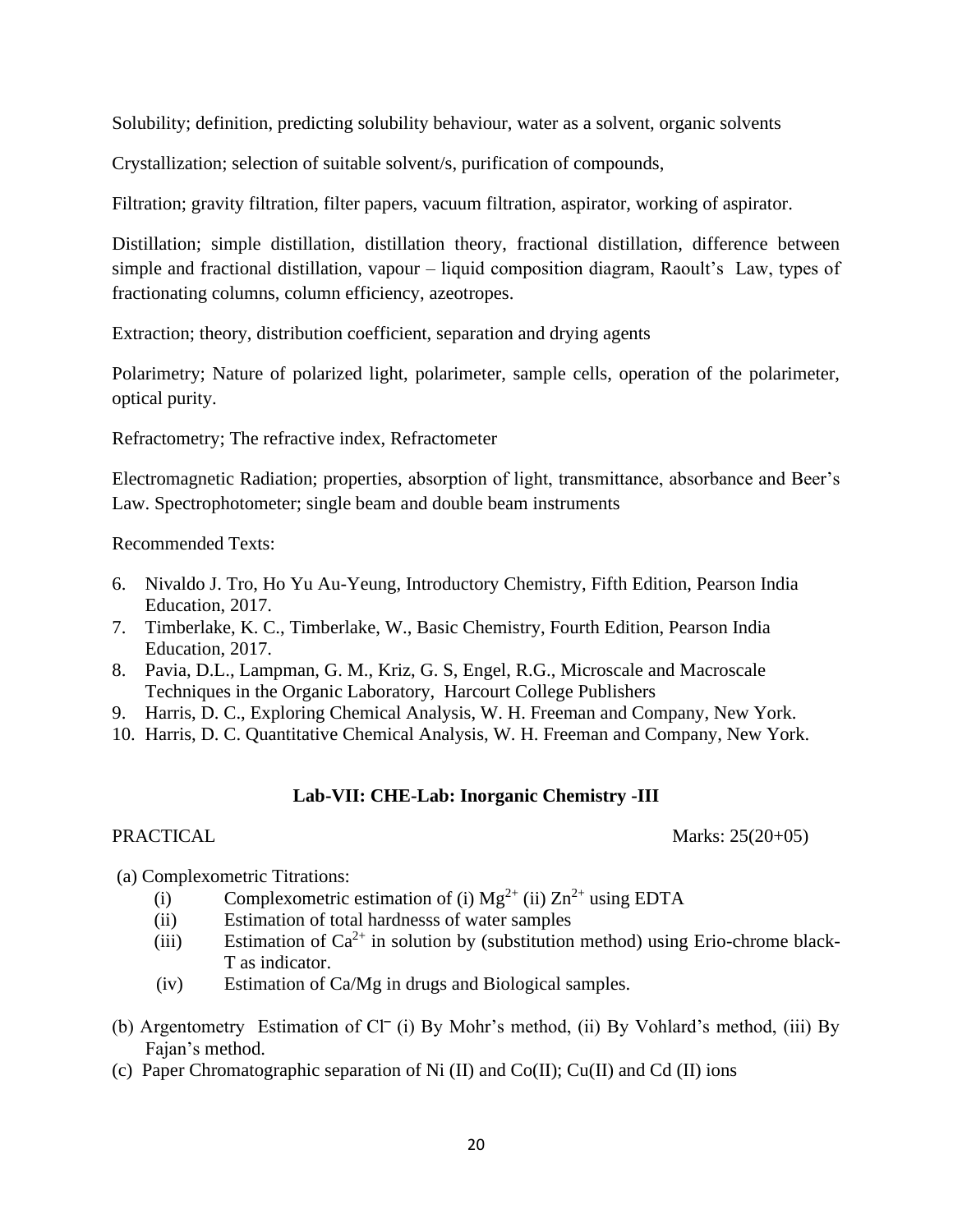# **Lab-VII: CHE-Lab: Organic Chemistry –III**

PRACTICAL Marks: 25 (20+05)

#### Organic Preparations

- 1. Diels-Alder reaction between anthracene and maleic anhydride
- 2. Reduction: nitrobenzene to azobenzene (TLC of the mixture), m-dinitrobenzene to mnitroaniline
- 3. S-benzylisothiuranum salts of any one water soluble and one water insoluble acid: acetic acid, phenyl acetic acid, oxalic acid, benzoic acid, phthalic acid
- 4. Photochemical reduction of benzophenone to benzopinacol
- 5. Benzoin condensation of benzaldehyde (using thiamine hydrochloride)
- 6. Condensation of p-toluidine with benzaldehyde/salicylaldehyde/2-hydroxy-3methoxy benzadehyde to get Schiff's base (solventless condensation)

Estimation of:

- 1. Phenol and aniline by bromination with potassium bromate-potassium bromide method
- 2. Glycine by formylation method
- 3. Saponification value of an oil/fat

# **Lab-VII: CHE-Lab: Physical Chemistry –III**

#### PRACTICAL Marks: 25 (20+05)

(I) Study the equilibrium of at least one of the following reactions by the distribution method: (i)  $I_2(aq) + I \to I_3$  (aq) (ii)  $Cu^{2+(aq)} + nNH_3 \to Cu(NH_3)_n^{2+}$ 

- (II) Perform the following potentiometric titrations (at least two): (i) Strong acid with strong base (ii) weak acid with strong base and (iii) dibasic acid with strong base
- (III) Potentiometric titration of Mohr's salt with potassium dichromate.
- (IV) Determination of critical solution temperature and composition of the phenol-water system and to study the effect of impurities on it.
- (V) Phase equilibria: Construction of the phase diagram of (i) simple eutectic and (ii) congruently melting systems, using cooling curves and ignition tube methods. Any other experiment carried out in the class.

#### **SEMESTER V**

#### **Paper-23: CHE 511: Inorganic Chemistry -IV**

Marks: 75 (55+20)

**Unit I** : Coordination Chemistry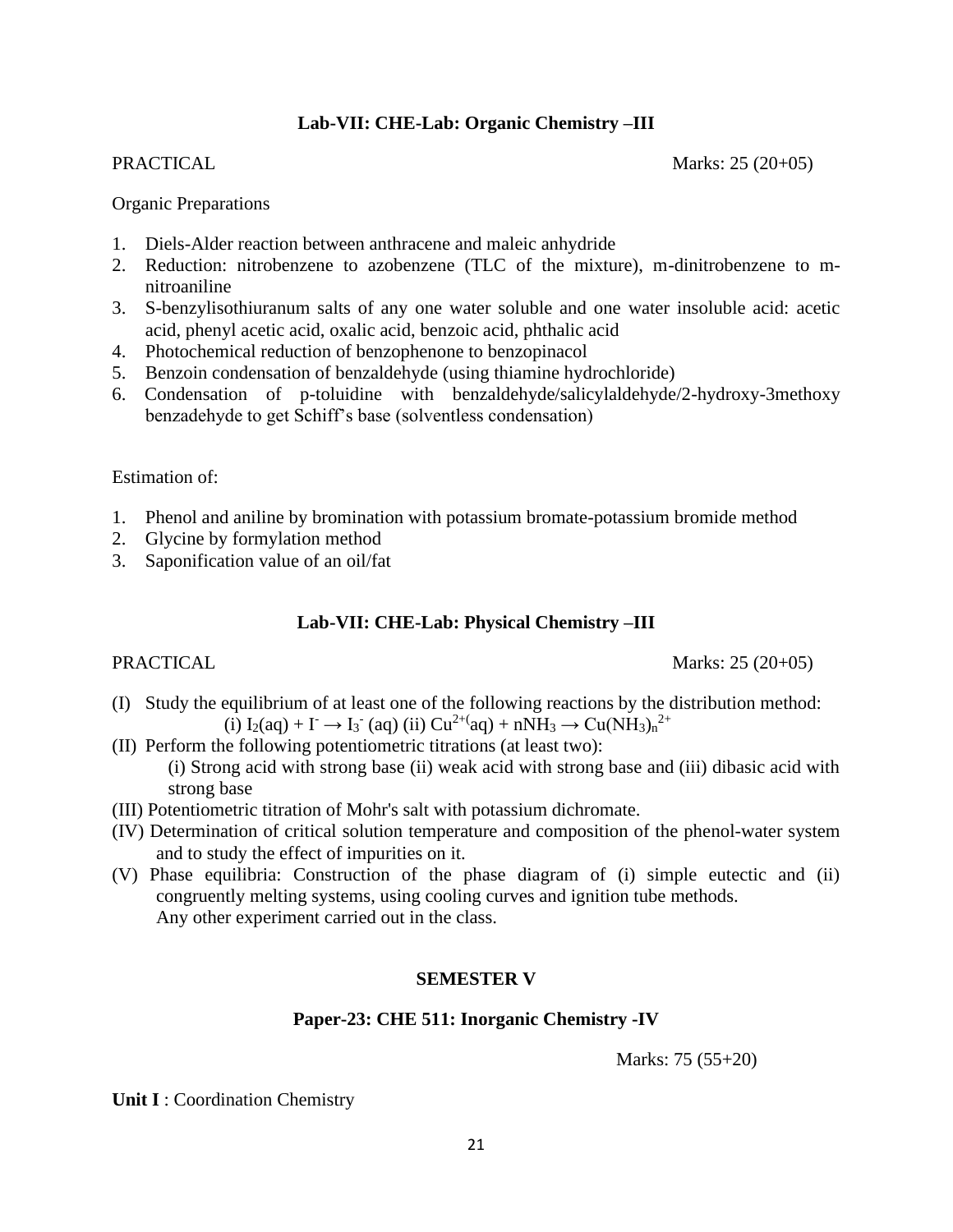IUPAC nomenclature of coordination compounds, isomerism in coordination compounds. Stereochemistry of complexes with 4 and 6 coordination numbers. Chelate effect, polynuclear complexes. Werner's theory, valence bond theory (inner and outer orbital complexes), electroneutrality principle and back bonding. Crystal field theory, measurement of Crystal Field Stabilization Energy (CFSE/10 Dq/ $\Delta_0$ ), CFSE in weak and strong fields, pairing energies, factors effecting the magnitude of 10 Dq ( $\Delta_0$ ,  $\Delta_t$ ). Octahedral vs. tetrahedral coordination, tetragonal distortions from octahedral geometry, Jahn-Teller theorem, square planar geometry. Qualitative aspect of Ligand field and MO Theory. Labile and inert complexes.

### **Unit II**: Transition elements:

General group trends with special reference to electronic configuration, colour, variable valency, magnetic and catalytic properties, ability to form complexes. Stability of various oxidation states and e.m.f. (Latimer & Frost-Ebsworth diagrams).Difference between the first, second and third transition series.

Chemistry of Ti, V, Cr. Mn, Fe and Co in various oxidation states (excluding their metallurgy)

# **Unit III**: Lanthanoids and actinoids:

Occurrence, electronic configuration, atomic radii (lanthanide and actinide contraction), complex formation, oxidation states, colour, spectral and magnetic properties, separation of lanthanides (ion-exchange method only).

Recommended Texts:

- 1. Lee, J. D. Concise Inorganic Chemistry, Wiley India, 2012.
- 2. Gopalan R., Ramalingam, V., Concise Coordination Chemistry, Vikas Publishing House, 2008.
- 3. Puri, B. R., Sharma, L. R. and Kalia, K. C. Principles of Inorganic Chemistry, Milestone, Delhi, 2014.
- 4. Madan, R. L., Chemistry for Degree Students (B. Sc. 3rd Year), S. Chand Ltd. New Delhi, 2013.
- 5. Malik, W. U., Tuli, G. D. and Madan, R. D. Selected Topics in Inorganic Chemistry, S. Chand, 2013.
- 6. Atkins, P., Overton, T., Rourke, J., Weller, M. and Armstrong, F., Shriver and Atkins' Inorganic Chemistry, Oxford Univ. Press, 2012.

# **Paper-24:CHE 512: Organic Chemistry -IV**

Marks: 75 (55+20)

#### **Unit I:** Carbohydrates

Occurrence, classification and their biological importance

Monosaccharides: Constitution and absolute configuration of glucose and fructose, epimers and anomers, mutarotation, determination of ring size of glucose and fructose, Haworth projections and conformational structures; Interconversions of aldoses and ketoses; Killiani-Fischer synthesis and Ruff degradation;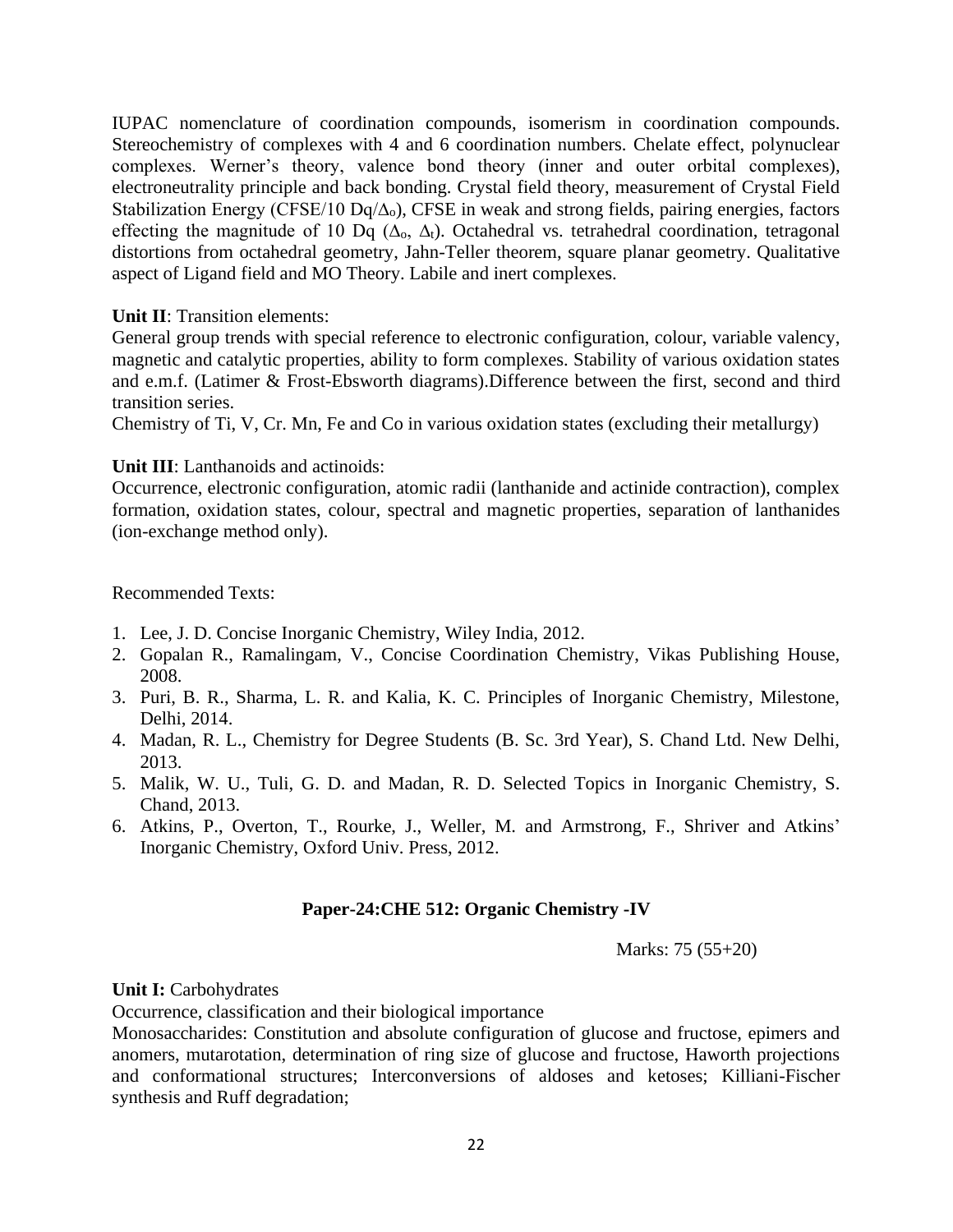Disaccharides – Structure elucidation of maltose, lactose and sucrose Polysaccharides – Elementary treatment of starch, cellulose and glycogen.

#### **Unit II:** Nucleic Acids

Components of nucleic acids, Nucleosides and nucleotides;

Structure, synthesis and reactions of: Adenine, Guanine, Cytosine, Uracil and Thymine; Structure of polynucleotides.

### **Unit III**: Amino acids, Peptides and Proteins

Amino acids, Peptides and their classification.

α-Amino Acids - Synthesis, ionic properties and reactions. Zwitterions, pKa values, isoelectric point and electrophoresis;

Study of peptides: determination of their primary structures-end group analysis, methods of peptide synthesis. Synthesis of peptides using N-protecting, C-protecting and C-activating groups - Solid-phase synthesis

### **Unit IV**: Lipids

Introduction to oils and fats; common fatty acids present in oils and fats, Hydrogenation of fats and oils, Saponification value, acid value, iodine number. Reversion and rancidity.

Unit V: Pharmaceutical Compounds: Structure and Importance

Classification, structure and therapeutic uses of antipyretics: Paracetamol (with synthesis), Analgesics: Ibuprofen (with synthesis), Antimalarials: Chloroquine (with synthesis).

An elementary treatment of Antibiotics and detailed study of chloramphenicol,

Medicinal values of curcumin (haldi), azadirachtin (neem), vitamin C and antacid (ranitidine)

# **Unit VI**: Terpenes

Occurrence, classification, isoprene rule; Elucidation of stucture and synthesis of Citral, Neral and  $\alpha$ - terpineol.

Recommended Texts:

- 1. Morrison, R. T. & Boyd, R. N. Organic Chemistry, Pearson Education, 6<sup>th</sup> Edition, 2016.
- 2. Finar, I. L. Organic Chemistry (Volume 1), Pearson Education India, 6<sup>th</sup> Edition, 2009.
- 3. Finar, I. L. Organic Chemistry (Volume 2), Pearson Education India, 6<sup>th</sup> Edition, 2009.
- 4. Nelson, D. L. & Cox, M. M. Lehninger's Principles of Biochemistry, Fourth Edition, W. H. Freeman.
- 5. Berg, J. M., Tymoczko, J. L. & Stryer, L. Biochemistry, Sixth Edition, W. H. Freeman.
- 6. Marc Loudon, Organic Chemistry, Oxford Univ. Press

# **Paper-25: CHE 513: Physical Chemistry -IV**

Marks: 75 (55+20)

#### **Unit I** : Conductance

Arrhenius theory of electrolytic dissociation. Conductivity, equivalent and molar conductivity and their variation with dilution for weak and strong electrolytes. Molar conductivity at infinite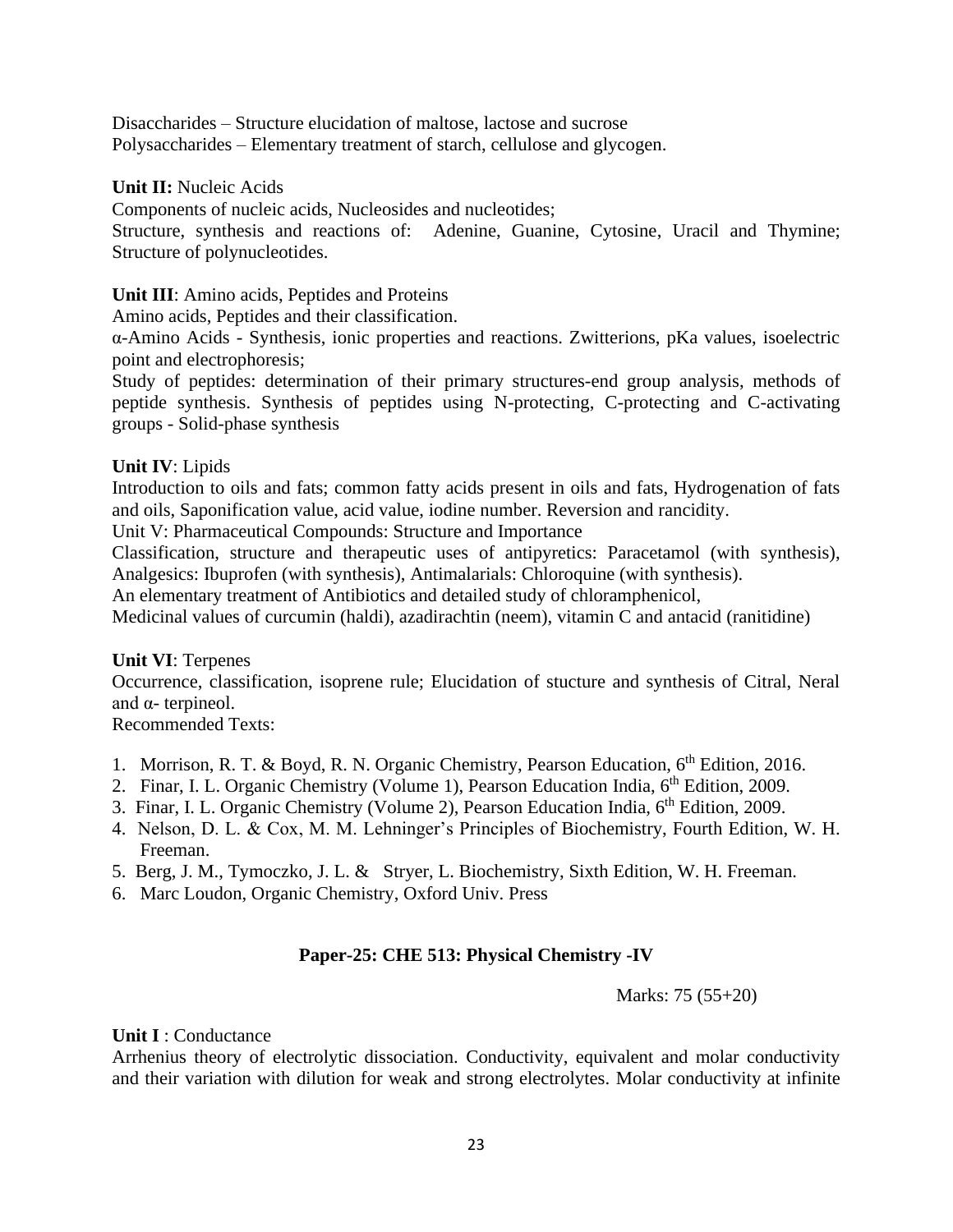dilution. Kohlrausch law of independent migration of ions. Debye-Hückel-Onsager equation, Wien effect, Debye-Falkenhagen effect, Walden's rules.

Ionic velocities, mobilities and their determinations, transference numbers and their relation to ionic mobilities, determination of transference numbers using Hittorf and Moving Boundary methods. Applications of conductance measurement: (i) degree of dissociation of weak electrolytes, (ii) ionic product of water (iii) solubility and solubility product of sparingly soluble salts, (iv) conductometric titrations, and (v) hydrolysis constants of salts.

# **Unit II:** Chemical Kinetics

Order and molecularity of a reaction, rate laws in terms of the advancement of a reaction, differential and integrated form of rate expressions up to second order reactions, experimental methods of the determination of rate laws, kinetics of complex reactions (integrated rate expressions up to first order only): (i) Opposing reactions (ii) parallel reactions and (iii) consecutive reactions and their differential rate equations (steady-state approximation in reaction mechanisms) (iv) chain reactions.

Temperature dependence of reaction rates; Arrhenius equation; activation energy. Collision theory of reaction rates, Lindemann mechanism, qualitative treatment of the theory of absolute reaction rates.

Surface chemistry: Physical adsorption, chemisorption, adsorption isotherms. nature of adsorbed state.

Catalysis: Types of catalyst, specificity and selectivity, mechanisms of catalyzed reactions at solid surfaces; effect of particle size and efficiency of nanoparticles as catalysts. Enzyme catalysis, Michaelis-Menten mechanism, acid-base catalysis.

#### **Unit III**: Photochemistry

Characteristics of electromagnetic radiation, Lambert-Beer's law and its limitations, physical significance of absorption coefficients. Laws, of photochemistry, quantum yield, actinometry, examples of low and high quantum yields, photochemical equilibrium and the differential rate of photochemical reactions, photosensitised reactions, quenching. Role of photochemical reactions in biochemical processes, photostationary states, chemiluminescence. Recommended Texts:

- 1. Atkins, P. W. & Paula, J. de Atkin's Physical Chemistry 9th Ed., Oxford University Press (2013).
- 2. Ball, D. W. Physical Chemistry Thomson Press, India (2007).
- 3. Castellan, G. W. Physical Chemistry 4th Ed. Narosa (2004).
- 4. Laidler, K. J. Chemical Kinetics Pearson Education: New Delhi (2004).
- 5. Bahl, Tuli and Bahl, Essentials of Physical Chemistry, S. Chand Ltd, New Delhi.
- 6. Bajpai, D. N., Advanced Physical Chemistry, S. Chand Ltd., New Delhi

# **Paper-26:CHE 514: Biochemistry and Environmental Chemistry**

Marks:75 (55+20)

**Unit I:**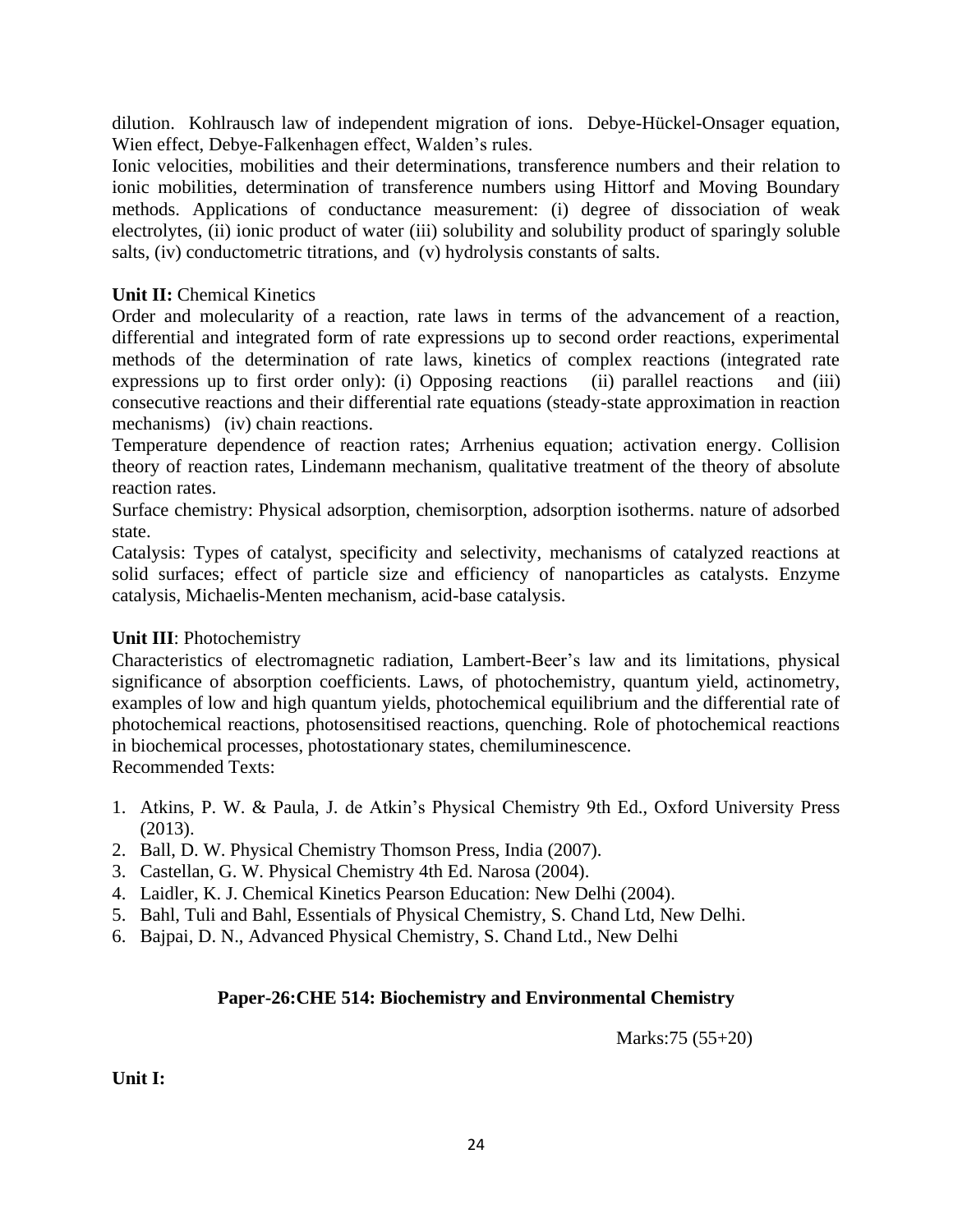Carbohydrates: Biological importance of carbohydrates, Metabolism, Cellular currency of energy (ATP), Glycolysis, Alcoholic and Lactic acid fermentations,Krebs cycle

Proteins: classification, biological importance; Primary, secondary and tertiary structures of proteins: α-helix and β- pleated sheets, Denaturation of proteins

Enzymes: Nomenclature, Characteristics (mention of Ribozymes), Classification;Active site, Mechanism of enzyme action, Stereospecificity of enzymes,Coenzymes and cofactors, Enzyme inhibitors, Introduction to Biocatalysis: Importance in "Green Chemistry" and Chemical Industry

# **Unit II:**

Lipids: Biological importance of triglycerides and phosphoglycerides and cholesterol; Lipid membrane, Liposomes and their biological functions and underlying applications.

Structure of DNA (Watson-Crick model) and RNA, Genetic Code, Biological roles of DNA and RNA: Replication, Transcription and Translation, Introduction to Gene therapy.

# **Unit III:**

Environment and it's segments, Ecosystems. Biogeochemical cycles of carbon, nitrogen and sulfur

Air Pollution: Major regions of atmosphere.Chemical and photochemical reactions in atmosphere. Air pollutants: types, sources, particle size and chemical nature; Photochemical Smog: its constituents and photochemistry, Environmental effects of Ozone, Major sources of Air pollution

Effects of air pollution on living organisms and vegetation, Controls of air pollution, Climate change, Green house effect, global warming. Techniques of measuring air pollutants.

Water Pollution: Hydrological cycle, water resources, aquatic ecosystems, Sources and nature of water pollutants, Techniques for measuring water pollution, Impacts of water pollution on hydrological and ecosystems. Water purification methods

# **Unit IV:**

Energy and Enviornment: Sources of energy: Coal, petrol and Natural gas. Nuclear Fusion / Fisson, Solar energy, Hydrogen, geothermal, Tidal and Hydel etc.

Nuclear Pollution: Disposal of nuclear waste, nuclear disaster and it's Management Recommended Texts:

- 1. Berg, J.M., Tymoczko, J.L. and Stryer, L. (2006) Biochemistry. VI the Edition. W.H. Freeman and Co.
- 2. Nelson, D.L., Cox, M.M. and Lehninger, A.L., Principles of Biochemistry. IV Edition. W.H. Freeman and Co.
- 3. Murray, R.K., Granner, D.K., Mayes, P.A. and Rodwell, V.W., Harper's Illustrated Biochemistry. XXVIII edition. Lange medical Books/ McGraw-Hill
- 4. Manahan S.E., Environmental Chemistry, CRC Press
- 5. Miller, G.T., Environmental Science 11th edition. Brooks/Cole
- 6. Mishra, A., Environmental Studies. Selective and Scientific Books, New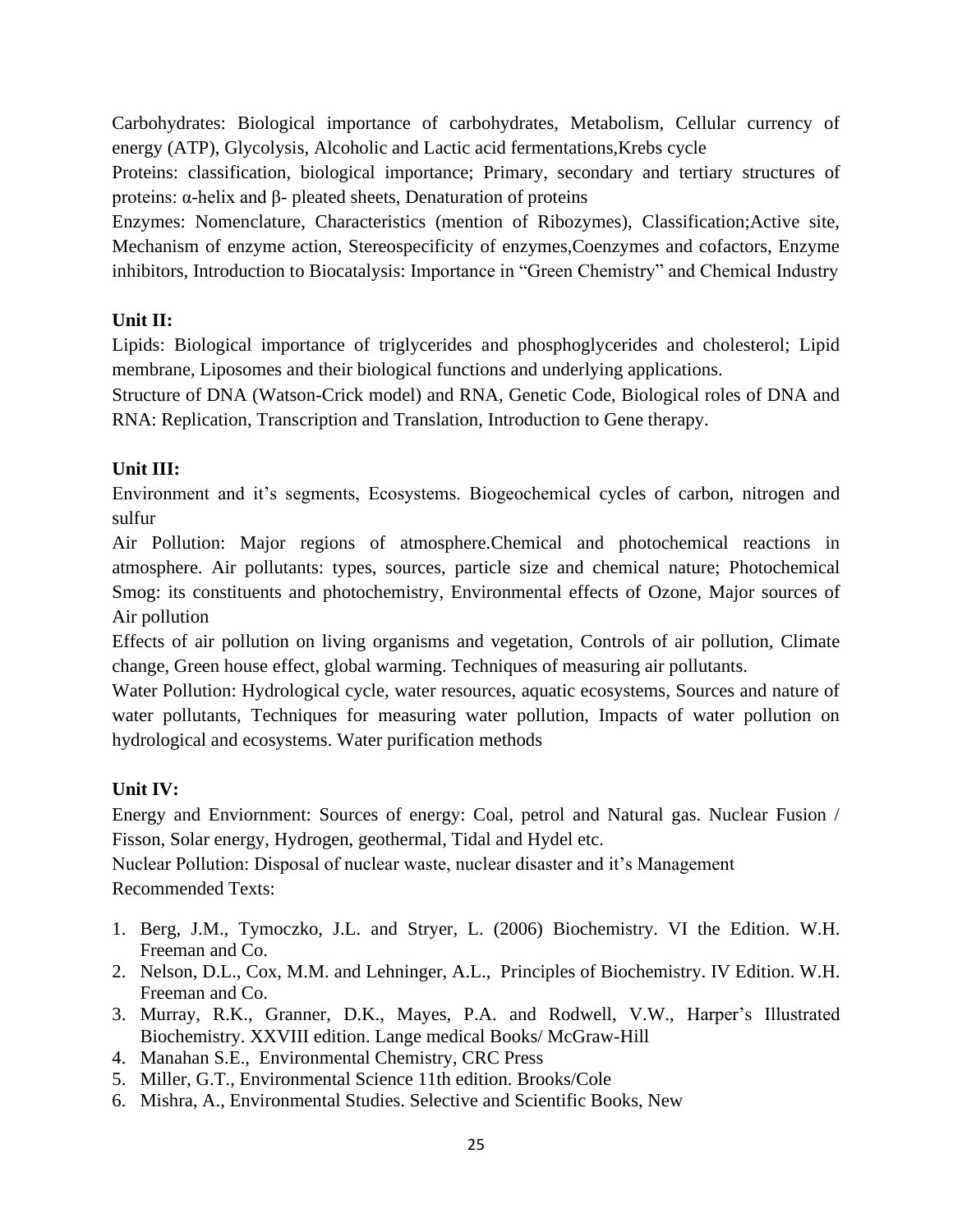7. vanLoon, G W and Duffy, SJ, Environmental Chemistry, A global Prospective, Oxford Univ. Press, Third Edition, 2011.

### **Lab-IX: CHE-Lab: Inorganic Chemistry -IV**

PRACTICAL Marks: 25(20+05)

- (a) Quantitative Analysis: The following quantitative estimations are to be carried out.
- (i) Estimation of nickel (II) using Dimethylglyoxime as the precipitant.
- (ii) Estimation of copper as CuSCN
- (iii) Estimation of iron as  $Fe<sub>2</sub>O<sub>3</sub>$  by precipitating iron as  $Fe(OH)<sub>3</sub>$  through (a) Heterogeneous and (b) Homogeneous media. (c) Estimation of Al (III) by precipitating with oxine and weighing as  $Al(oxine)$ <sub>3</sub> (aluminiumoxinate).
- (b) Inorganic Preparations
- (i) Tetraammine copper (II) sulphate,  $[Cu(NH<sub>3</sub>)<sub>4</sub>]SO<sub>4</sub>H<sub>2</sub>O$
- (ii) Potassium trisoxalatochromate (III),  $K_3[Cr(C_2O_4)_3]$
- (iii) *Cis* and *trans*  $K[Cr(C_2O_4)_2 (H_2O)_2]$  Potassium dioxalatodiaquachromate (III)
- (iv) Pentaamminecarbonato Cobalt (III) ion
- (c) Spectrophotometric estimation of Ferrous ions by using 1,10-phenanthroline

#### Recommended Texts:

1. Vogel, A.I. A text book of Quantitative Analysis, Longman, 1966 or any other text which covers the course.

#### **Lab-IX: CHE-Lab: Organic Chemistry -IV**

PRACTICAL Marks: 25(20+05)

- 1. Systematic analysis of extra elements in the given unknown compounds
- 2. Tests for following functional groups and unsaturation
- 3. Qualitative analysis of the following types of unknown organic compounds Carboxylic acids, Phenols, Alcohols, Aldehydes, Ketones , Esters.

#### **Lab-IX: CHE-Lab: Physical Chemistry –IV**

PRACTICAL Marks: 25(20+05)

(I) To study changes in conductance in the following systems (i) strong acid-strong base (ii) weak acid-strong base and (iii) mixture of strong acid and weak acid-strong base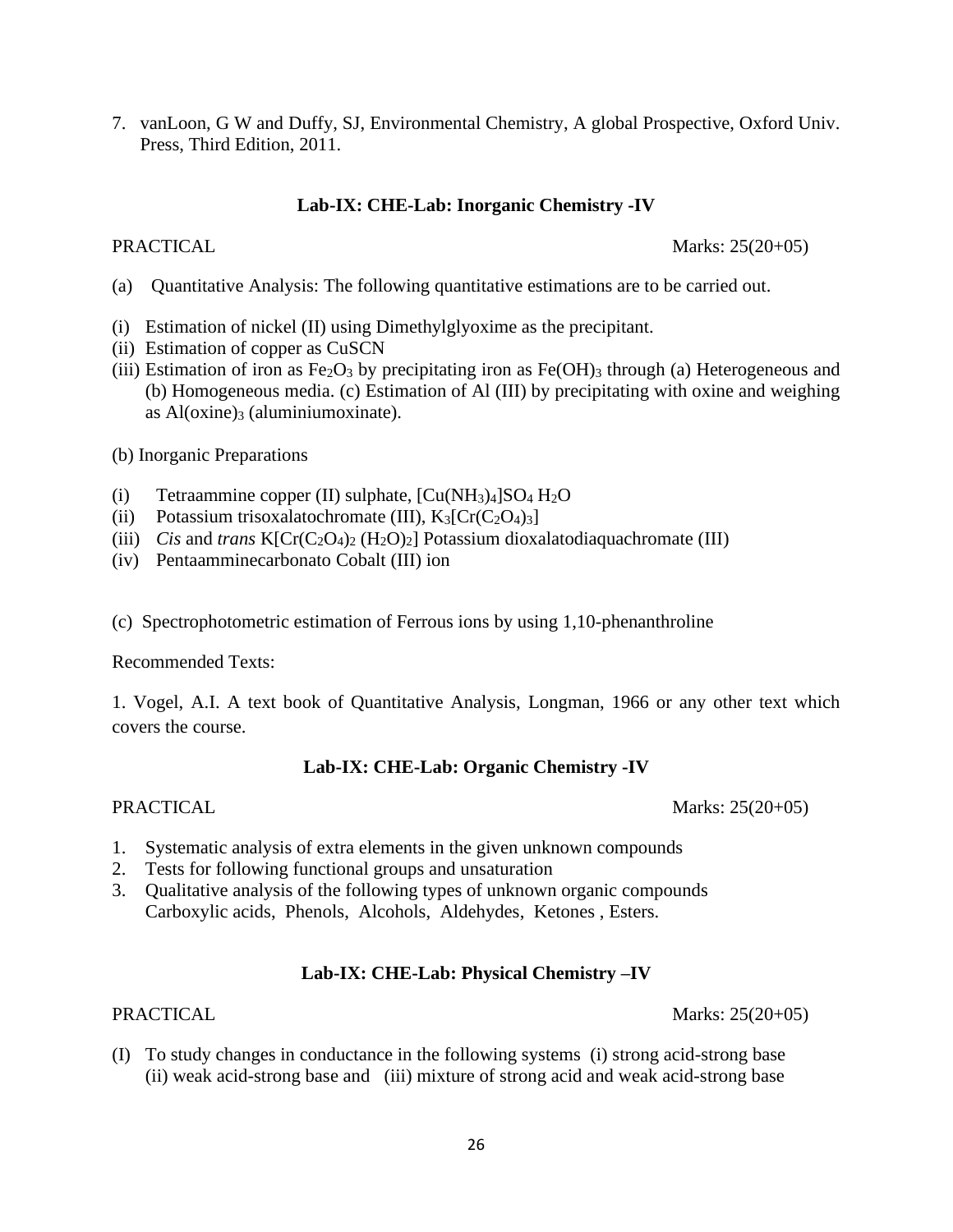(II) Study the kinetics of the following reactions. 1. Initial rate method: Iodide-persulphate reaction 2. Integrated rate method: (a) Acid hydrolysis of methyl acetate with hydrochloric acid, volumetrically or conductometrically. (b) Iodide-persulphate reaction (c) Saponification of ethyl acetate.

Any other experiment carried out in the class.

#### **Lab-X: BCHE-Lab: Biochemistry and Environmental Chemistry**

PRACTICAL Marks: 25(20+05)

- 1. To perform quantitative estimation of protein using Lowry's method. Determine the concentration of the unknown sample using the standard curve plotted.
- 2. Study of the action of salivary amylase at optimum conditions
- 3. Effect of pH on the action of salivary amylase
- 4. Effect of temperature on the action of salivary amylase
- 5. Effect of inhibitor on the action of salivary amylase
- 6. Study of the activity of Trypsin using fresh tissue extracts.
- 7. To study the effect of temperature, organic solvents, on semi-permeable membrane.
- 8. Isolation of Genomic DNA from E Coli
- 9. Qualitative analysis of the soil from different locations for pH and different water soluble cations and anions
- 10. Quantitative estimation of oxidizable organic matter in soil, carbonate and bicarbonates by volumetry and calcium and magnesium by EDTA titration.
- 11. Hardness of water by EDTA titration
- 12. Study of pH and conductivity of tap water and polluted water.

# **SEMESTER VI**

#### **Paper-27: CHE 615: Inorganic Chemistry -V**

Marks: 75(55+20)

**Unit I**: Theoretical Principles:

Theoretical principles and chemistry involved in qualitative analysis of mixture of cations and anions including interfering and insolubles.

**Unit II**: Organometallic Compounds:

Definition and classification of organometallic compounds, EAN rule.

#### **Unit III:** Metal Carbonyls:

Preparation, properties, structure and bonding of mononuclear carbonyls.  $\pi$ -Acceptor behaviour of carbon monoxide, synergic effect (MO diagram of CO) Carbonylate anions, ferrocene and its reactions.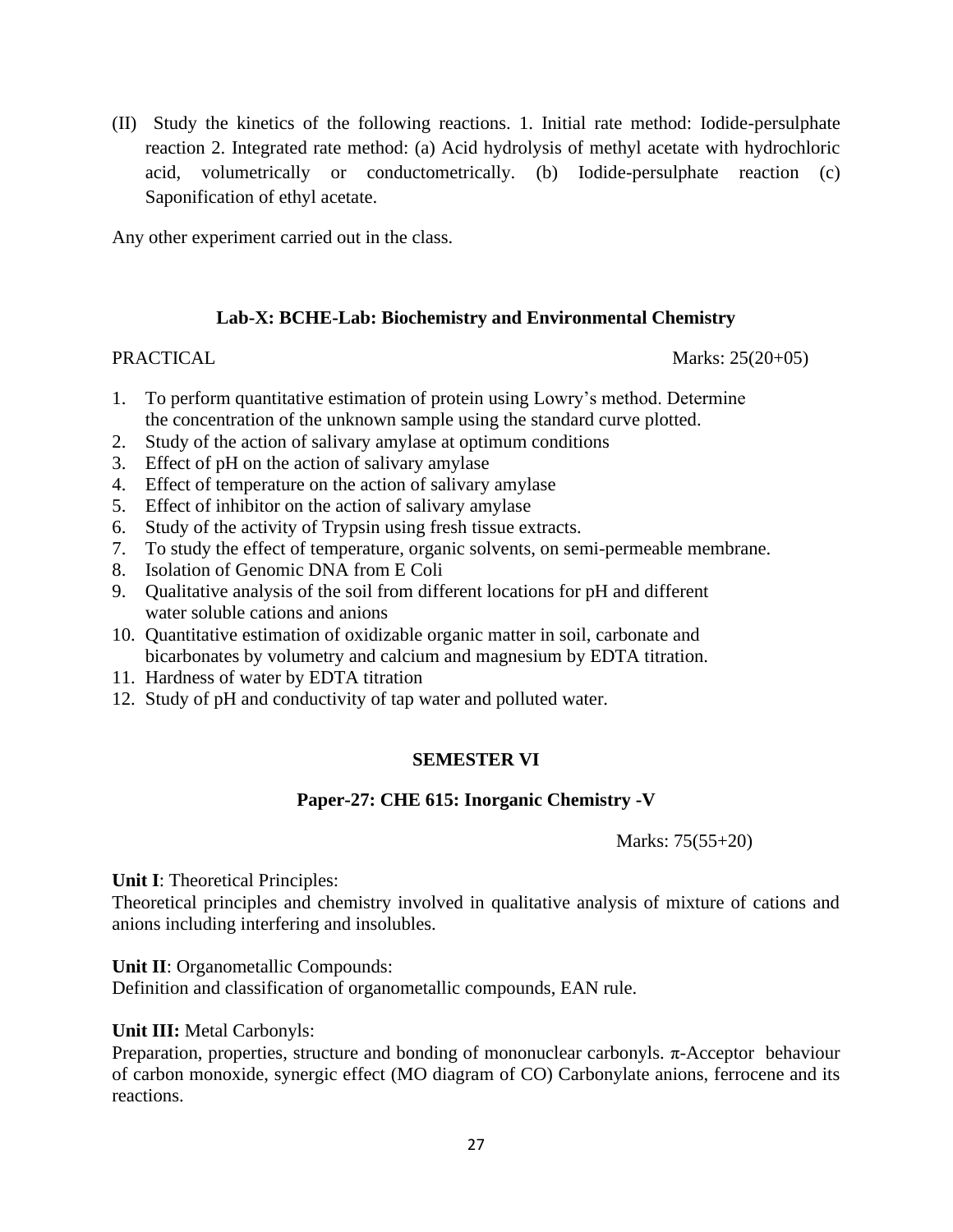#### **Unit IV**: Bioinorganic Chemistry:

Metal ions present in biological systems, classification of elements according to their action in biological system. Geochemical effect on the distribution of metals.Sodium / K-pump, carbonic anhydrase and carboxypeptidase. Excess and deficiency of some trace metals. Toxicity of metal ions (Hg, Pb, Cd and As), reasons for toxicity, Use of chelating agents in medicine. Iron and its application in bio-systems, Hemoglobin; Storage and transfer of iron.

#### Recommended Texts:

- 1. Crabtree, R. H., The Organometallic Chemistry of the Transition Metals,  $7<sup>th</sup>$  Edition, JohnWiley, 2019.
- 2. Coates, G. E., Gree, M. L. H., Principles of Organometallic Chemistry, 2<sup>nd</sup> Edition, Chapman & Hall, UK, 1960.
- 3. Huheey, J. E., Keiter, E. A., Keiter, R. L., Inorganic Chemistry: Principle of Structure and Reactivity, Pearson Education of India, 1997.
- 4. Mehrotra, R. C., Singh, A., Organometallic Chemistry, New Age International, 2007.
- 5. Bertini, I., Gray, H. B., Lippard, S. J., Valentine, J. S., Bioinorganic Chemistry, University Science Books, 1994.
- 6. Dugas, Hermann, Penny, C., Bioinorganic Chemistry: A Chemical Approach to Enzyme Action, Springer-Verlag, 1981.
- 7. Kalsi, P. S., Kalsi, J.P., Bioorganic, Bioinorganic and Supramolecular Chemistry, New Age International Publishers, 2008.

#### **Paper-28: CHE 616: Organic Chemistry -V**

Marks: 75 (55+20)

**Unit I**: Organic spectroscopy

General principles Introduction to absorption and emission spectroscopy.

UV Spectroscopy: Types of electronic transitions,  $\lambda_{\text{max}}$ , Chromophores and Auxochromes, Bathochromic and Hypsochromic shifts, Intensity of absorption; Application of Woodward Rules for calculation of  $λ$ max for the following systems:  $α, β$  unsaturated aldehydes, ketones, carboxylic acids and esters; Conjugated dienes: alicyclic, homoannular and heteroannular; Extended conjugated systems (aldehydes, ketones and dienes); distinction between cis- and trans- isomers.

IR Spectroscopy: Fundamental and non-fundamental molecular vibrations; IR absorption positions of O, N and S containing functional groups; Effect of H- bonding, conjugation, resonance and ring size on IR absorptions; Fingerprint region and its significance; application in functional group analysis.

NMR Spectroscopy: Basic principles of Proton Magnetic Resonance, chemical shift and factors influencing it; Spin – Spin coupling and coupling constant; Anisotropic effects in alkene, alkyne, aldehydes and aromatics, Interpetation of NMR spectra of simple compounds

Applications of IR, UV and NMR for identification of simple organic molecules.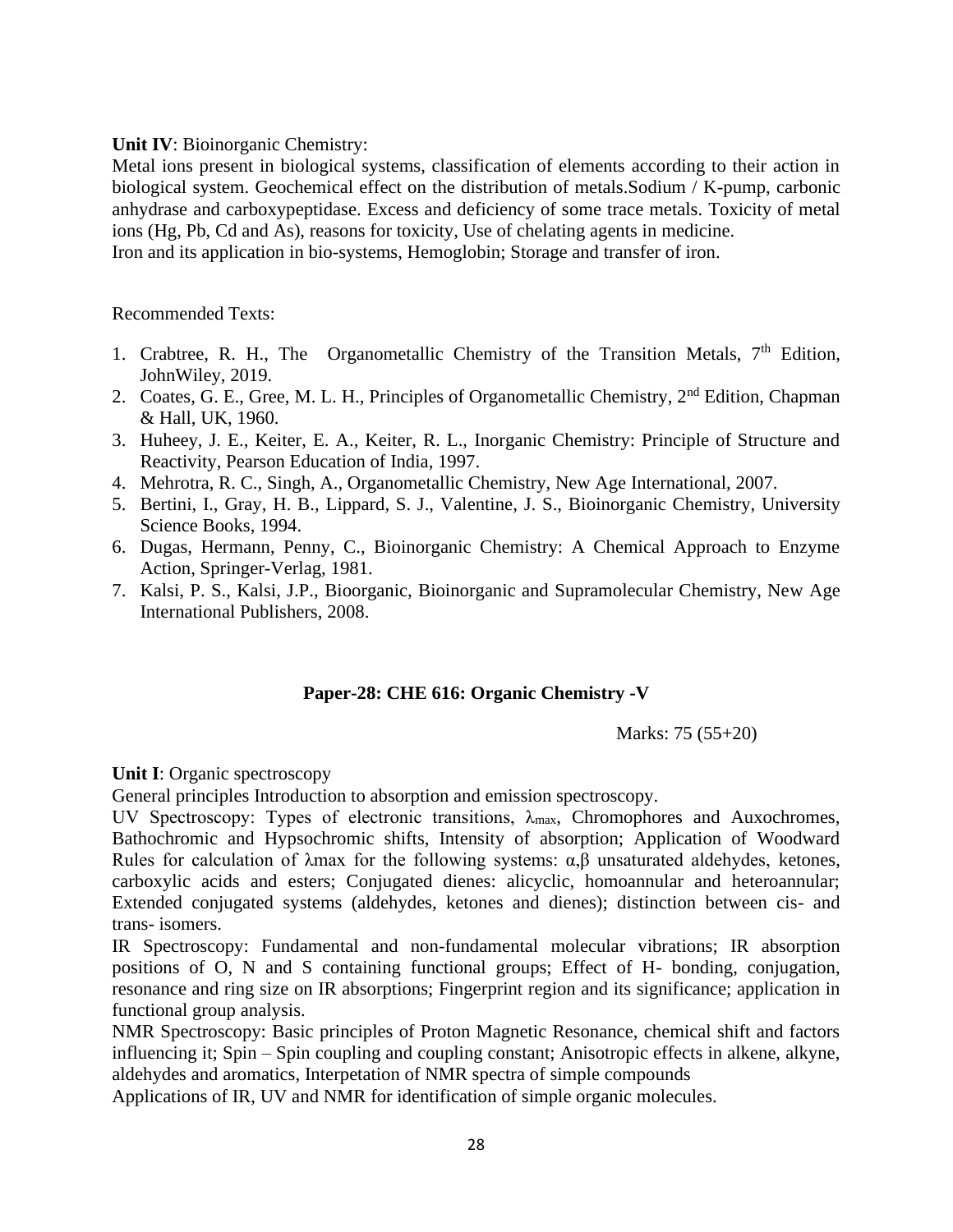# **Unit II:** Dyes

Classification, Colour and constitution; Mordant and Vat Dyes; Chemistry of dyeing;

Synthesis and applications of: Azo dyes – Methyl Orange and Congo Red (mechanism of Diazo Coupling); Triphenyl Methane Dyes - Malachite Green, Rosaniline and Crystal Violet; Phthalein Dyes – Phenolphthalein and Fluorescein;

Natural dyes –structure elucidation and synthesis of Alizarin and Indigotin;

Edible Dyes with examples.

### **Unit III**: Polymers

Introduction and classification including di-block, tri-block and amphiphilic polymers; Number average molecular weight, Weight average molecular weight, Degree of polymerization, Polydispersity Index.

Polymerisation reactions - Addition and condensation - Mechanism of cationic, anionic and free radical addition polymerization; Metallocene-based Ziegler-Natta polymerisation of alkenes;

Preparation and applications of plastics – thermosetting (phenol-formaldehyde, Polyurethanes) and thermosoftening (PVC, polythene);

Fabrics – natural and synthetic (acrylic, polyamido, polyester);

Rubbers – natural and synthetic: Buna-S, Chloroprene and Neoprene; Vulcanization;

Polymer additives; Introduction to liquid crystal polymers;

Biodegradable and conducting polymers with examples.

#### Recommended Texts:

- 1. Kemp, W. Organic Spectroscopy, Palgrave.
- 2. Kalsi, P. S. Textbook of Organic Chemistry, New Age International (P) Ltd.
- 3. Morrison, R. T. & Boyd, R. N. Organic Chemistry, Pearson Education, 6<sup>th</sup> Edition, 2016.
- 4. Billmeyer, F. W. Textbook of Polymer Science, John Wiley & Sons, Inc.
- 5. Gowariker, V. R., Viswanathan, N. V. &Sreedhar, J. Polymer Science, New Age International (P) Ltd. Pub.
- 6. Sharma, Y. R., Elementary Organic Spectroscopy, S. Chand Ltd., 2013.
- 7. Banwell and McCash, Fundamentals of Molecular Spectroscopy, McGraw Hill India, 4<sup>th</sup> Edition, 2016.
- 8. Kalsi, PS, Spectroscopy for Organic Compounds, New Age International, 2007.

# **Paper-29: CHE 617: Physical Chemistry -V**

Marks: 75 (55+20)

#### **Unit I**: Quantum Chemistry

Postulates of quantum mechanics, quantum mechanical operators, Schrödinger equation and its application to free particle and "particle-in-a-box" (rigorous treatment), quantization of energy levels, zero-point energy and Heisenberg Uncertainty principle; wavefunctions, probability distribution functions, nodal properties, Extension to two and three dimensional boxes, separation of variables, degeneracy.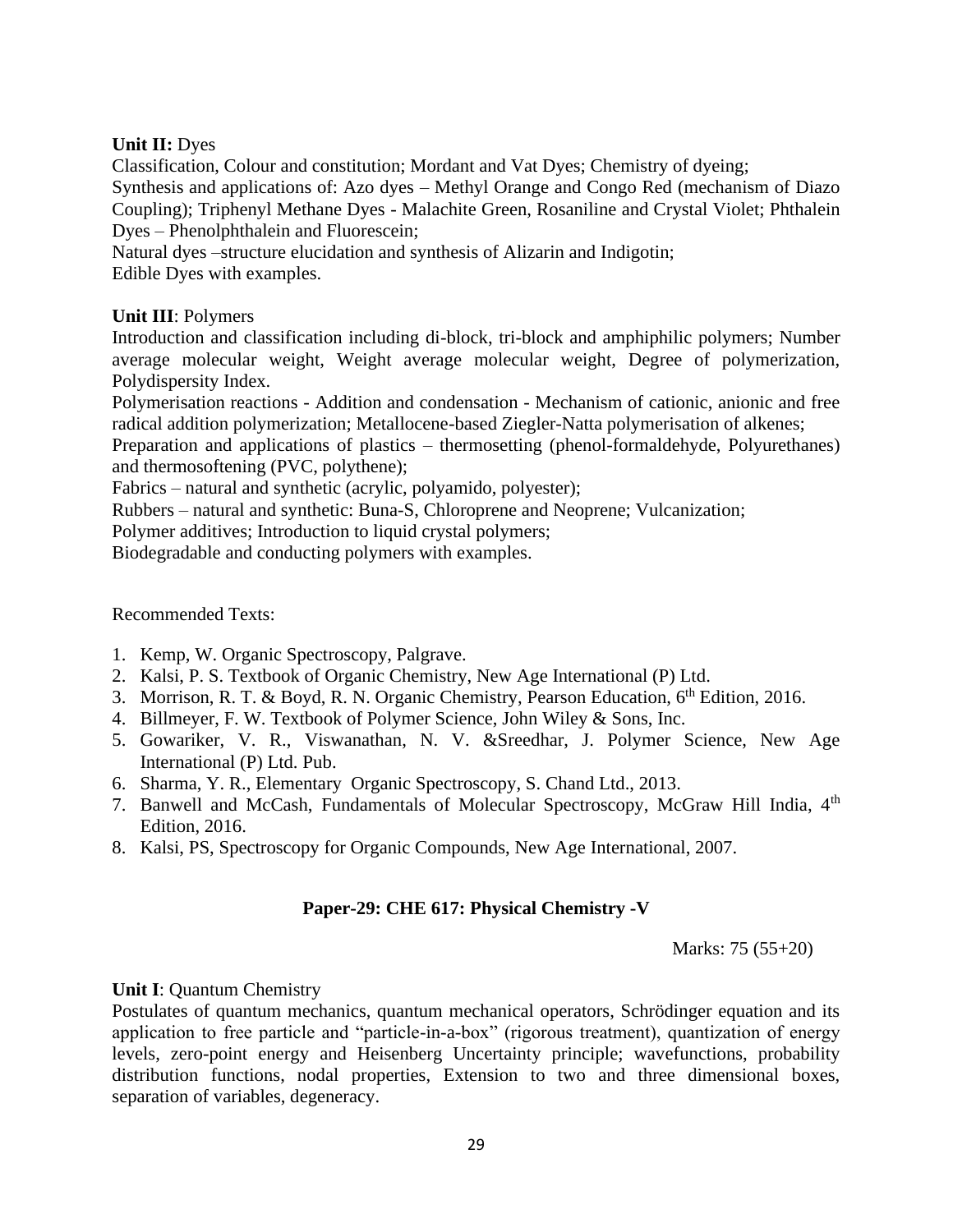Qualitative treatment of simple harmonic oscillator model of vibrational motion: Setting up of Schrödinger equation and discussion of solution and wavefunctions. Vibrational energy of diatomic molecules and zero-point energy.

Angular momentum: Commutation rules, quantization of square of total angular momentum and z-component.

Rigid rotator model of rotation of diatomic molecule.Schrödinger equation, transformation to spherical polar coordinates.Separation of variables.Spherical harmonics.Discussion of solution.

Qualitative treatment of hydrogen atom and hydrogen-like ions: setting up of Schrödinger equation in spherical polar coordinates, radial part, quantization of energy (only final energy expression), radial distribution functions of 1s, 2s, 2p, 3s, 3p and 3d orbitals. Average and most probable distances of electron from nucleus.

Setting up of Schrödinger equation for many-electron atoms (He, Li). Need for approximation methods. Statement of variation theorem and application to simple systems (particle-in-a-box, harmonic oscillator, hydrogen atom).

Chemical bonding: Covalent bonding, valence bond and molecular orbital approaches, LCAOMO treatment of  $H_2^+$ . Bonding and antibonding orbitals. Qualitative extension to H2. Comparison of LCAO-MO and VB treatments of H<sub>2</sub> (only wavefunctions, detailed solution not required) and their limitations. Refinements of the two approaches (Configuration Interaction for MO, ionic terms in VB).Qualitative description of LCAO-MO treatment of homonuclear and heteronuclear diatomic molecules (HF, LiH). Localized and non-localized molecular orbitals treatment of triatomic (BeH<sub>2</sub>, H<sub>2</sub>O) molecules. Qualitative MO theory and its application to  $AH<sub>2</sub>$ type molecules. Simple Hückel Molecular Orbital (HMO) theory and its application to simple polyenes (ethene, butadiene).

#### **Unit II**: Molecular Spectroscopy:

Interaction of electromagnetic radiation with molecules and various types of spectra; BornOppenheimer approximation.

Rotation spectroscopy: Selection rules, intensities of spectral lines, determination of bond lengths of diatomic and linear triatomic molecules, isotopic substitution.

Vibrational spectroscopy: Classical equation of vibration, computation of force constant, amplitude of diatomic molecular vibrations, anharmonicity, Morse potential, dissociation energies, fundamental frequencies, overtones, hot bands, degrees of freedom for polyatomic molecules, modes of vibration, concept of group frequencies. Vibration-rotation spectroscopy: diatomic vibrating rotator, P, Q, R branches.

Raman spectroscopy: Qualitative treatment of Rotational Raman effect; Effect of nuclear spin, Vibrational Raman spectra, Stokes and anti-Stokes lines; their intensity difference, rule of mutual exclusion.

Electronic spectroscopy: Franck-Condon principle, electronic transitions, singlet and triplet states, fluorescence and phosphorescence, dissociation and predissociation, calculation of electronic transitions of polyenes using free electron model.

Nuclear Magnetic Resonance (NMR) spectroscopy: Principles of NMR spectroscopy, Larmor precession, chemical shift and low resolution spectra, different scales, spin-spin coupling and high resolution spectra, interpretation of PMR spectra of organic molecules.

Electron Spin Resonance (ESR) spectroscopy: Its principle, hyperfine structure, ESR of simple radicals.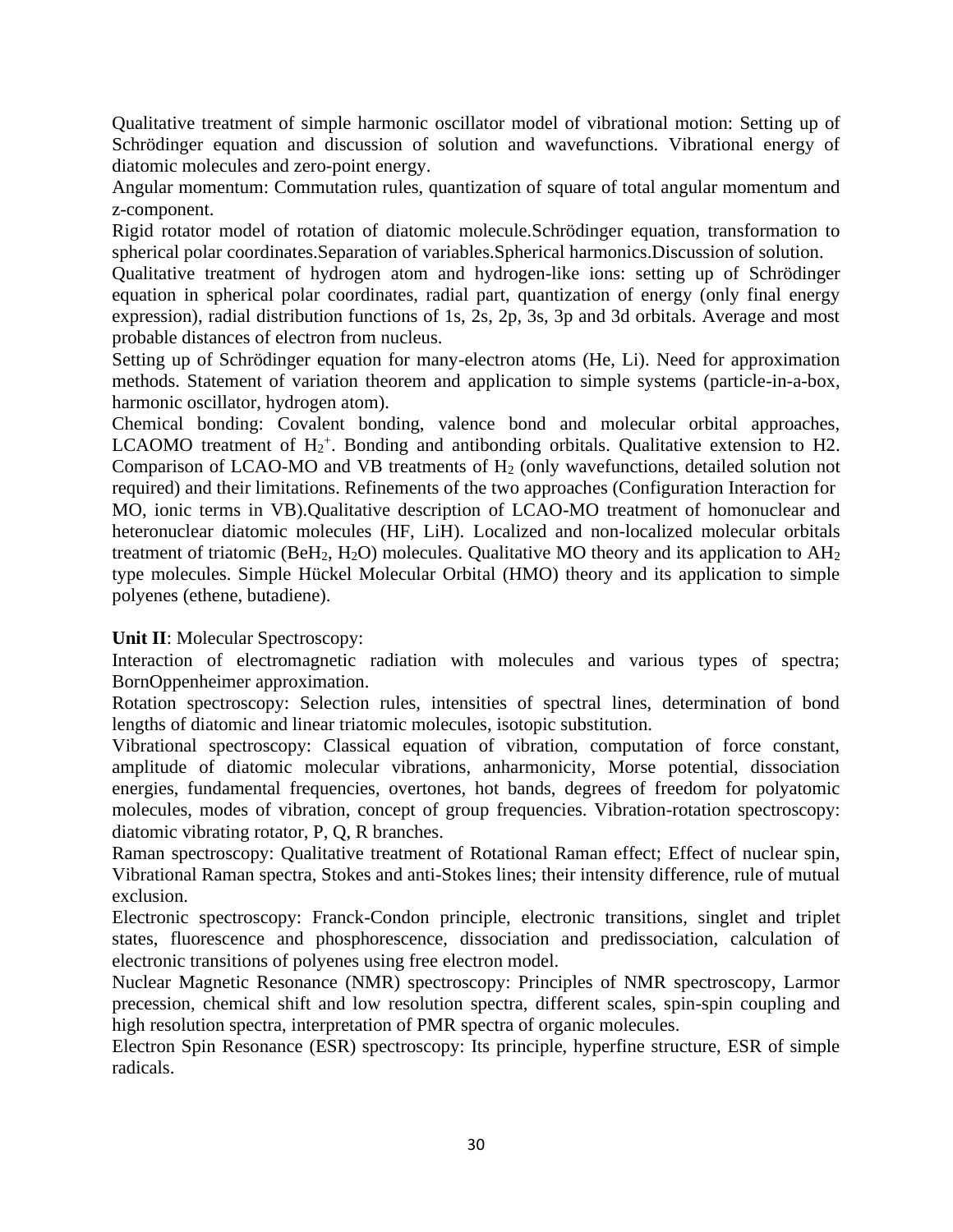Recommended Texts:

- 1. Banwell, C. N. & McCash, E. M. Fundamentals of Molecular Spectroscopy 4th Ed. Tata McGraw-Hill: New Delhi.
- 2. Chandra, A. K. Introductory Quantum Chemistry Tata McGraw-Hill.
- 3. House, J. E. Fundamentals of Quantum Chemistry 2nd Ed. Elsevier: USA.
- 4. Lowe, J. P. & Peterson, K. Quantum Chemistry, Academic Press.
- 5. Nakanishi & Solomon, Infrared Spectroscopy

# **Paper-30: CHE 618: Applications of Computers in Chemistry**

Marks: 75 (55+20)

Unit I : Recapitulation of computer basics:

PC hardware, operating systems, data storage and backup, networks, information technology. Basic operations using windows.

Unit II: Computer programming:

Constants, variables, bits, bytes, binary and ASCII formats, arithmetic expressions, hierarchy of operations, inbuilt functions. Elements of the BASIC language. BASIC keywords and commands. Logical and relative operators. Strings and graphics. Compiled versus interpreted languages. Debugging. Simple programs using these concepts. Matrix addition and multiplication. Statistical analysis.

BASIC programs for numerical differentiation and integration (Trapezoidal rule, Simpson's rule), finding roots (quadratic formula, iterative, Newton-Raphson method), numerical solution of differential equations.

Conceptual background of molecular modelling: Potential energy surfaces. Elementary ideas of molecular mechanics and practical MO methods.

Recommended Texts:

- 1. Noggle, J. H. Physical chemistry on a Microcomputer. Little Brown & Co.
- 2. Venit, S.M. Programming in Basic: Problem solving with structure and style. Jaico Publishing House: Delhi.
- 3. Engel, T. & Reid, P. Physical Chemistry 2nd Ed. Pearson (2010). Chapter on Computational Chemistry.

#### **Lab-XI: CHE-Lab: Inorganic Chemistry -V**

Marks: 25(20+05)

Qualitative analysis:

Using H2S /PTC/ Thioacetamide or any other reagent. Identification of cations and simple anions in a mixture of salts containing not more than six ions (Three cations and three anions)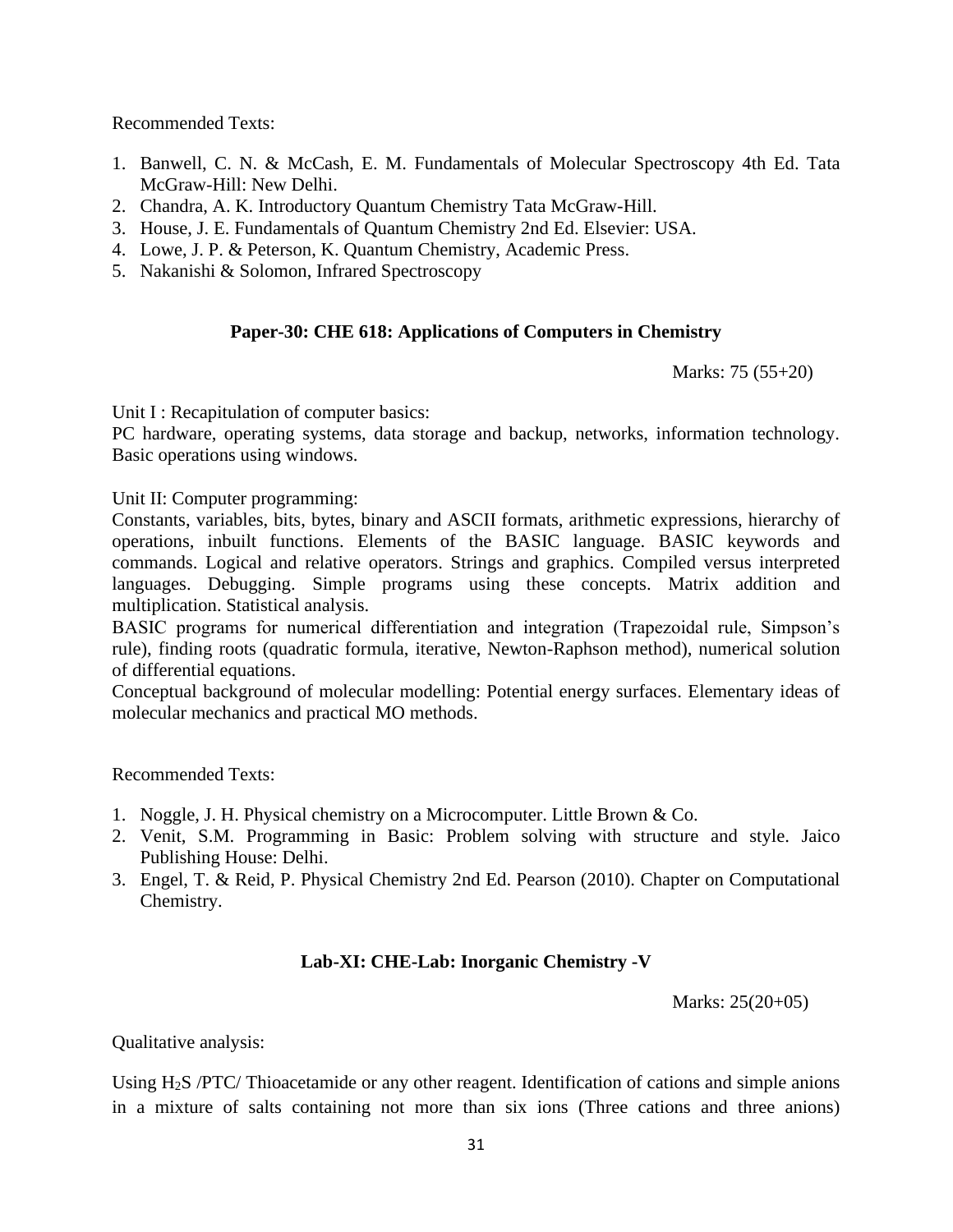interfering anions using semimicro scheme of analysis. If combination of cations or anions is given in the mixture, insoluble should be avoided. Spot tests should be carried out for final identifications wherever feasible.

Cation : Pb2+, Bi3+ Cu2+, Cd2+, As3+, Sb 3+, Sn2+ or Sn4+, Fe2+ OR Fe3+, Al3+, Cr3+,Co2+, Ni2+, Zn2+ , Mn2+, Ba2+, Sr2+, Ca2+, Mg2+, NH<sup>4</sup> + , K<sup>+</sup>

Anion :  $CO_3^2$ ,  $SO_3^2$ ,  $SO_4^2$ <sup>+</sup>,  $S^2$ ,  $NO_2$ ,  $CH_3COO$ ,  $NO_3$ ,  $Cl$ ,  $Br$ ,  $I$ ,  $PO_4^3$ ,  $BO_3^3$ ,  $F$ ,  $C_2O_4^2$ 

### **Lab-XI: CHE-Lab: Organic Chemistry -V**

Marks: 25(20+05)

1. Tests for following functional groups

2. Qualitative analysis of following types of unknown organic compounds

- i. Carbohydrates, ii. Primary, secondary and tertiary amines iii. Nitro compounds, iv. Amides,
- v. Aryl halides, vi . Hydrocarbons

Identification of the functional groups, C-C and C-N triple bonds,  $sp^3$ ,  $sp^2$  and sp hybridized C-H bonds by IR spectroscopy (IR spectra to be provided)

# **Lab-XI: CHE-Lab: Physical Chemistry -V**

PRACTICAL Marks: 25(20+05)

- **Colourimetry**
- Verification of Lambert-Beer's Law
- Determination of pK (indicator) for phenolphthalein or methyl red
- Study the formation of a complex between ferric and thiocyanate (or salicylate) ions.
- Study the kinetics of interaction of crystal violet with sodium hydroxide colourimetrically.
- Analysis of the given vibration-rotation spectrum of  $HCl(g)$
- Record the UV spectrum of p-nitrophenol (in 1:4 ethanol: water mixture). Repeat after adding a small crystal of NaOH. Comment on the difference, if any.
- Record the U.V. spectrum of a given compound (acetone) in cyclohexane (a) Plot transmittance versus wavelength.
- (b) Plot absorbance versus wavelength.
- (c) Calculate the energy involved in the electronic transition in different units, i.e.  $cm^{-1}$ ,  $kJ/mol$ , kcal/mol & eV.

Any other experiment carried out in the class.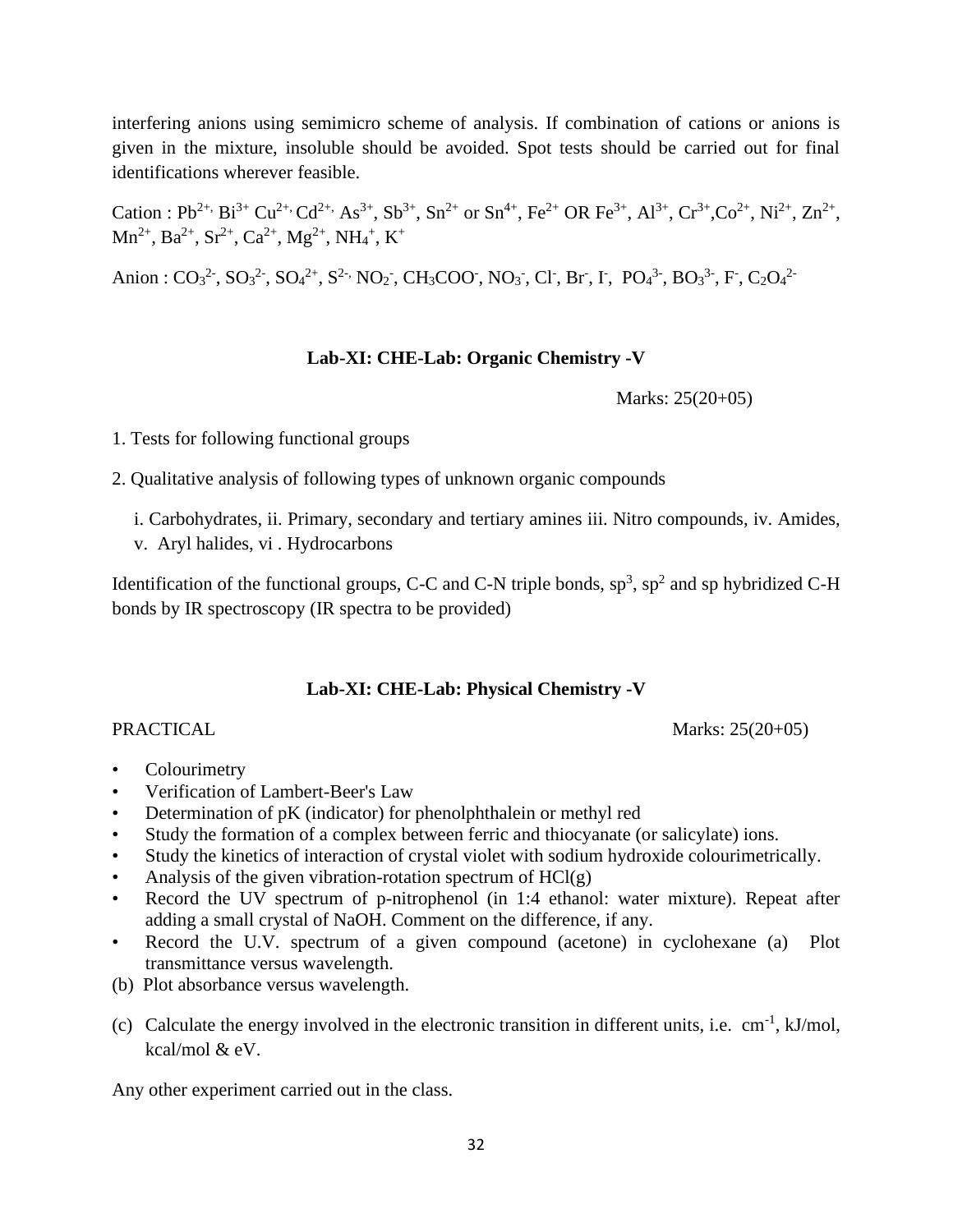## **Lab-XII: COMP-Lab: Application of Computers in Chemistry**

PRACTICAL Marks: 25(20+05)

Word processing:

Incorporating chemical structures into word processing documents, presentation graphics, online publication (www/html), multimedia animations, etc.

Handling numeric data: spreadsheet software (Excel), simple calculations, statistical analysis, plotting graphs using a spreadsheet (radial distribution curves for hydrogenic orbitals, gas kinetic theory, spectral data, pressure-volume curves of van der Waals gas, data from phase equilibria studies), graphical solution of equations, solving equations numerically (e.g. pH of a weak acid ignoring/ not ignoring the ionization of water, volume of a van der Waals gas, equilibrium constant expressions).

Numeric modeling, numerical curve fitting, linear regression (rate constants from concentration time data, molar exinction coefficients from absorbance data), numerical differentiation (e.g. handling data from potentiometric titrations), integration (e.g. entropy/enthalpy change from heat capacity data). Numerical solution of differential equations (e.g. kinetics).

Molecular modeling:

Visualization of 3D structures, calculation of molecular structures and properties (e.g., conformational energies of butane, rotation of 1,3-butadiene, distribution of isomers, energies of orbitals and total energy as a function of bond angle for H2O, simulation of Diels-Alder reaction,  $SN<sub>2</sub>$  reactions).

Chemical information on the web. Chemical abstracts. Structures and properties.

Note: 1. Software: Microsoft Office, ChemOffice (Free alternatives: OpenOffice (www.openoffice.org), ISIS Draw (http://www.mdli.com; registration required), ArgusLab (www.planaria-software.com).

2. References: Internet, documentation of software.

These are representative projects. The students must be encouraged to explore other projects and prepare a presentation/poster based on their project. Internal assessment may be based on the project.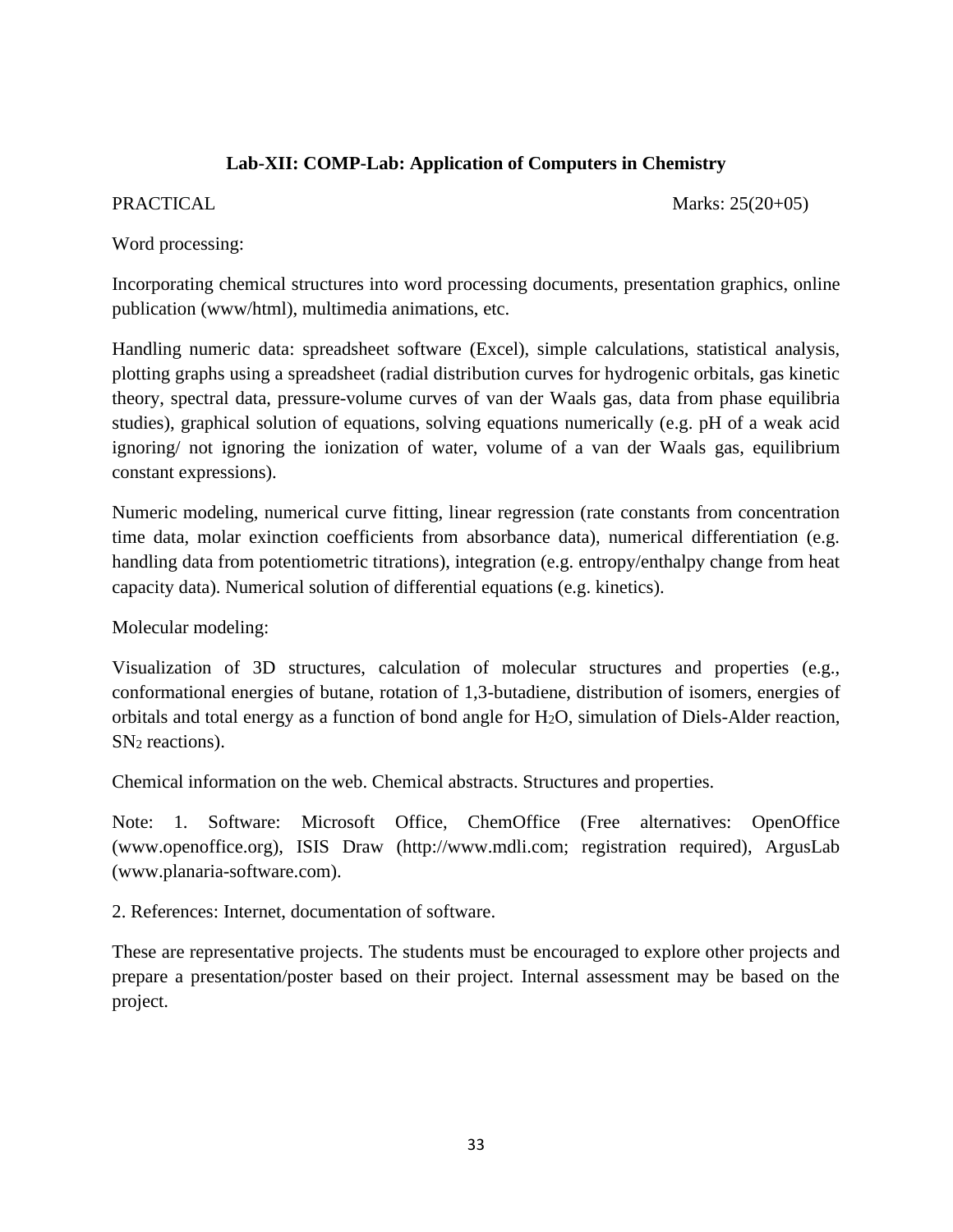Menano

Dr. Anand B. Melkani Convener, Chemistry Faculty of Science Kumaun University, Nainital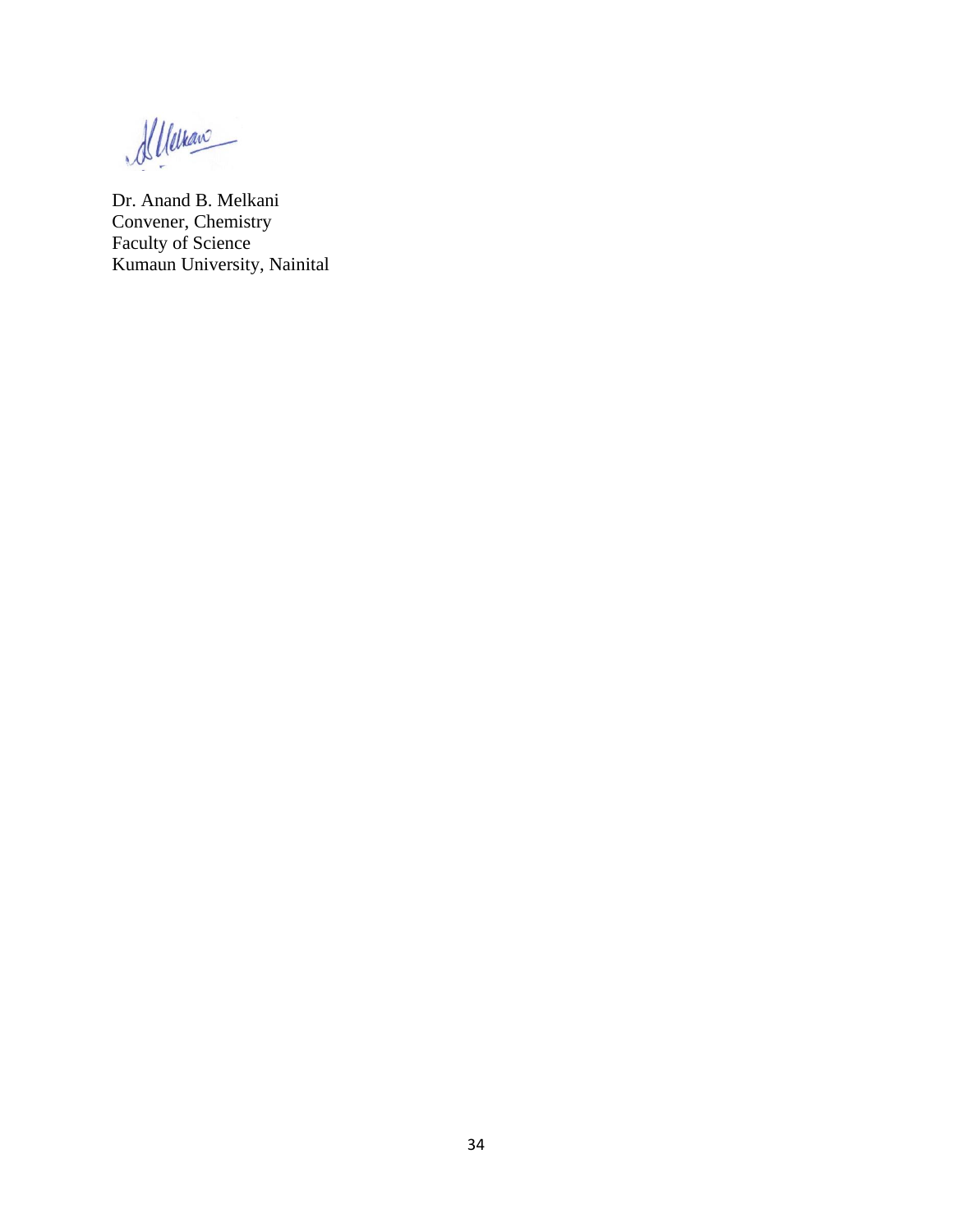## **Minor chemistry papers for B. Sc. Maths (H) and B. Sc. Physics (H) students**

#### **Semester-I**

MM 75 (55 +20)

Paper-I Atomic Structure, Bonding, General Organic Chemistry and Aliphatic Hydrocarbons

Theory: 60 Lectures

Section A: Inorganic Chemistry-1 (30 Periods)

Atomic Structure: Review of: Bohr's theory and its limitations, dual behaviour of matter and radiation, de-Broglie's relation, Heisenberg Uncertainty principle. Hydrogen atom spectra. Need of a new approach to Atomic structure.

What is Quantum mechanics? Time independent Schrodinger equation and meaning of various terms in it. Significance of ψ and ψ2, Schrödinger equation for hydrogen atom. Radial and angular parts of the hydogenic wave functions (atomic orbitals) and their variations for 1s, 2s, 2p, 3s, 3p and 3d orbitals (Only graphical representation). Radial and angular nodes and their significance. Radial distribution functions and the concept of the most probable distance with special reference to 1s and 2s atomic orbitals. Significance of quantum numbers, orbital angular momentum and quantum numbers. Shapes of s, p and d atomic orbitals, nodal planes. Discovery of spin, spin quantum number (s) and magnetic spin quantum number (ms).

Rules for filling electrons in various orbitals, Electronic configurations of the atoms. Stability of half-filled and completely filled orbitals, concept of exchange energy. Relative energies of atomic orbitals, Anomalous electronic configurations. (14 lectures)

Chemical Bonding and Molecular Structure

Ionic Bonding: General characteristics of ionic bonding. Energy considerations in ionic bonding, lattice energy and solvation energy and their importance in the context of stability and solubility of ionic compounds. Statement of Born-Landé equation for calculation of lattice energy, Born-Haber cycle and its applications, polarizing power and polarizability. Fajan's rules, ionic character in covalent compounds, bond moment, dipole moment and percentage ionic character.

Covalent bonding: VB Approach: Shapes of some inorganic molecules and ions on the basis of VSEPR and hybridization with suitable examples of linear, trigonal planar, square planar, tetrahedral, trigonalbipyramidal and octahedral arrangements.

Concept of resonance and resonating structures in various inorganic and organic compounds.

MO Approach: Rules for the LCAO method, bonding and antibonding MOs and their characteristics for s-s, s-p and p-p combinations of atomic orbitals, nonbonding combination of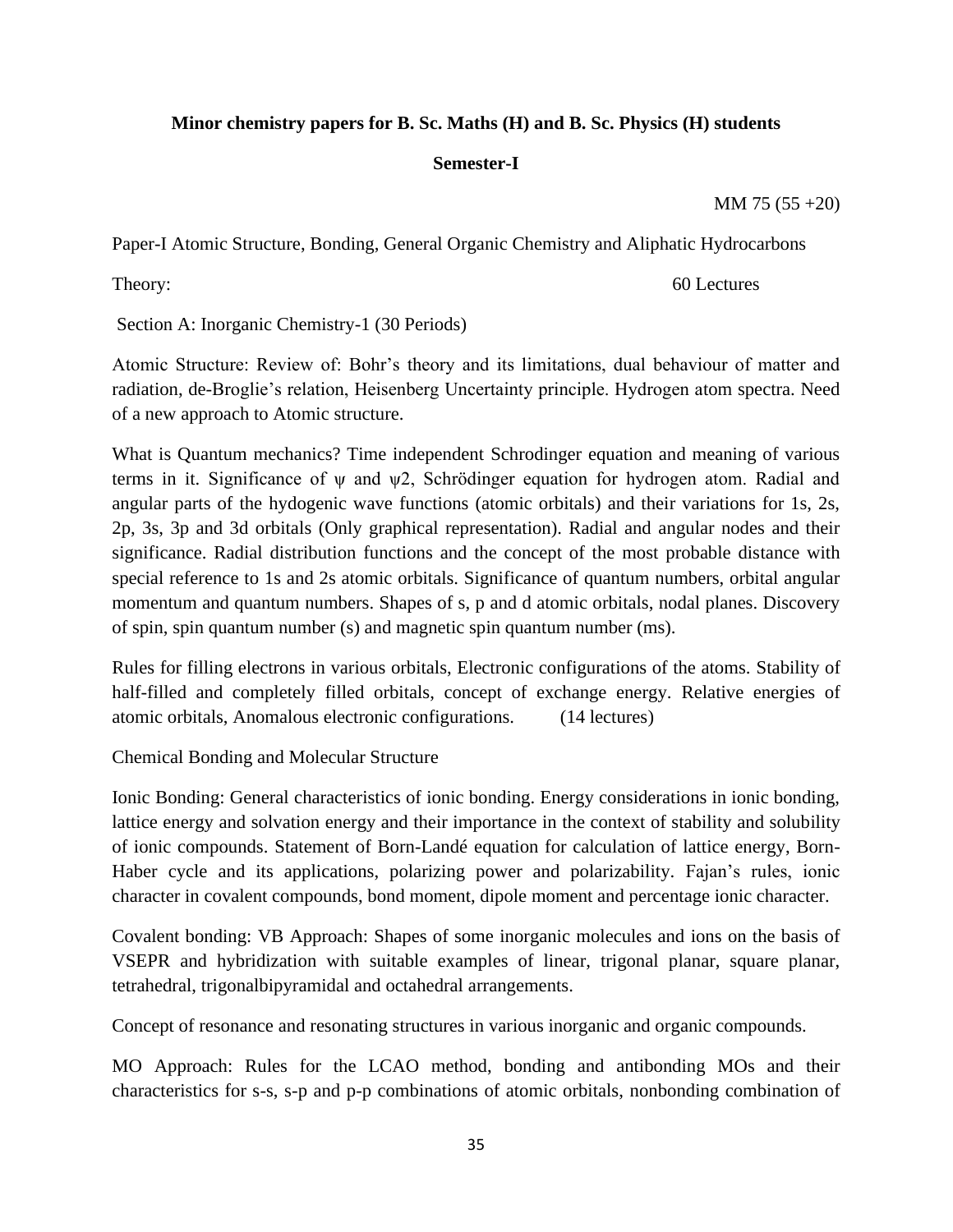orbitals, MO treatment of homonuclear diatomic molecules of 1st and 2nd periods (including idea of s-p mixing) and heteronuclear diatomic molecules such as CO, NO and NO<sup>+</sup>. Comparison of VB and MO approaches. (16 Lectures)

Section B: Organic Chemistry-1 (30 Periods)

Fundamentals of Organic Chemistry

Physical Effects, Electronic Displacements: Inductive Effect, Electromeric Effect, Resonance and Hyperconjugation. Cleavage of Bonds: Homolysis and Heterolysis.

Structure, shape and reactivity of organic molecules: Nucleophiles and electrophiles. Reactive Intermediates: Carbocations, Carbanions and free radicals.

Strength of organic acids and bases: Comparative study with emphasis on factors affecting pK values. Aromaticity: Benzenoids and Hückel's rule. (8 Lectures)

### Stereochemistry

Conformations of ethane, butane and cyclohexane. Interconversion of Wedge Formula, Newmann, Sawhorse and Fischer representations. Concept of chirality (upto two carbon atoms). Configuration: Geometrical and Optical isomerism; Enantiomerism, Diastereomerism and Meso compounds). Threo and erythro; D and L; cis - trans nomenclature; CIP Rules: R/ S (for upto 2 chiral carbon atoms) and  $E/Z$  Nomenclature (for upto two C=C systems). (10 Lectures)

# Aliphatic Hydrocarbons

Functional group approach for the following reactions (preparations & reactions) to be studied in context to their structure.

Alkanes: (Upto 5 Carbons). Preparation: Catalytic hydrogenation, Wurtz reaction, Kolbe's synthesis, from Grignard reagent. Reactions: Free radical Substitution: Halogenation.

Alkenes: (Upto 5 Carbons) Preparation: Elimination reactions: Dehydration of alkenes and dehydrohalogenation of alkyl halides (Saytzeff's rule); cis alkenes (Partial catalytic hydrogenation) and trans alkenes (Birch reduction). Reactions: cis-addition (alk. KMnO4) and trans-addition (bromine), Addition of HX (Markownikoff's and anti-Markownikoff's addition), Hydration, Ozonolysis, oxymecuration-demercuration, Hydroboration-oxidation.

Alkynes: (Upto 5 Carbons) Preparation: Acetylene from CaC2 and conversion into higher alkynes; by dehalogenation of tetra halides and dehydrohalogenation of vicinal-dihalides.

Reactions: formation of metal acetylides, addition of bromine and alkaline KMnO4, ozonolysis and oxidation with hot alk. KMnO<sub>4</sub>. (12 Lectures)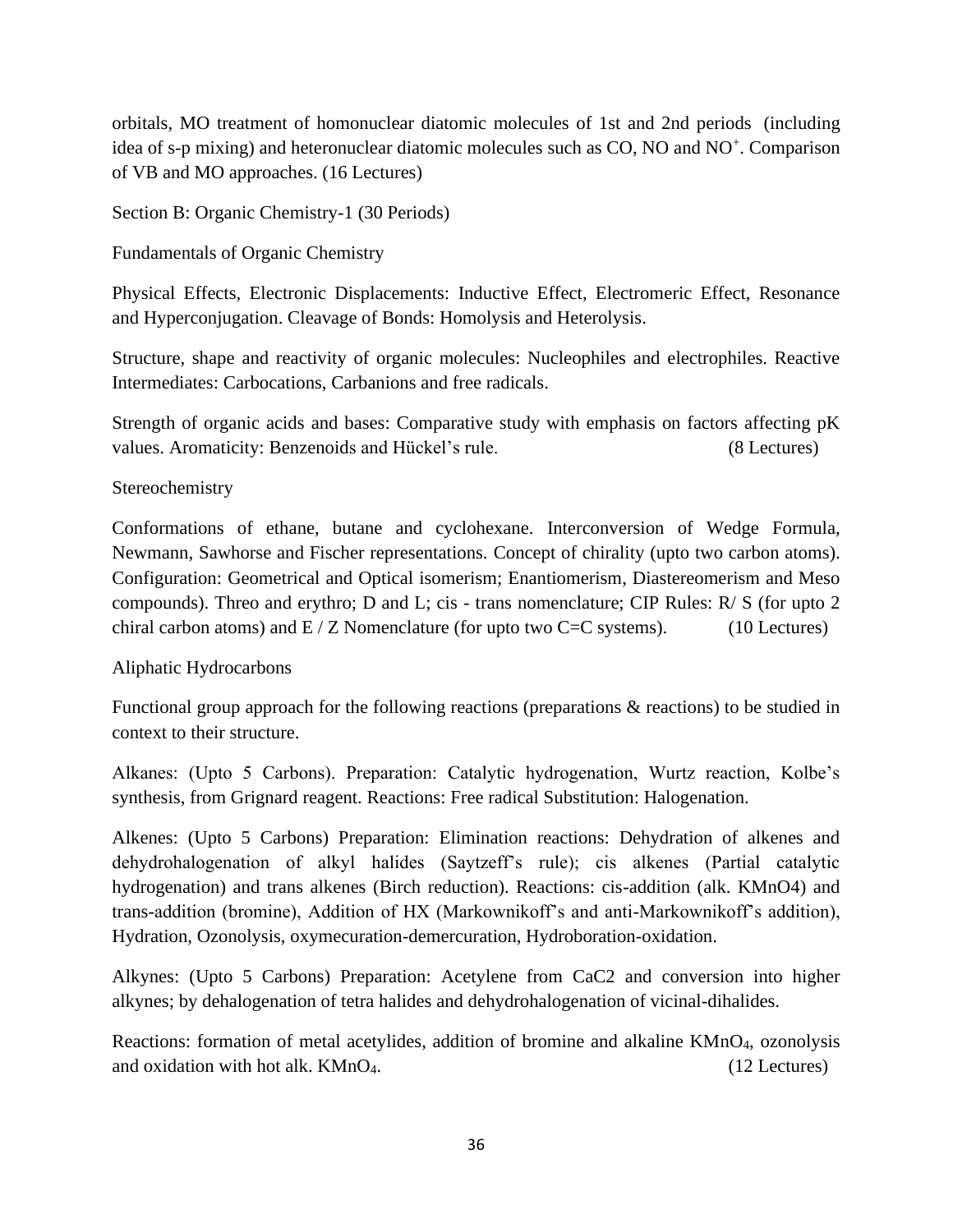Reference Books:

- 1. Lee, J.D. Concise Inorganic Chemistry, Wiley India, 2012.
- 2. Puri, Sharma and Kalia, Principles of Inorganic Chemistry, Milestone, Delhi, 2014.
- 3. Madan, RL, Chemistry for Degree Students (B. Sc. 1st Year), S. Chand, 2013.
- 4. Malik, Tuli and Madan, Selected Topics in Inorganic Chemistry, S. Chand. 2013
- 5. Solomons, TWG and Fryhle, CB, Organic Chemistry, 8<sup>th</sup> Edition, John Wiley & Sons, 2004.
- 6. Morrison, R. T. & Boyd, R. N. Organic Chemistry, Pearson Education,  $6<sup>th</sup>$  Edition,
- 7. Finar, I. L. Organic Chemistry (Volume 1), Pearson Education India, 6<sup>th</sup> Edition, 2009.
- 8. R. L. Madan, Chemistry For Degree Students (B. Sc. 1<sup>st</sup> year), S. Chand Ltd., 2013

#### MM 25

**Lab-I:** Atomic Structure, Bonding, General Organic Chemistry and Aliphatic Hydrocarbons

Section A: Inorganic Chemistry - Volumetric Analysis

- 1. Estimation of sodium carbonate and sodium hydrogen carbonate present in a mixture.
- 2. Estimation of oxalic acid by titrating it with KMnO4.
- 3. Estimation of water of crystallization in Mohr's salt by titrating with KMnO4.
- 4. Estimation of Fe (II) ions by titrating it with  $K_2C_{r2}O_7$  using internal indicator.
- 5. Estimation of Cu (II) ions iodometrically using  $Na<sub>2</sub>S<sub>2</sub>O<sub>3</sub>$ .

#### Section B: Organic Chemistry

- 1. Detection of extra elements (N, S, Cl, Br, I) in organic compounds (containing upto two extra elements)
- 2. Separation of mixtures by Chromatography: Measure the Rf value in each case (combination of two compounds to be given)
- (a) Identify and separate the components of a given mixture of 2 amino acids (glycine, aspartic acid, glutamic acid, tyrosine or any other amino acid) by paper chromatography
- (b) Identify and separate the sugars present in the given mixture by paper chromatography.

#### Reference Books:

- Vogel's Qualitative Inorganic Analysis, A.I. Vogel, Prentice Hall, 7th Edition.
- Vogel's Quantitative Chemical Analysis, A.I. Vogel, Prentice Hall, 6th Edition.
- Textbook of Practical Organic Chemistry, A.I. Vogel , Prentice Hall, 5th edition.
- Practical Organic Chemistry, F. G. Mann. & B. C. Saunders, Orient Longman.

(Any other text available in the market/library)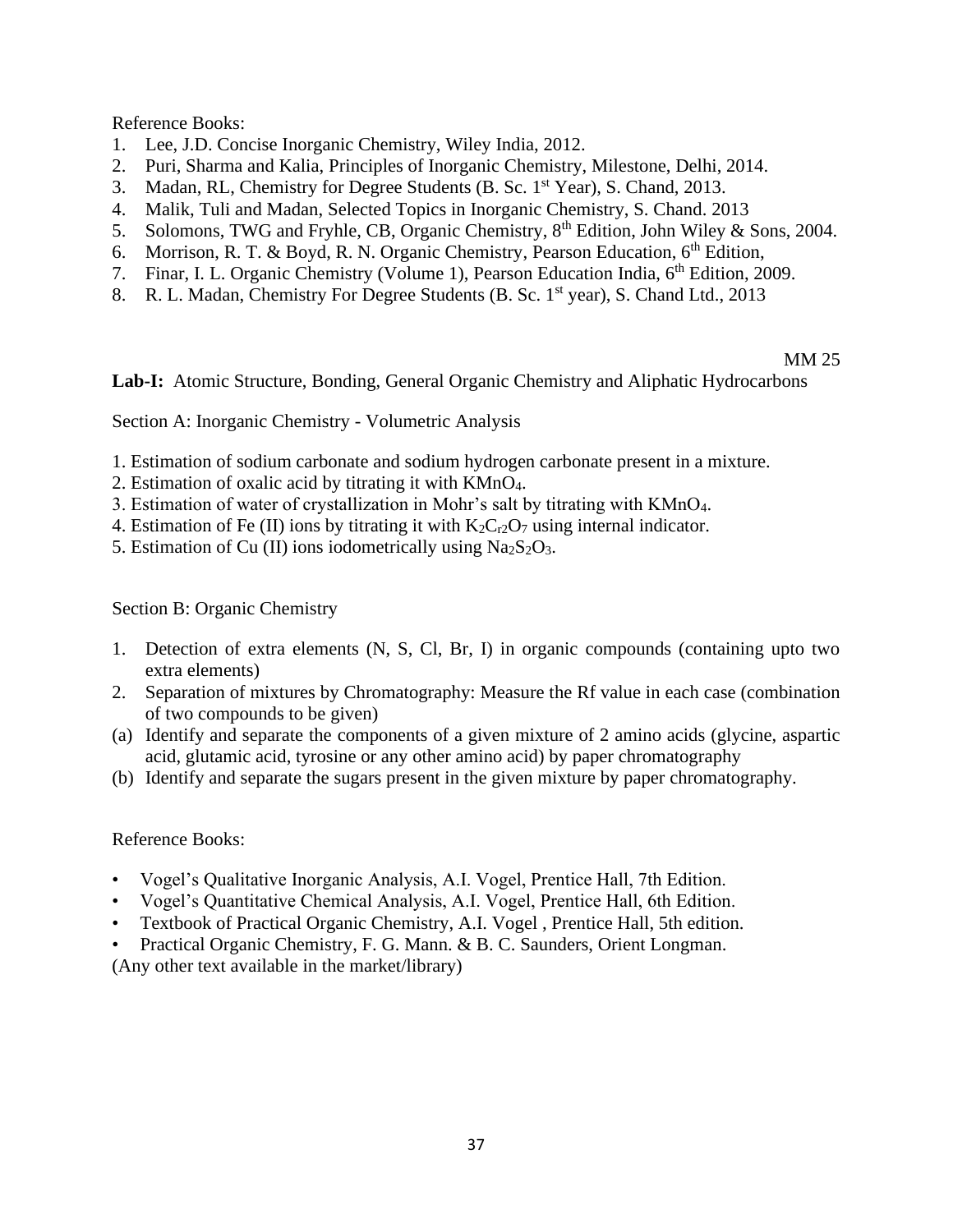#### **Semester-II**

MM 75 (55 + 20)

Paper-II: Chemical Energetics, Equilibria, and Functional Organic Chemistry-I Theory: 60 Lectures

Section A: Physical Chemistry-1 (30 Lectures)

Chemical Energetics

Review of thermodynamics and the Laws of Thermodynamics.

Important principles and definitions of thermochemistry. Concept of standard state and standard enthalpies of formations, integral and differential enthalpies of solution and dilution. Calculation of bond energy, bond dissociation energy and resonance energy from thermochemical data. Variation of enthalpy of a reaction with temperature – Kirchhoff's equation.

Statement of Third Law of thermodynamics and calculation of absolute entropies of substances.

(10 Lectures)

Chemical Equilibrium:

Free energy change in a chemical reaction.Thermodynamic derivation of the law of chemical equilibrium.Distinction between ΔG and ΔGo, Le Chatelier's principle. Relationships between Kp, Kc and Kx for reactions involving ideal gases. (8 Lectures)

Ionic Equilibria:

Strong, moderate and weak electrolytes, degree of ionization, factors affecting degree of ionization, ionization constant and ionic product of water. Ionization of weak acids and bases, pH scale, common ion effect.Salt hydrolysis-calculation of hydrolysis constant, degree of hydrolysis and pH for different salts. Buffer solutions. Solubility and solubility product of sparingly soluble salts – applications of solubility product principle. (12 Lectures)

Section B: Organic Chemistry-2 (30 Lectures)

Functional group approach for the following reactions (preparations  $\&$  reactions) to be studied in context to their structure.

Aromatic hydrocarbons

Preparation (Case benzene): from phenol, by decarboxylation, from acetylene, from benzene sulphonic acid.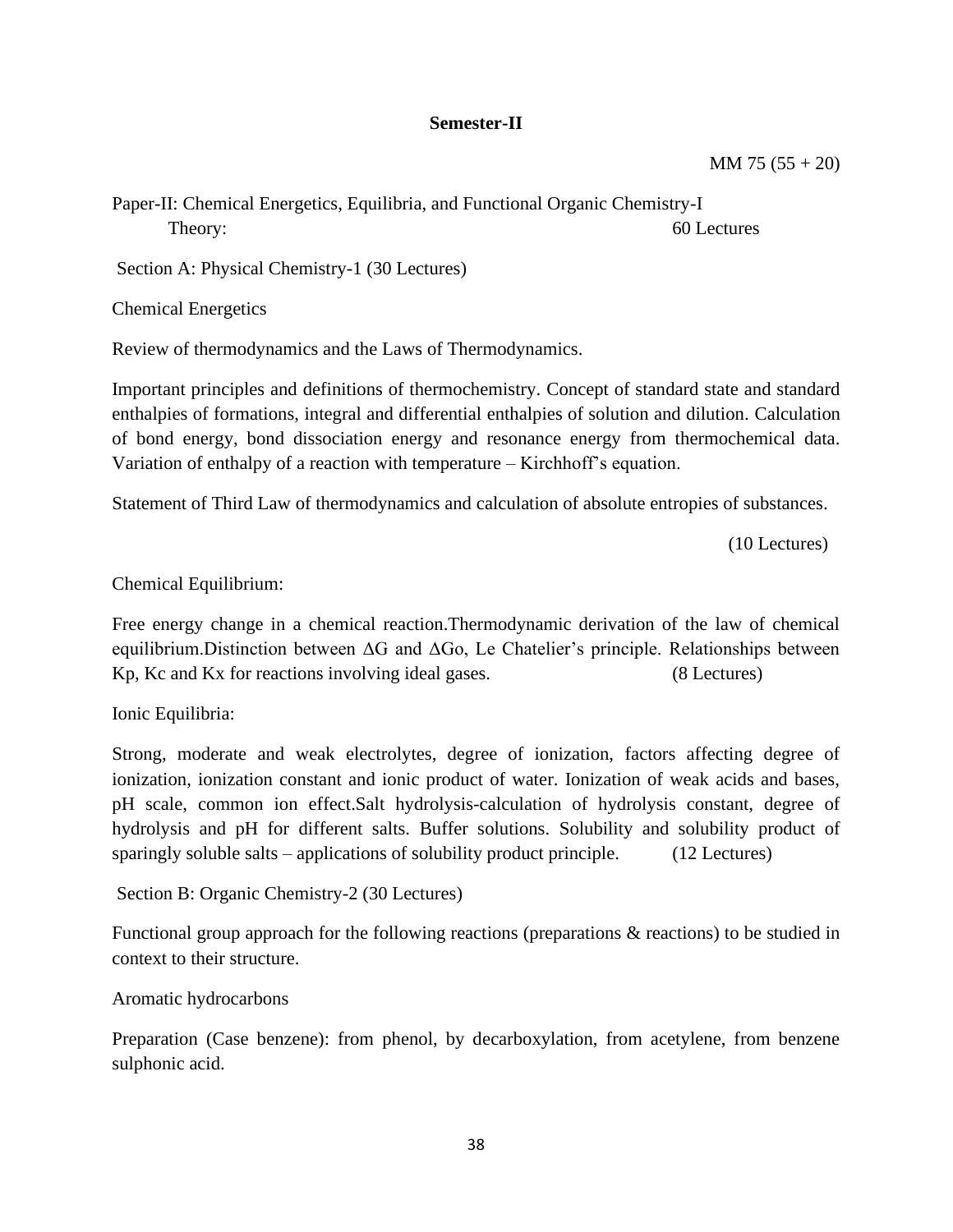Reactions: (Case benzene): Electrophilic substitution: nitration, halogenation and sulphonation. Friedel-Craft's reaction (alkylation and acylation) (upto 4 carbons on benzene).Side chain oxidation of alkyl benzenes (upto 4 carbons on benzene). (8 Lectures)

Alkyl and Aryl Halides

Alkyl Halides (Upto 5 Carbons) Types of Nucleophilic Substitution  $(S_N1, S_N2,$  and  $S_Ni$ ) reactions.

Preparation: from alkenes and alcohols.

Reactions: hydrolysis, nitrite & nitro formation, nitrile & isonitrile formation. Williamson's ether synthesis: Elimination vs substitution.

Aryl Halides Preparation: (Chloro, bromo and iodo-benzene case): from phenol, Sandmeyer & Gattermann reactions.

Reactions (Chlorobenzene): Aromatic nucleophilic substitution (replacement by –OH group) and effect of nitro substituent. Benzyne Mechanism: KNH2/NH<sup>3</sup> (or NaNH2/NH3).

Reactivity and Relative strength of C-Halogen bond in alkyl, allyl, benzyl, vinyl and aryl halides.

(8 Lectures)

Alcohols, Phenols and Ethers (Upto 5 Carbons) Alcohols: Preparation: Preparation of 1°, 2° and 3 о alcohols: using Grignard reagent, Ester hydrolysis, Reduction of aldehydes, ketones, carboxylic acid and esters.

Reactions: With sodium, HX (Lucas test), esterification, oxidation (with PCC, alk. KMnO4, acidic dichromate, conc. HNO3).Oppeneauer oxidation Diols: (Upto 6 Carbons) oxidation of diols. Pinacol-Pinacolone rearrangement.

Phenols: (Phenol case) Preparation: Cumenehydroperoxide method, from diazonium salts. Reactions: Electrophilic substitution: Nitration, halogenation and sulphonation. ReimerTiemann Reaction, Gattermann-Koch Reaction, Houben–Hoesch Condensation, Schotten – Baumann Reaction.

Ethers (aliphatic and aromatic): Cleavage of ethers with HI.

Aldehydes and ketones (aliphatic and aromatic): (Formaldehye, acetaldehyde, acetone and benzaldehyde)

Preparation: from acid chlorides and from nitriles.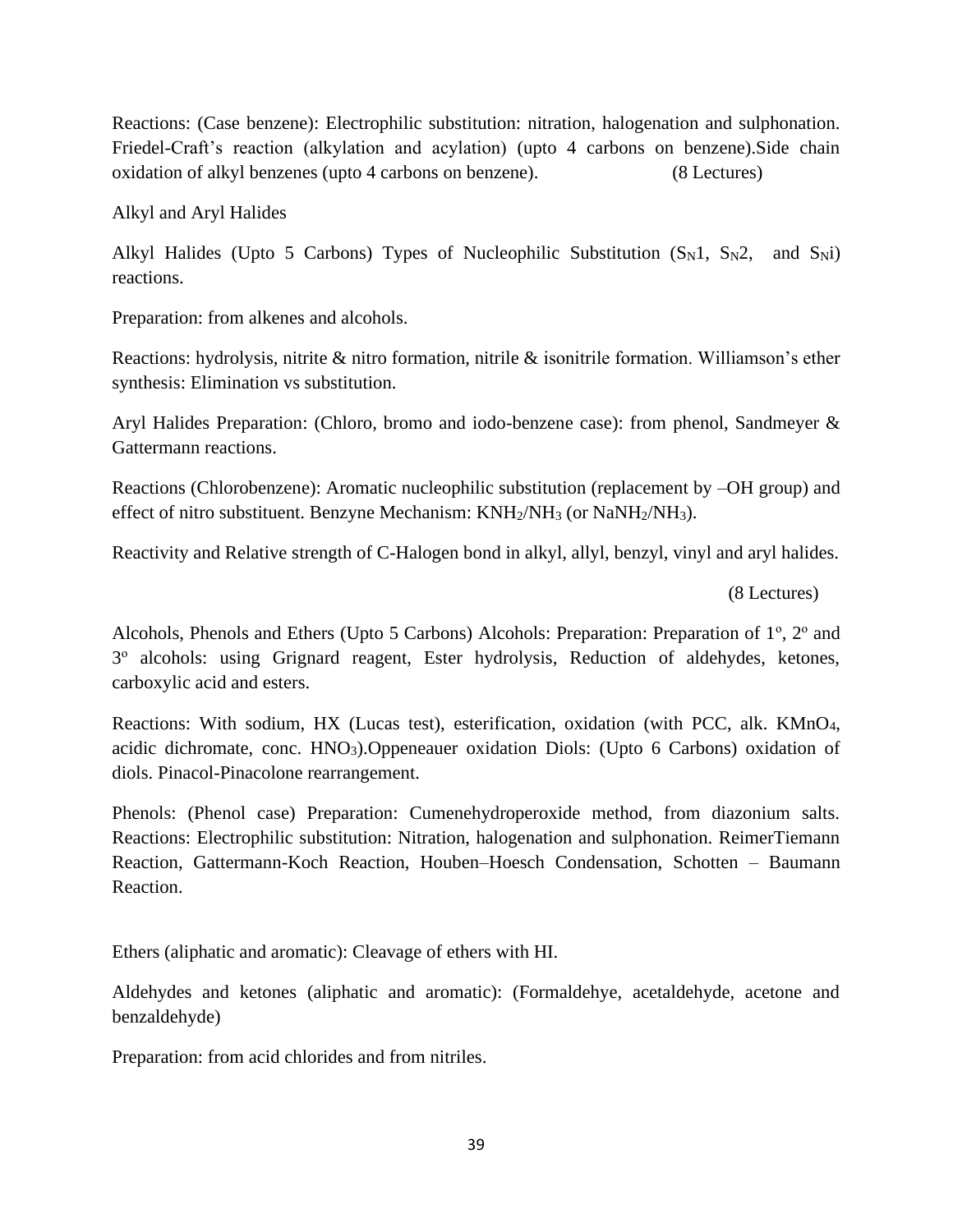Reactions - Reaction with HCN, ROH, NaHSO<sub>3</sub>, NH<sub>2</sub>-G derivatives. Iodoform test. Aldol Condensation, Cannizzaro's reaction, Wittig reaction, Benzoin condensation. Clemensen reduction and Wolff Kishner reduction. Meerwein-Pondorff Verley reduction.

(14 Lectures)

Reference Books:

- 1. Marc Loudon G., Organic Chemistry, Oxford Univ. Press, 2011
- 2. Solomons, TWG and Fryhle, CB, Organic Chemistry, 8<sup>th</sup> Edition, John Wiley & Sons, 2004.
- 3. Morrison, R. T. & Boyd, R. N. Organic Chemistry, Pearson Education, 6<sup>th</sup> Edition,
- 4. Finar, I. L. Organic Chemistry (Volume 1), Pearson Education India, 6<sup>th</sup> Edition, 2009.
- 5. R. L. Madan, Chemistry For Degree Students (B. Sc. 1<sup>st</sup> year), S. Chand Ltd., 2013.
- 6. Atkins, P. W. & Paula, J. de Atkin's Physical Chemistry 9th Ed., Oxford University Press (2013).
- 7. Bahl, Tuli and Bahl, Essentials of Physical Chemistry, S. Chand Ltd.,
- 8. Castellan, G. W. Physical Chemistry 4th Ed. Narosa (2004).
- 9. Mortimer, R. G. Physical Chemistry 3rd Ed. Elsevier; (2009).

#### MM 25

Lab-II: Chemical Energetics, Equilibria, and Functional Organic Chemistry

Section A: Physical Chemistry Thermochemistry

- 1. Determination of heat capacity of calorimeter for different volumes.
- 2. Determination of enthalpy of neutralization of hydrochloric acid with sodium hydroxide.
- 3. Determination of enthalpy of ionization of acetic acid.
- 4. Determination of integral enthalpy of solution of salts  $(KNO<sub>3</sub>, NH<sub>4</sub>Cl)$ .
- 5. Determination of enthalpy of hydration of copper sulphate.
- 6. Study of the solubility of benzoic acid in water and determination of ΔH. Ionic equilibria pH measurements
- a) Measurement of pH of different solutions like aerated drinks, fruit juices, shampoos and soaps (use dilute solutions of soaps and shampoos to prevent damage to the glass electrode) using pH-meter.
- b) Preparation of buffer solutions: (i) Sodium acetate-acetic acid (ii) Ammonium chlorideammonium hydroxide

Measurement of the pH of buffer solutions and comparison of the values with theoretical values.

Section B: Organic Chemistry

- 1. Purification of organic compounds by crystallization (from water and alcohol) and distillation.
- 2. Criteria of Purity: Determination of melting and boiling points.
- 3. Preparations: Mechanism of various reactions involved to be discussed. Recrystallisation, determination of melting point and calculation of quantitative yields to be done. (a) Bromination of Phenol/Aniline (b) Benzoylation of amines/phenols (c) Oxime and 2,4 dinitrophenylhydrazone of aldehyde/ketone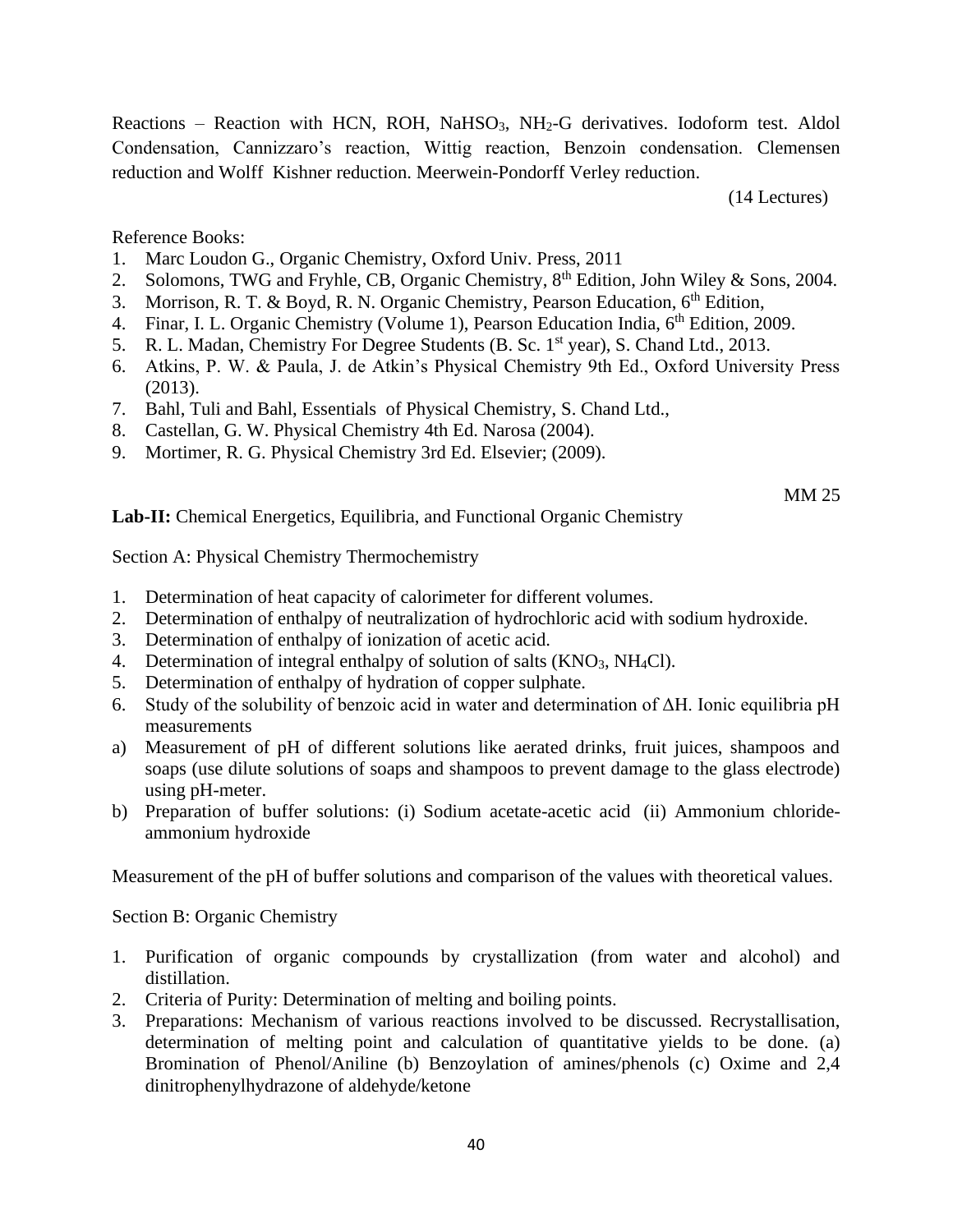Reference Books

- A.I. Vogel: Textbook of Practical Organic Chemistry, 5th edition, Prentice-Hall.
- F. G. Mann & B. C. Saunders, Practical Organic Chemistry, Orient Longman (1960).
- B.D. Khosla, Senior Practical Physical Chemistry, S. Chand & Co.

(Any other text available in the market/library)

# **Semester-III**

 $MM 75 (55 + 20)$ 

Paper-III: Solutions, Phase Equilibrium, Conductance, Electrochemistry and Functional Group Organic Chemistry-II

Theory: 60 Lectures

Section A: Physical Chemistry-2 (30 Lectures)

**Solutions** 

Thermodynamics of ideal solutions: Ideal solutions and Raoult's law, deviations from Raoult's law – non-ideal solutions. Vapour pressure-composition and temperaturecomposition curves of ideal and non-ideal solutions. Distillation of solutions.Lever rule.Azeotropes.

Partial miscibility of liquids: Critical solution temperature; effect of impurity on partial miscibility of liquids. Immiscibility of liquids- Principle of steam distillation.Nernst distribution law and its applications, solvent extraction.

Phase Equilibrium

Phases, components and degrees of freedom of a system, criteria of phase equilibrium.Gibbs Phase Rule and its thermodynamic derivation. Derivation of Clausius – Clapeyron equation and its importance in phase equilibria. Phase diagrams of one-component systems (water and sulphur) and two component systems involving eutectics, congruent and incongruent melting points (lead-silver,  $FeCl<sub>3</sub>-H<sub>2</sub>O$  and Na-K only).

# **Conductance**

Conductivity, equivalent and molar conductivity and their variation with dilution for weak and strong electrolytes.Kohlrausch law of independent migration of ions.

Transference number and its experimental determination using Hittorf and Moving boundary methods.Ionic mobility. Applications of conductance measurements: determination of degree of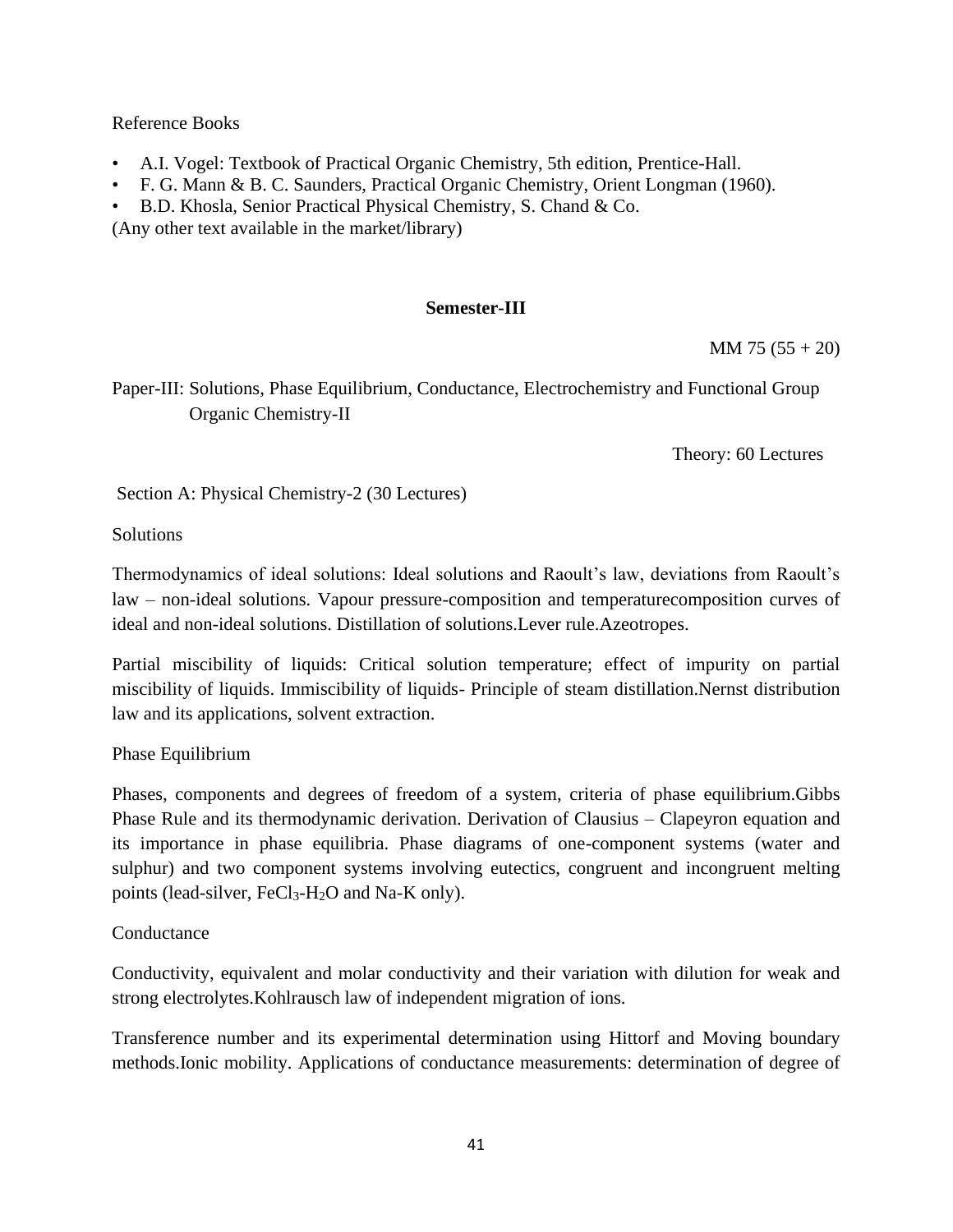ionization of weak electrolyte, solubility and solubility products of sparingly soluble salts, ionic product of water, hydrolysis constant of a salt. Conductometric titrations (only acidbase).

Electrochemistry

Reversible and irreversible cells. Concept of EMF of a cell. Measurement of EMF of a cell. Nernst equation and its importance. Types of electrodes. Standard electrode potential. Electrochemical series. Thermodynamics of a reversible cell, calculation of thermodynamic properties: ΔG, ΔH and ΔS from EMF data.

Calculation of equilibrium constant from EMF data. Concentration cells with transference and without transference. Liquid junction potential and salt bridge.

pH determination using hydrogen electrode and quinhydrone electrode.

Potentiometric titrations -qualitative treatment (acid-base and oxidation-reduction only).

Section B: Organic Chemistry-3 (30 Lectures)

Functional group approach for the following reactions (preparations & reactions) to be studied in context to their structure.

Carboxylic acids and their derivatives

Carboxylic acids (aliphatic and aromatic)

Preparation: Acidic and Alkaline hydrolysis of esters.

Reactions: Hell – Vohlard - Zelinsky Reaction.

Carboxylic acid derivatives (aliphatic): (Upto 5 carbons)

Preparation: Acid chlorides, Anhydrides, Esters and Amides from acids and their interconversion.

Reactions: Comparative study of nucleophilicity of acyl derivatives. Reformatsky Reaction, Perkin condensation. ` (6 Lectures)

Amines and Diazonium Salts

Amines (Aliphatic and Aromatic): (Upto 5 carbons)

Preparation: from alkyl halides, Gabriel's Phthalimide synthesis, Hofmann Bromamide reaction.

Reactions: Hofmann vs. Saytzeff elimination, Carbylamine test, Hinsberg test, with HNO<sub>2</sub>, Schotten – Baumann Reaction. Electrophilic substitution (case aniline): nitration, bromination, sulphonation.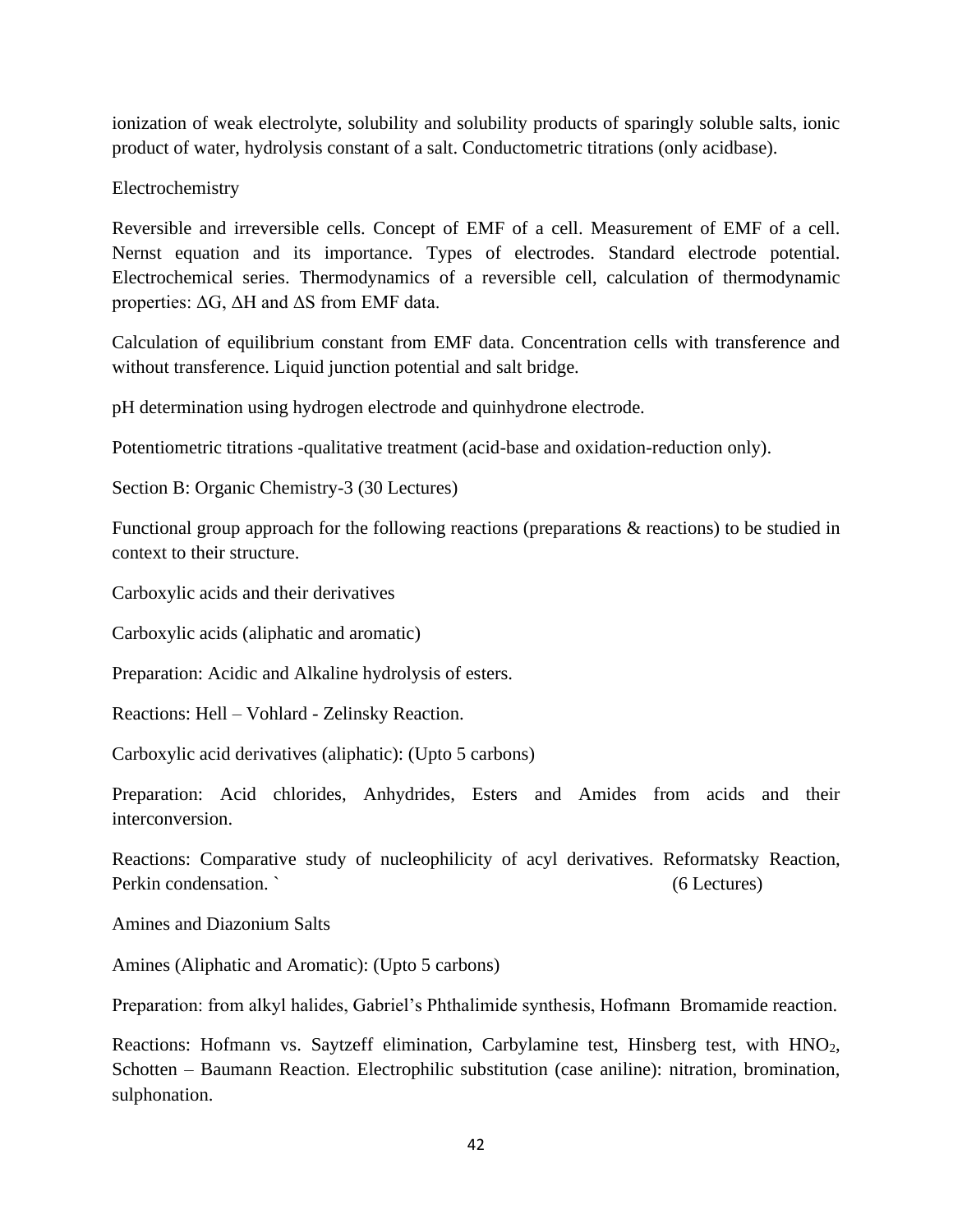Diazonium salts: Preparation: from aromatic amines.

Reactions: conversion to benzene, phenol, dyes.

(6 Lectures)

Amino Acids, Peptides and Proteins:

Preparation of Amino Acids: Strecker synthesis using Gabriel's phthalimide synthesis. Zwitterion, Isoelectric point and Electrophoresis.

Reactions of Amino acids: ester of –COOH group, acetylation of –NH<sub>2</sub> group, complexation with  $Cu^{2+}$  ions, ninhydrin test.

Overview of Primary, Secondary, Tertiary and Quaternary Structure of proteins.

Determination of Primary structure of Peptides by degradation Edmann degradation (Nterminal) and C–terminal (thiohydantoin and with carboxypeptidase enzyme). Synthesis of simple peptides (upto dipeptides) by N-protection (t-butyloxycarbonyl and phthaloyl) &Cactivating groups and Merrifield solid-phase synthesis. (10 Lectures)

Carbohydrates: Classification, and General Properties, Glucose and Fructose (open chain and cyclic structure), Determination of configuration of monosaccharides, absolute configuration of Glucose and Fructose, Mutarotation, ascending and descending in monosaccharides. Structure of disacharrides (sucrose, cellobiose, maltose, lactose) and polysacharrides (starch and cellulose) excluding their structure elucidation. (8 Lectures)

Reference Books:

- 1. G. M. Barrow: Physical Chemistry Tata McGraw---Hill (2007).
- 2. Finar, I. L. Organic Chemistry (Volume 1), Pearson Education India, 6<sup>th</sup> Edition, 2009.
- 3. Finar, I. L. Organic Chemistry (Volume 2), Pearson Education India, 6<sup>th</sup> Edition, 2009.
- 4. Morrison, R. T. & Boyd, R. N. Organic Chemistry, Pearson Education, 6<sup>th</sup> Edition, 2016.
- 5. R. L. Madan, Chemistry For Degree Students (B. Sc.  $2<sup>nd</sup> \& 3<sup>rd</sup>$  year), S. Chand Ltd., 2013
- 6. Atkins, P. W. & Paula, J. de Atkin's Physical Chemistry 9th Ed., Oxford University Press (2013).
- 7. Bahl, Tuli and Bahl, Essentials of Physical Chemistry, S. Chand Ltd.,
- 8. B. H. Mahan: University Chemistry, 3rd Edn. Narosa (1998).
- 9. R. H. Petrucci, General Chemistry, 5th Edn., Macmillan Publishing Co.: New York (1985).
- 10. Nelson, D. L. & Cox, M. M. Lehninger's Principles of Biochemistry 7th Ed., W. H. Freeman.
- 11. Berg, J. M., Tymoczko, J. L. &Stryer, L. Biochemistry 7th Ed., W. H. Freeman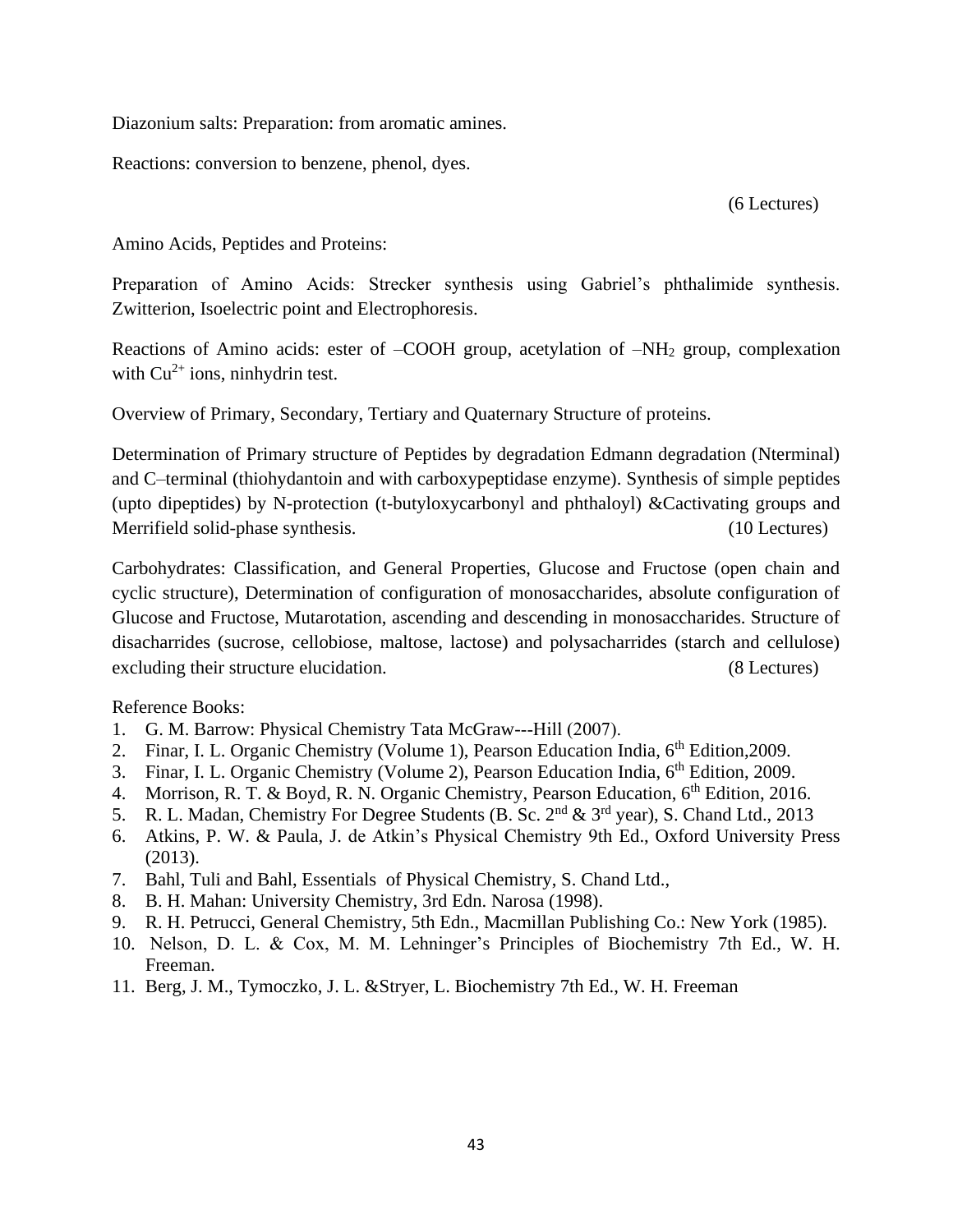**Lab-III:** Solutions, Phase Equilibrium, Conductance, Electrochemistry and Functional Group Organic Chemistry-II

Section A: Physical Chemistry

#### **Distribution**

Study of the equilibrium of one of the following reactions by the distribution method:

 $I_2(aq) + I^-(aq) \rightleftharpoons I_3^-(aq)$  $Cu^{2+}(aq) + xNH_2(aq) \rightleftharpoons [Cu(NH_3)x]^{2+}$ 

#### Phase equilibria

- a) Construction of the phase diagram of a binary system (simple eutectic) using cooling curves.
- b) Determination of the critical solution temperature and composition of the phenol water system and study of the effect of impurities on it.
- c) Study of the variation of mutual solubility temperature with concentration for the phenol water system and determination of the critical solubility temperature.

#### **Conductance**

- I. Determination of cell constant
- II. Determination of equivalent conductance, degree of dissociation and dissociation constant of a weak acid.
- III. Perform the following conductometric titrations: v. Strong acid vs. strong base vi. Weak acid vs. strong base

#### Potentiometry

Perform the following potentiometric titrations:

- I. Strong acid vs. strong base
- II. Weak acid vs. strong base
- III. Potassium dichromate vs. Mohr's salt

Section B: Organic Chemistry

I Systematic Qualitative Organic Analysis of Organic Compounds possessing monofunctional groups (-COOH, phenolic, aldehydic, ketonic, amide, nitro, amines) and preparation of one derivative.

II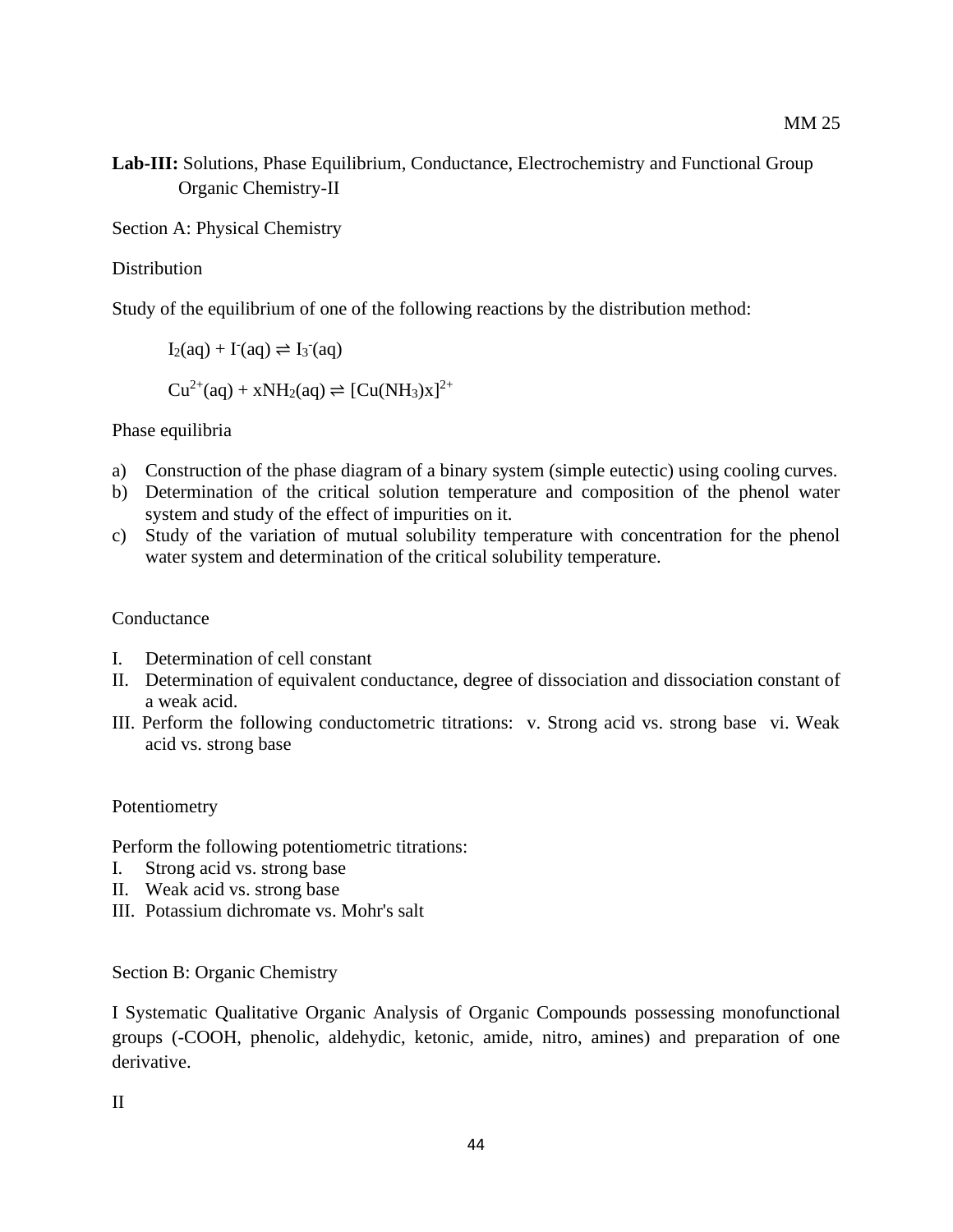- 1. Separation of amino acids by paper chromatography
- 2. Determination of the concentration of glycine solution by formylation method.
- 3. Titration curve of glycine
- 4. Action of salivary amylase on starch
- 5. Effect of temperature on the action of salivary amylase on starch.
- 6. Determination of the saponification value of an oil/fat.
- 7. Determination of the iodine value of an oil/fat
- 8. Differentiation between a reducing/nonreducing sugar.
- 9. Extraction of DNA from onion/ cauliflower

Reference Books:

- A.I. Vogel: Textbook of Practical Organic Chemistry, Prentice Hall, 5th Edn.
- F. G. Mann & B. C. Saunders: Practical Organic Chemistry, Orient Longman, 1960.
- B.D. Khosla: Senior Practical Physical Chemistry, R. Chand & Co.
- Ahluwalia, V.K. & Aggarwal, R. Comprehensive Practical Organic Chemistry, Universities Press.

(Any other text available in the market/library)

### **Semester-IV**

 $MM 75 (55 + 20)$ 

Paper IV: Chemistry of s- and p-block Elements, States of Matter and Chemical Kinetics Theory: 60 Lectures

General Principles of Metallurgy

Chief modes of occurrence of metals based on standard electrode potentials. Ellingham diagrams for reduction of metal oxides using carbon as reducing agent.

Hydrometallurgy, Methods of purification of metals (Al, Pb, Ti, Fe, Cu, Ni, Zn): electrolytic, oxidative refining, Kroll process, Parting process, van Arkel-de Boer process and Mond's process. (4 Lectures)

s- and p-Block Elements

Periodicity in s- and p-block elements with respect to electronic configuration, atomic and ionic size, ionization enthalpy, electronegativity (Pauling, Mulliken, and Alfred-Rochow scales).Allotropy in C, S, and P.

Oxidation states with reference to elements in unusual and rare oxidation states like carbides and nitrides), inert pair effect, diagonal relationship and anomalous behaviour of first member of each group.

Compounds of s- and p-Block Elements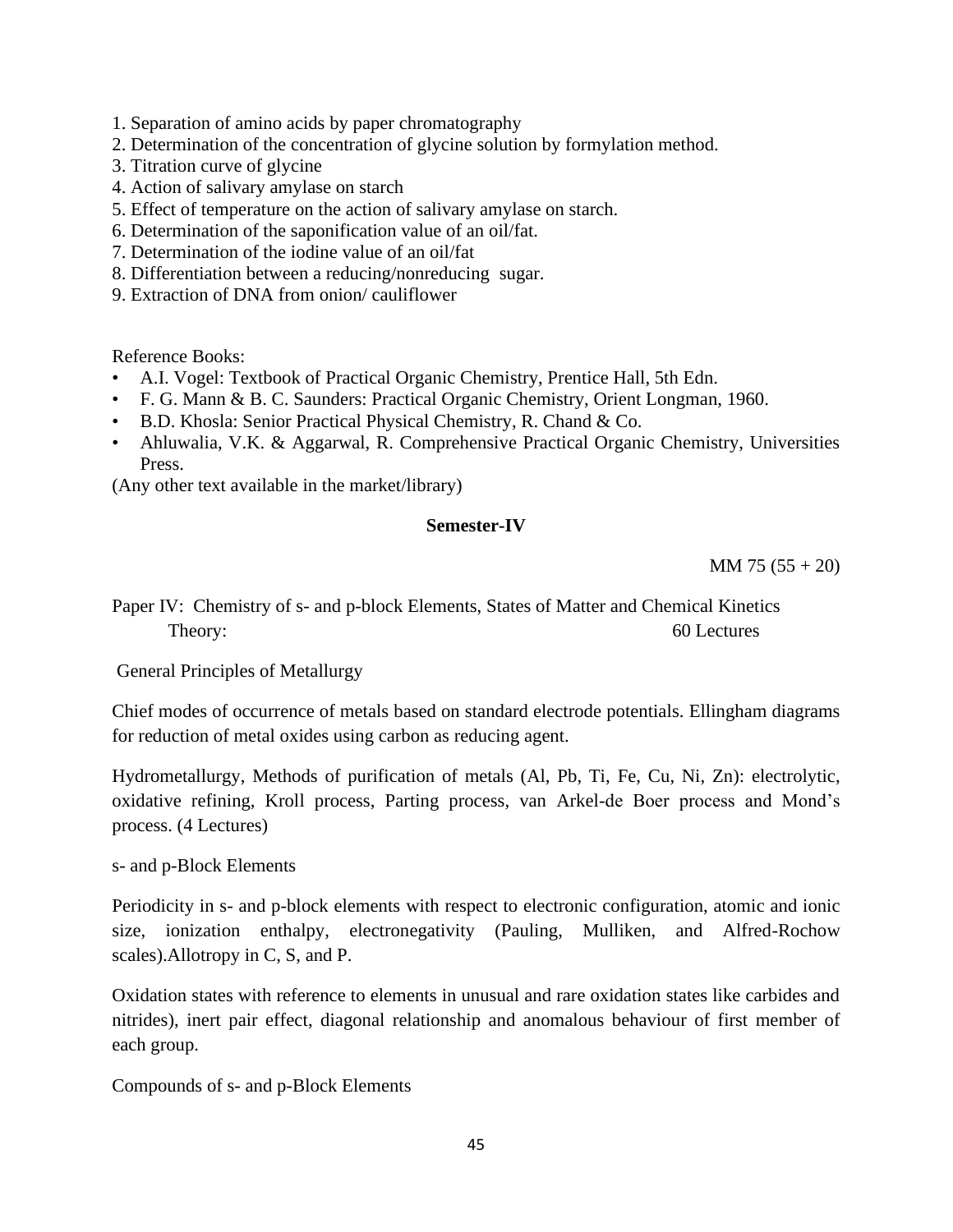Hydrides and their classification (ionic, covalent and interstitial), structure and properties with respect to stability of hydrides of p- block elements.

Concept of multicentre bonding (diborane).

Structure, bonding and their important properties like oxidation/reduction, acidic/basic nature of the following compounds and their applications in industrial, organic and environmental chemistry.

Hydrides of nitrogen (NH3, N2H4, N3H, NH2OH)

Oxoacids of P, S and Cl.

Halides and oxohalides:  $PCl_3$ ,  $PCl_5$ ,  $SOCl_2$  and  $SO_2Cl_2$ 

(26 Lectures)

Section B: Physical Chemistry-3 (30 Lectures)

Kinetic Theory of Gases

Postulates of Kinetic Theory of Gases and derivation of the kinetic gas equation.

Deviation of real gases from ideal behaviour, compressibility factor, causes of deviation. van der Waals equation of state for real gases. Boyle temperature (derivation not required). Critical phenomena, critical constants and their calculation from van der Waals equation. Andrews isotherms of  $CO<sub>2</sub>$ .

Maxwell Boltzmann distribution laws of molecular velocities and molecular energies (graphic representation – derivation not required) and their importance.

Temperature dependence of these distributions. Most probable, average and root mean square velocities (no derivation). Collision cross section, collision number, collision frequency, collision diameter and mean free path of molecules. Viscosity of gases and effect of temperature and pressure on coefficient of viscosity (qualitative treatment only).

Liquids

Surface tension and its determination using stalagmometer. Viscosity of a liquid and determination of coefficient of viscosity using Ostwald viscometer. Effect of temperature on surface tension and coefficient of viscosity of a liquid (qualitative treatment only)

# Solids

Forms of solids.Symmetry elements, unit cells, crystal systems, Bravais lattice types and identification of lattice planes. Laws of Crystallography - Law of constancy of interfacial angles,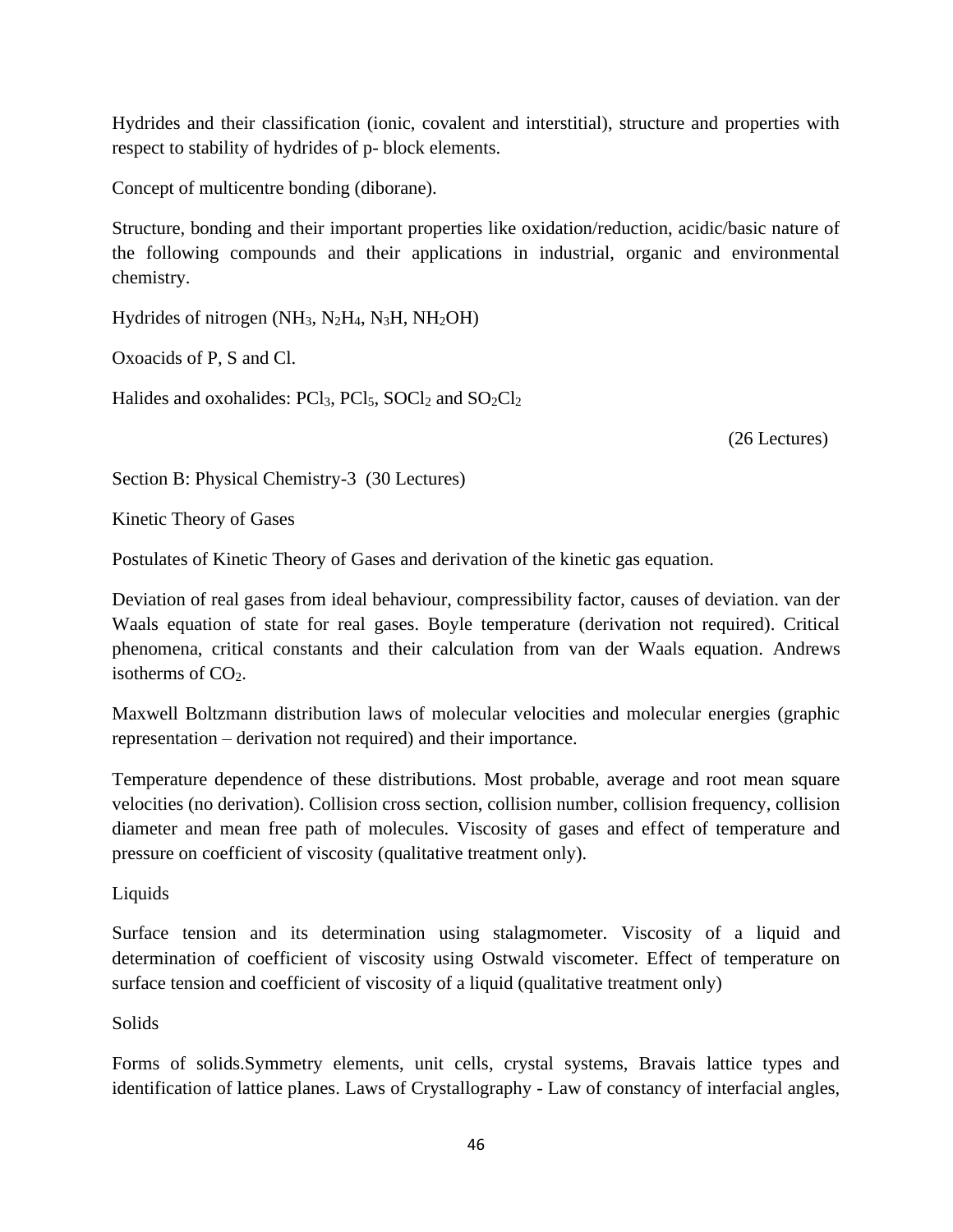Law of rational indices. Miller indices. X–Ray diffraction by crystals, Bragg's law. Structures of NaCl, KCl and CsCl (qualitative treatment only).Defects in crystals. Glasses and liquid crystals.

Chemical Kinetics

The concept of reaction rates. Effect of temperature, pressure, catalyst and other factors on reaction rates. Order and molecularity of a reaction. Derivation of integrated rate equations for zero, first and second order reactions (both for equal and unequal concentrations of reactants).Half–life of a reaction. General methods for determination of order of a reaction. Concept of activation energy and its calculation from Arrhenius equation.

Theories of Reaction Rates: Collision theory and Activated Complex theory of bimolecular reactions. Comparison of the two theories (qualitative treatment only).

Reference Books:

- 1. Atkins, P. W. & Paula, J. de Atkin's Physical Chemistry 9th Ed., Oxford University Press (2013).
- 2. Bahl, Tuli and Bahl, Essentials of Physical Chemistry, S. Chand Ltd.
- 3. G. M. Barrow: Physical Chemistry Tata McGraw---Hill (2007).
- 4. G. W. Castellan: Physical Chemistry 4th Edn. Narosa (2004).
- 5. Madan, R. L. Chemistry for Degree Students ( $2<sup>nd</sup>$  &  $3<sup>rd</sup>$  year), S. Chand Ltd., 2013.
- 6. Puri, Sharma and Kalia, Principles of Inorganic Chemistry, Milestone, Delhi, 2014.
- 7. Puri, Sharma and Pathania, Principles of Physical Chemistry, Milestone, Delhi, 2014.

#### MM 25

Lab-IV: Chemistry of s- and p-block Elements, States of Matter and Chemical Kinetics

Section A: Inorganic Chemistry

Semi-micro qualitative analysis using  $H_2S$  of mixtures- not more than four ionic species (two anions and two cations and excluding insoluble salts) out of the following: Cations :  $NH_4^+$ ,  $Pb^{2+}$ ,  $Ag<sup>+</sup>, Bi<sup>3+</sup>, Cu<sup>2+</sup>, Cd<sup>2+</sup>, Sn<sup>2+</sup>, Fe<sup>3+</sup>, Al<sup>3+</sup>, Co<sup>2+</sup>, Cr<sup>3+</sup>, Ni<sup>2+</sup>, Mn<sup>2+</sup>, Zn<sup>2+</sup>, Ba<sup>2+</sup>, Sr<sup>2+</sup>, Ca<sup>2+</sup>, K<sup>+</sup>$ 

Anions :  $CO_3^{2-}$ ,  $S^{2-}$ ,  $SO_3^{2-}$ ,  $S_2O_3^{2-}$ ,  $NO_3^-$ ,  $CH_3COO^-$ ,  $Cl^-$ ,  $Br^-$ ,  $\Gamma$ ,  $NO_3^-$ , $SO_4^{2-}$ ,  $PO_4^{3-}$ ,  $BO_3^{3-}$ ,  $C_2O_4^2$ <sup>2-</sup>, F<sup>-</sup>

(Spot tests should be carried out wherever feasible)

Section B: Physical Chemistry

- (I) Surface tension measurement (use of organic solvents excluded).
- a) Determination of the surface tension of a liquid or a dilute solution using a stalagmometer.
- b) Study of the variation of surface tension of a detergent solution with concentration.